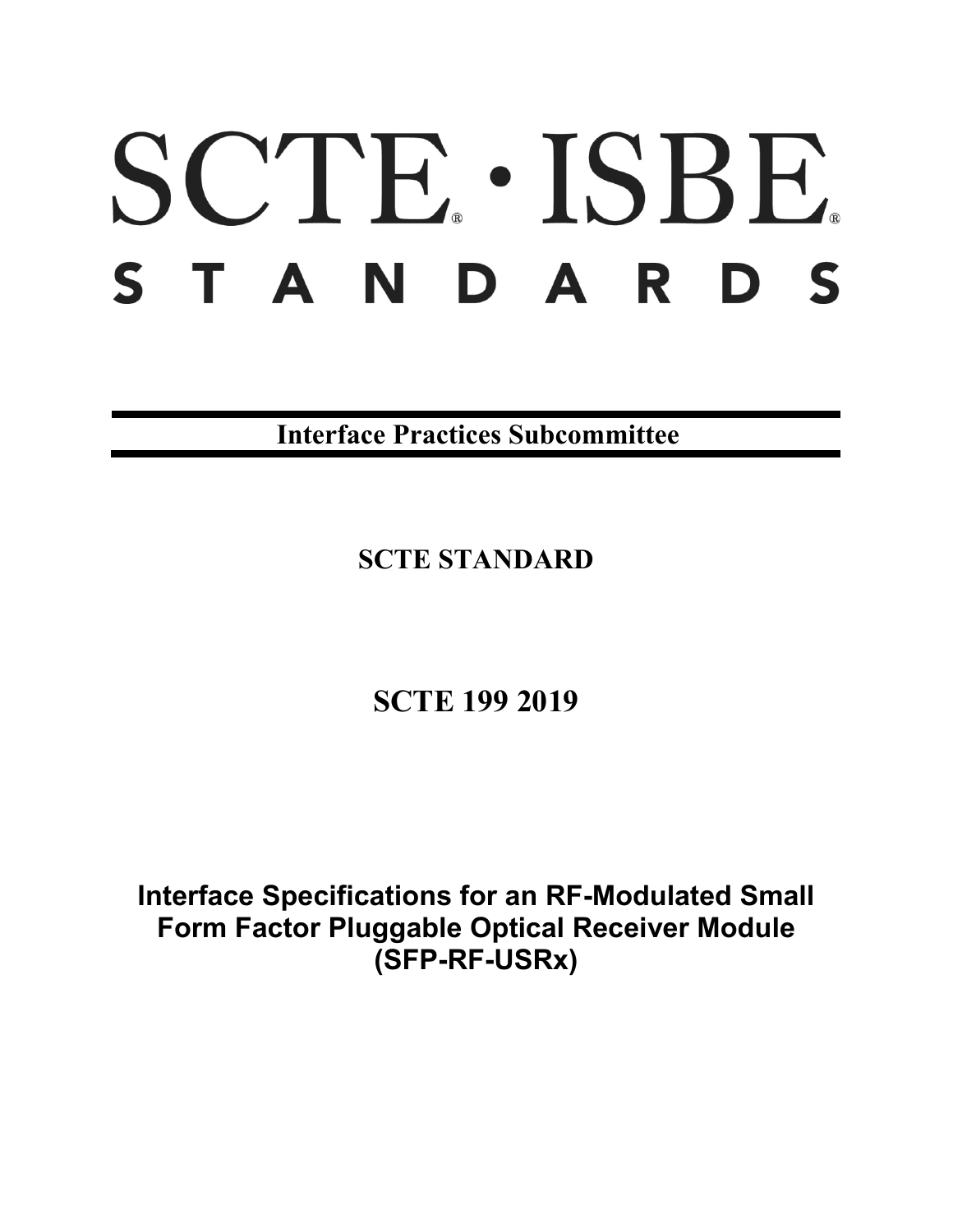# **NOTICE**

The Society of Cable Telecommunications Engineers (SCTE) / International Society of Broadband Experts (ISBE) Standards and Operational Practices (hereafter called "documents") are intended to serve the public interest by providing specifications, test methods and procedures that promote uniformity of product, interchangeability, best practices and ultimately the longterm reliability of broadband communications facilities. These documents shall not in any way preclude any member or non-member of SCTE•ISBE from manufacturing or selling products not conforming to such documents, nor shall the existence of such standards preclude their voluntary use by those other than SCTE•ISBE members.

SCTE•ISBE assumes no obligations or liability whatsoever to any party who may adopt the documents. Such adopting party assumes all risks associated with adoption of these documents, and accepts full responsibility for any damage and/or claims arising from the adoption of such documents.

Attention is called to the possibility that implementation of this document may require the use of subject matter covered by patent rights. By publication of this document, no position is taken with respect to the existence or validity of any patent rights in connection therewith. SCTE•ISBE shall not be responsible for identifying patents for which a license may be required or for conducting inquiries into the legal validity or scope of those patents that are brought to its attention.

Patent holders who believe that they hold patents which are essential to the implementation of this document have been requested to provide information about those patents and any related licensing terms and conditions. Any such declarations made before or after publication of this document are available on the SCTE•ISBE web site at [http://www.scte.org.](http://www.scte.org/)

All Rights Reserved

© Society of Cable Telecommunications Engineers, Inc. 2019 140 Philips Road Exton, PA 19341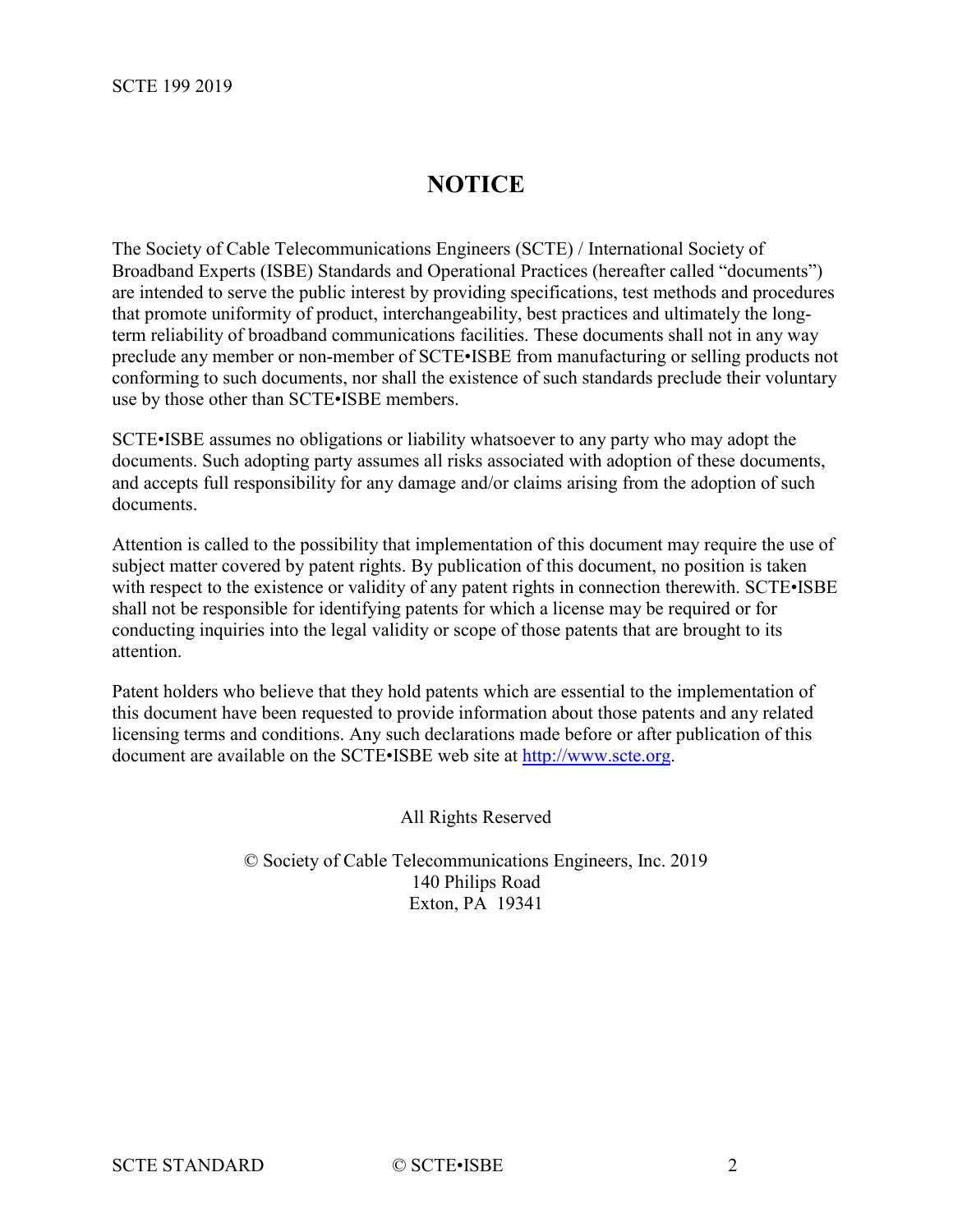# **TABLE OF CONTENTS**

| 1.0   |  |  |  |
|-------|--|--|--|
| 2.0   |  |  |  |
| 3.0   |  |  |  |
| 4.0   |  |  |  |
| 5.0   |  |  |  |
| 6.0   |  |  |  |
| 7.0   |  |  |  |
| 7.1   |  |  |  |
| 7.2   |  |  |  |
| 7.2.1 |  |  |  |
| 7.2.2 |  |  |  |
| 7.2.3 |  |  |  |
| 7.2.4 |  |  |  |
| 7.2.5 |  |  |  |
| 7.3   |  |  |  |
| 7.4   |  |  |  |
| 7.4.1 |  |  |  |
|       |  |  |  |
| 7.4.3 |  |  |  |
| 8.0   |  |  |  |
| 8.1   |  |  |  |
| 8.2   |  |  |  |
| 8.2.1 |  |  |  |
| 8.3   |  |  |  |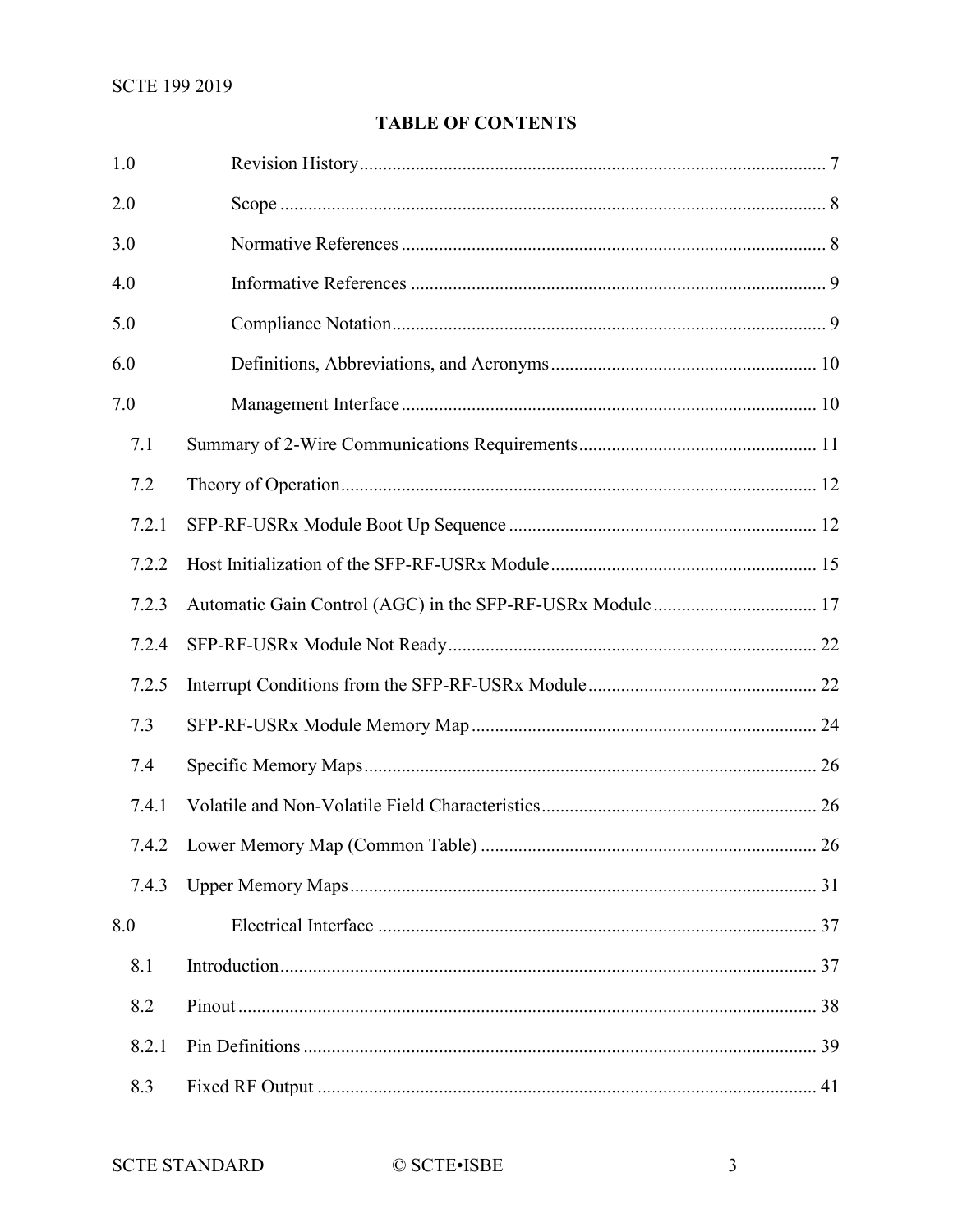| 8.3.1       |                                                                          |  |
|-------------|--------------------------------------------------------------------------|--|
| 8.3.2       |                                                                          |  |
| 8.3.3       |                                                                          |  |
| 8.3.4       |                                                                          |  |
| 8.3.5       |                                                                          |  |
| 8.4         |                                                                          |  |
| 8.4.1       |                                                                          |  |
| 8.4.2       |                                                                          |  |
| 8.5         |                                                                          |  |
| 8.6         |                                                                          |  |
| 9.0         |                                                                          |  |
| 9.1         |                                                                          |  |
| 9.2         |                                                                          |  |
| 9.3         | Mating of SFP-RF-USRx Module PCB to the Host Electrical Connector  48    |  |
| 9.4         |                                                                          |  |
| 9.5         | Insertion, Extraction and Retention Forces for SFP-RF-USRx Modules 49    |  |
| 9.6         |                                                                          |  |
| 9.7         |                                                                          |  |
| 9.8         |                                                                          |  |
| 9.9         |                                                                          |  |
| 9.10        |                                                                          |  |
| 9.11        |                                                                          |  |
| 9.12        |                                                                          |  |
| 9.13        | SFP-RF-USRx Module Fiber-Optic End-Face Finish and Connector Geometry 50 |  |
| Appendix A: |                                                                          |  |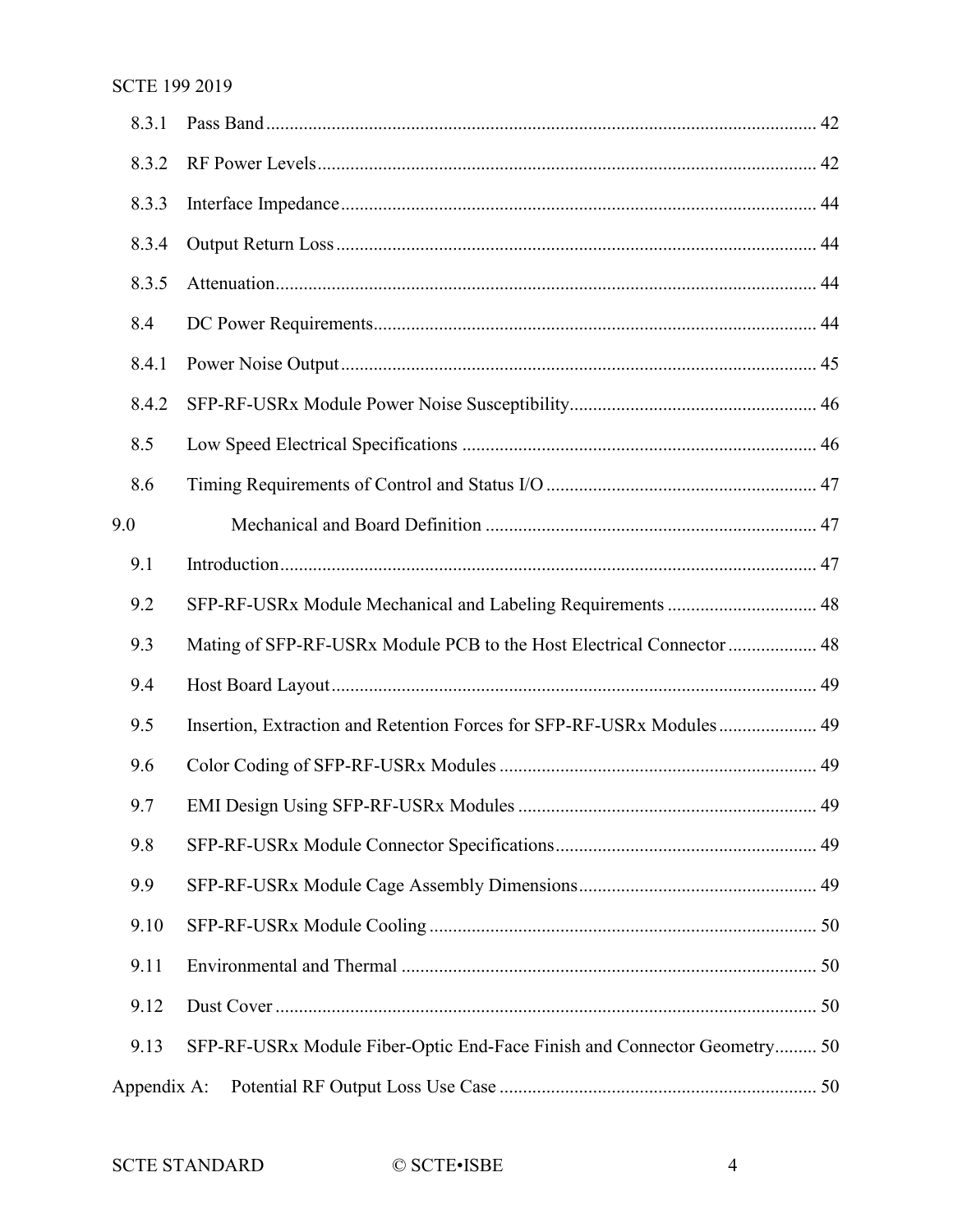# SCTE 199 2019

# **LIST OF FIGURES**

| Figure 1 – SFP-RF-USRx Module Boot Sequence                   | 14 |
|---------------------------------------------------------------|----|
| Figure 2 – Host SFP-RF-USRx Module Initialization             | 15 |
| Figure 3 – AGC Control Sequence                               | 18 |
| Figure $4 - AGC$ Functional Flow                              | 21 |
| Figure 6 – SFP-RF-USRx Module Connector Pin Numbers and Names | 37 |
| Figure 7 – Example SFP-RF-USRx Module Block Diagram           | 42 |
| Figure $8 - Rx1$ and Rx2 Port Layout                          | 48 |
| Figure 9 – Example Output Losses                              | 51 |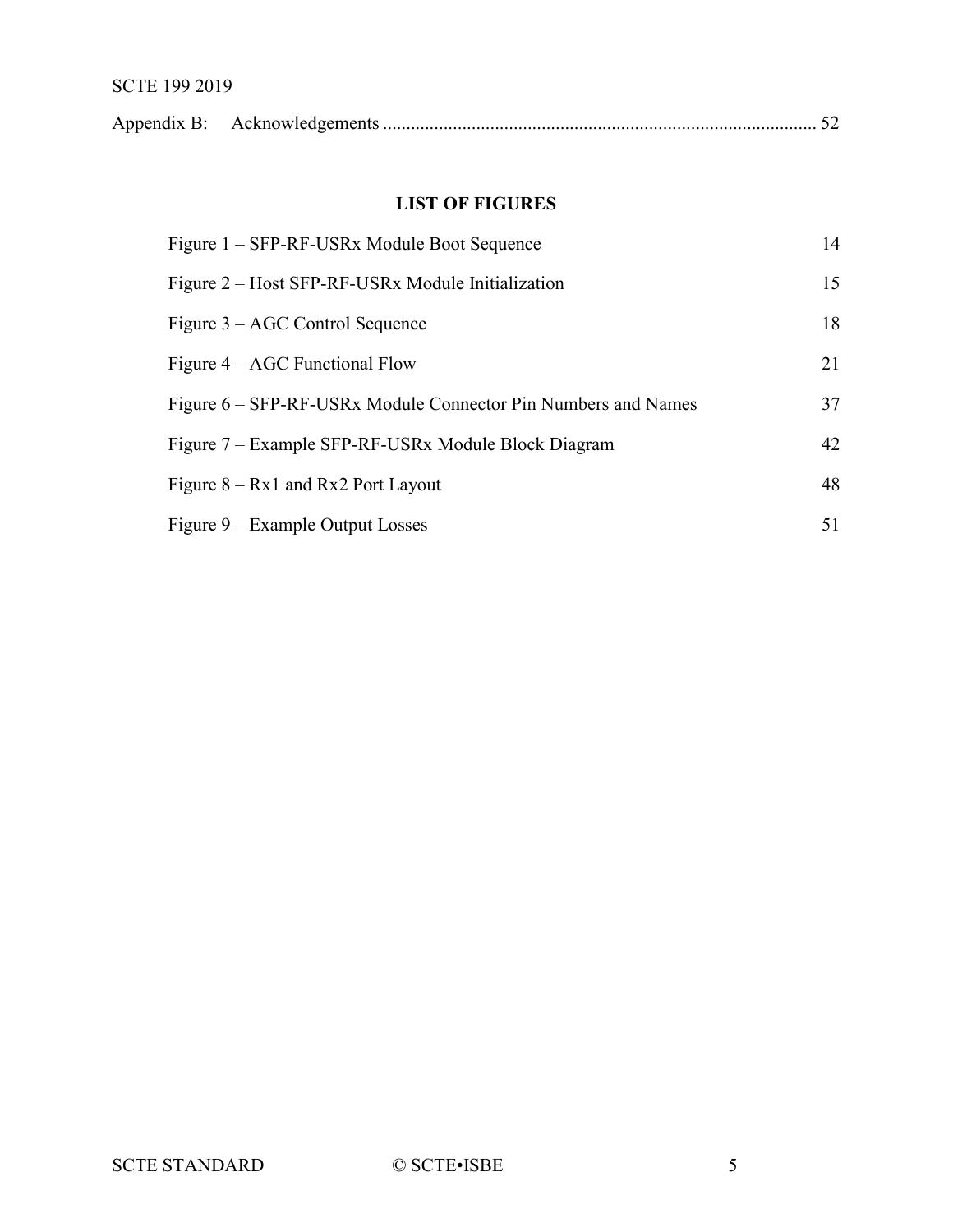# **LIST OF TABLES**

| Table 1 – Receiver Alarm and Warning Thresholds                            | 27 |
|----------------------------------------------------------------------------|----|
| Table 2 – Latched Alarms and Warnings                                      | 28 |
| Table 3 – Masking Bits for Alarms and Warnings                             | 28 |
| Table $4 - A/D$ Readout Values                                             | 29 |
| Table 5 – General Control/Status Bits                                      | 30 |
| Table $6 -$ Auxiliary Input Types                                          | 32 |
| Table 7 – Table 70h Read Only Values                                       | 34 |
| Table 8 – Table 70h Writable Values                                        | 35 |
| Table 9 – SFP-RF-USRx Module Electrical Pin Definition                     | 38 |
| Table 10 – Optical Power Ranges, Based on Optical Input Power              | 44 |
| Table 11 – Power per Rail                                                  | 45 |
| Table 12 – Low Speed Control and Sense Signals, Electronic Characteristics | 46 |
| Table 13 – Timing Parameters for SFP-RF-USRx Module Management             | 47 |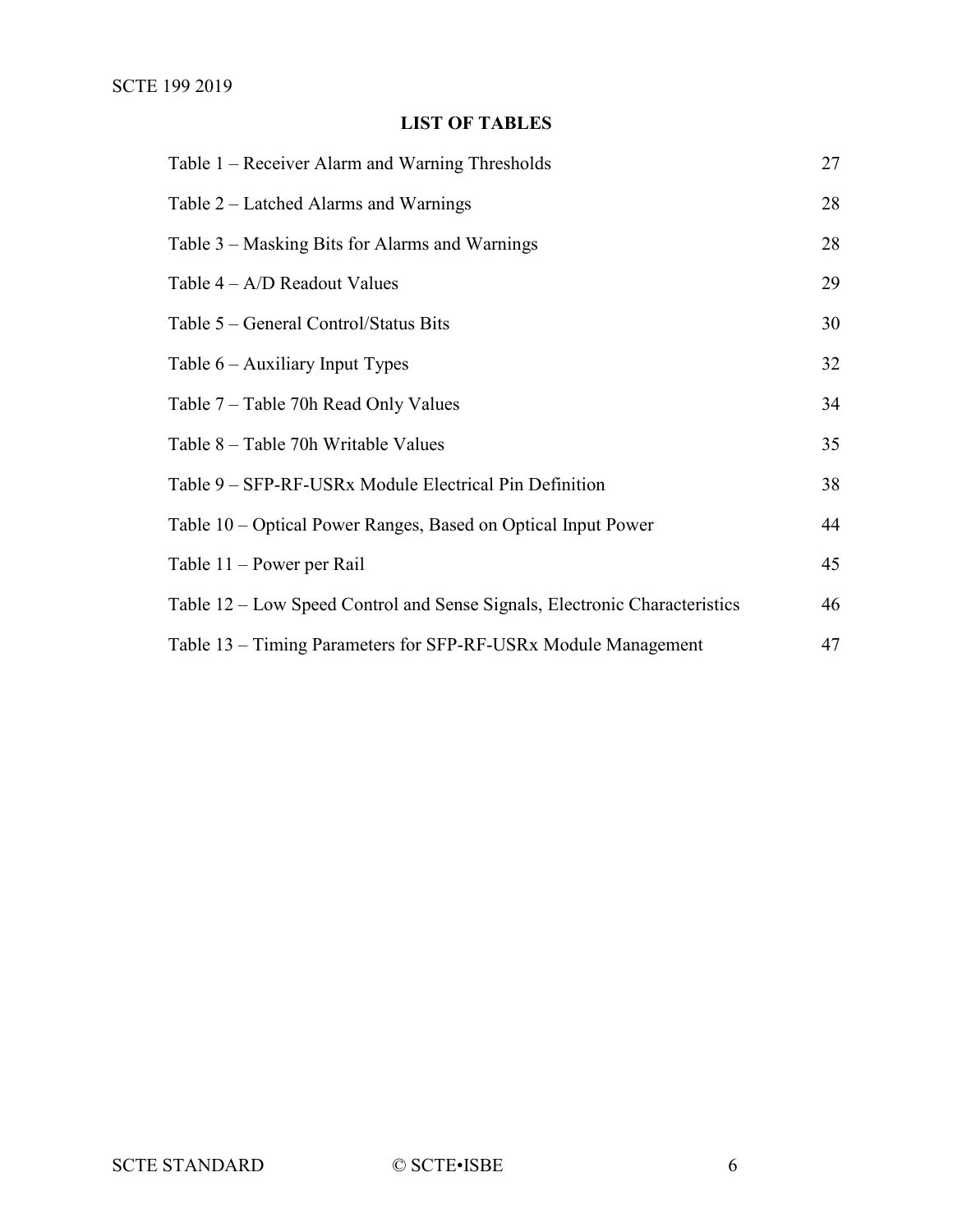# <span id="page-6-0"></span>**1.0 REVISION HISTORY**

| <b>Revision</b> | Date          | <b>Description</b>                                                                                                                                                     |
|-----------------|---------------|------------------------------------------------------------------------------------------------------------------------------------------------------------------------|
| R <sub>01</sub> | $9/26$ //2012 | Initial publication                                                                                                                                                    |
| R <sub>02</sub> | 10/8/2012     | Updates to the Electrical Interface section from F2F                                                                                                                   |
| R03             | 10/26/2012    | Updates the Management Interface and Electrical Interface                                                                                                              |
| R <sub>04</sub> | 10/30/2012    | Updates from the meeting, plus addition of appendix<br>describing losses                                                                                               |
| R05             | 11/5/12       | Made the updates to the following:<br>Section 7.2.2, Number 2<br>Table 2, bytes 84 and 85<br>$\bullet$<br>Table 3, bytes 84 and 85<br>Table 4 updates<br>Section 8.3.2 |
| R <sub>06</sub> | 11/7/12       | Made updates to the following:<br>Table 2<br>Table 3<br>Table 4<br>Section 8.3<br>Section 9.3<br>Appendix A                                                            |
| R <sub>07</sub> | 11/13/12      | Made the following updates:<br>Removed redundant fields from Table 70h<br>Updated descriptions of MOD DESEL; assert and<br>de-assert were backwards                    |
| <b>R08</b>      | 11/19/12      | Made updates to the following:<br>Tables 2 and 3<br>Added Table 4<br>Added Table 5<br>Updates to Table 7<br>Updated the formula in section 8.3.2<br>Added Table 10     |
| R <sub>09</sub> | 11/20/12      | Reviewed and accepted changes during the 11/20/12<br>meeting. General clean up and definitions updates. Open<br>issues still tracked/commented.                        |
| R10             | 11/28/12      | Reviewed and accepted changes during the 11/28/12<br>meeting. This is the proposed final draft.                                                                        |
| R11             | 12/4/12       | Additional changes made during final review; changes are<br>tracked                                                                                                    |
| R12             | 12/11/12      | Additional changes made during final review; changes are<br>tracked                                                                                                    |
| R13             | 12/13/12      | Reverted the final sentence of the MOD DESEL<br>description back to what it was in the MSA.                                                                            |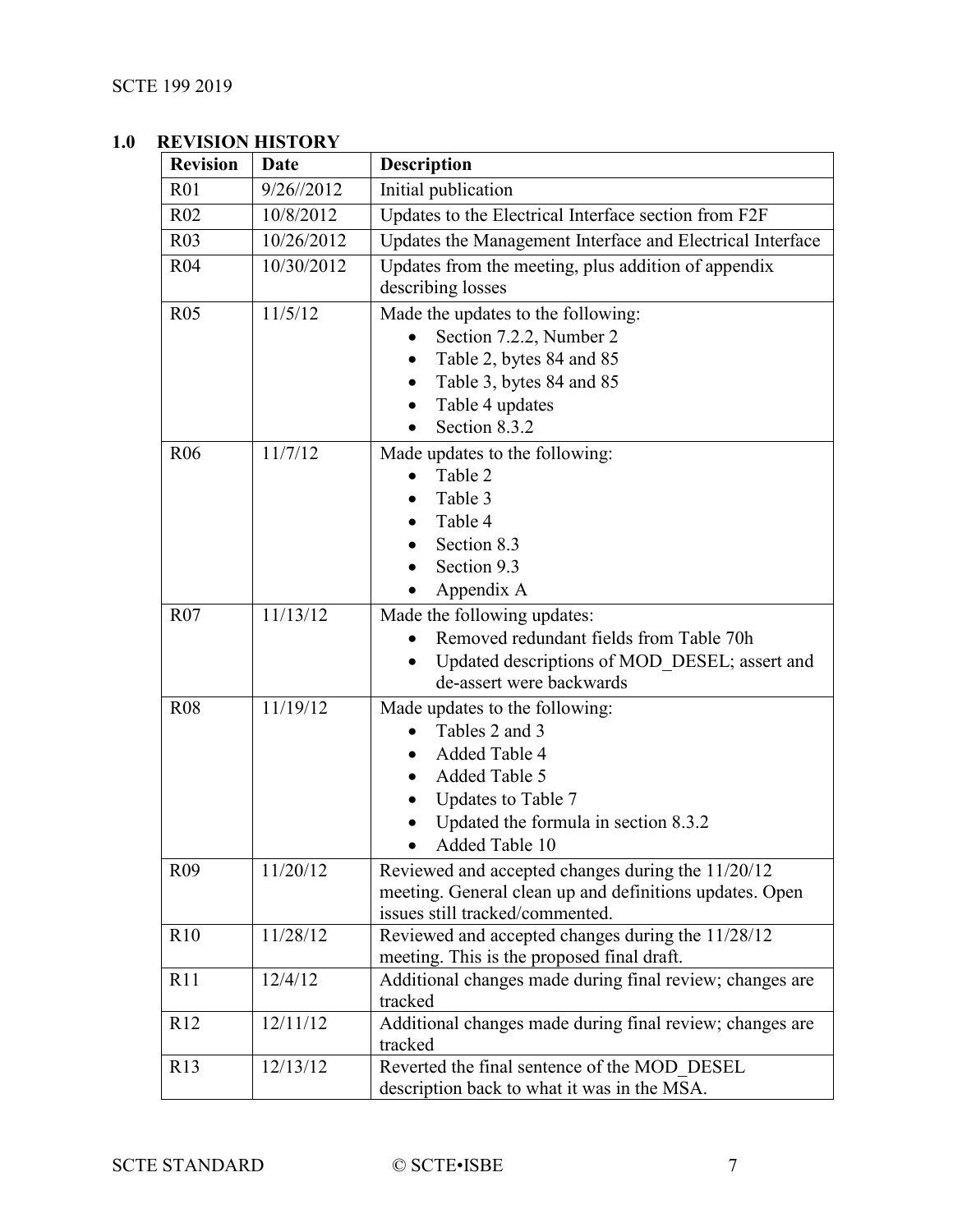| <b>Revision</b> | Date     | <b>Description</b>    |
|-----------------|----------|-----------------------|
| R14             | 12/18/12 | <b>SCTE</b> candidate |

# <span id="page-7-0"></span>**2.0 SCOPE**

This document is identical to SCTE 199 2013 except for informative components which may have been updated such as the title page, NOTICE text, headers and footers. No normative changes have been made to this document.

The integration of optical interfaces into headend equipment offers cost and power savings to MSOs. However, implementing optical interfaces in these devices presents significant technical challenges, since the lack of standardization may result in too many combinations of interfaces to support effectively in a headend device.

Because of this challenge, it is proposed to create a standard that specifies the interfaces between an upstream laser receiver module and its host. The module is based on [\[XFP MSA\],](#page-8-2) but is in an SFP form factor and will receive RF-modulated optical signals. This optical receiver module could be deployed in headend equipment, such as the Converged Cable Access Platform (CCAP) or HFC optoelectronics products, providing a standardized, interoperable solution. The optical receiver module will function as an upstream receiver for the output of return optical transmitters inside fiber optic nodes.

This standard focuses on the communication, electrical, and mechanical interfaces for the optical receiver module. Requirements held within this standard apply both to the receiver module and its host.

# <span id="page-7-1"></span>**3.0 NORMATIVE REFERENCES**

The following documents contain provisions, which, through reference in this text, constitute provisions of this specification. At the time of subcommittee approval, the editions indicated were valid. All standards and specifications are subject to revision, and parties to agreement based on this specification are encouraged to investigate the possibility of applying the most recent editions of the documents listed below.

<span id="page-7-3"></span><span id="page-7-2"></span>

| Reference          | <b>Description</b>                                                             |
|--------------------|--------------------------------------------------------------------------------|
| [IEC $61755-3-1$ ] | IEC 61755-3-1:2006, ed. 1.0, July 1, 2006, Fibre optic                         |
|                    | connector optical interfaces – Part 3-1: Optical interface, 2,5                |
|                    | mm and 1,25 mm diameter cylindrical full zirconia PC ferrule,                  |
|                    | single mode fibre. IEC Sub-committee 86B                                       |
|                    | [IEC 61755-3-2]   IEC 61755-3-2, ed. 1.0, July 12, 2006, Fibre optic connector |
|                    | optical interfaces - Part 3-2: Optical interface, 2,5 mm and 1,25              |
|                    | mm diameter cylindrical full zirconia ferrules for 8 degrees                   |
|                    | angled-PC single mode fibres, IEC Sub-committee 86B                            |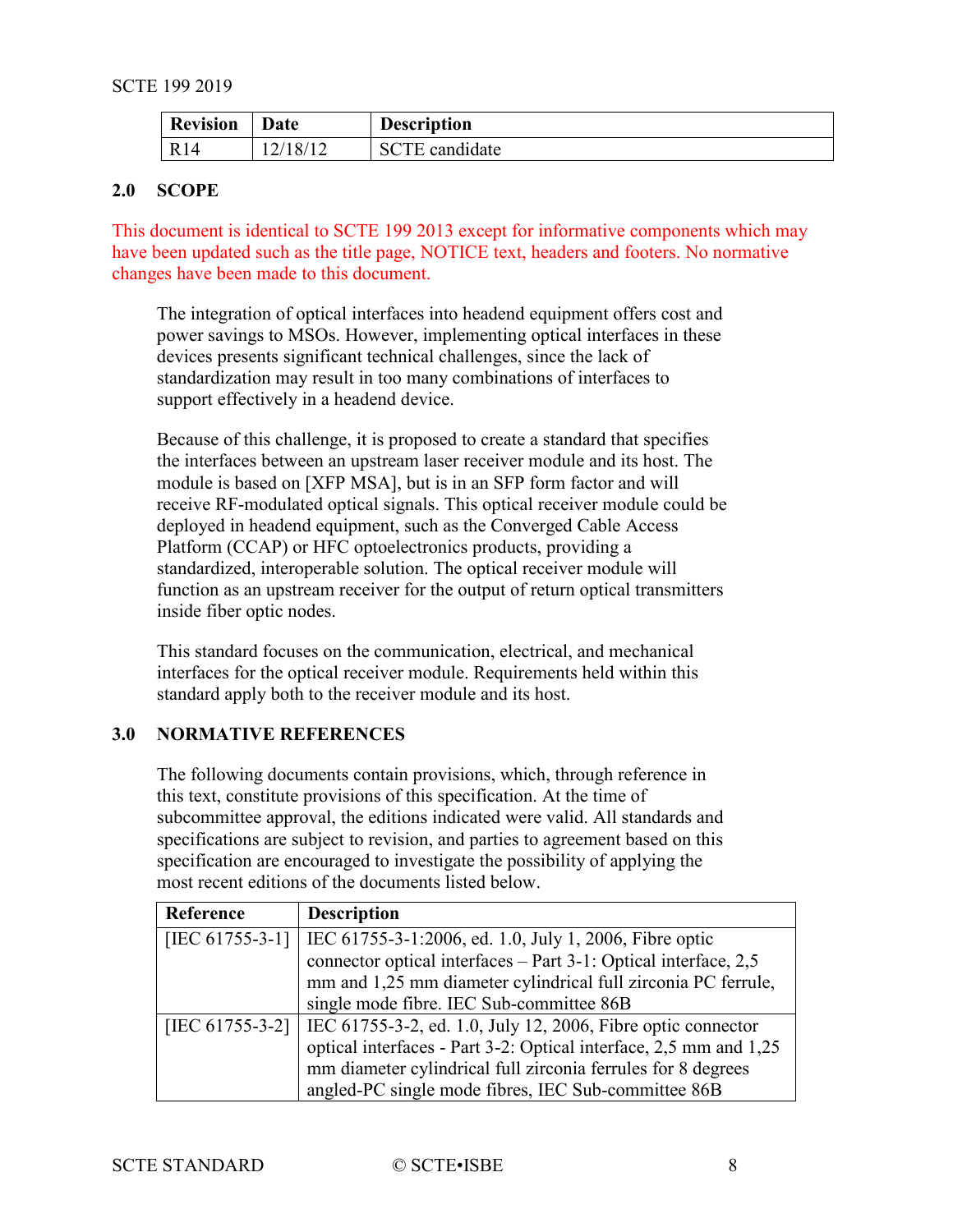<span id="page-8-8"></span><span id="page-8-7"></span><span id="page-8-4"></span>

| [INF-8074]   | INF-8074i, Revision 1.0, May 12, 2001, Specification for SFP |
|--------------|--------------------------------------------------------------|
|              | (Small Formfactor Pluggable) Transceiver, SFF Committee,     |
|              | http://www.sffcommittee.com/                                 |
| [FINISH]     | IEC 61300-3-35, ed. 1.0, November 20, 2009, Fibre optic      |
|              | interconnecting devices and passive components - Basic test  |
|              | and measurement procedures - Part 3-35: Examinations and     |
|              | measurements - Fibre optic connector endface visual and      |
|              | automated inspection, IEC Sub-committee 86B                  |
| $[SFF-8083]$ | SFF-8083, Revision 2.5, January 19, 2010, 0.8mm Card Edge    |
|              | Connector for 8/10 Gb/s Applications, SFF Committee,         |
|              | http://www.sffcommittee.com/                                 |
| $[SFF-8432]$ | SFF-8432, Revision 5.0, July 16, 2007, Improved Pluggable    |
|              | Formfactor, SFF Committee, http://www.sffcommittee.com/      |
| $[SFF-8433]$ | SFF-8433, Revision 0.7, June 5, 2009, Improved Pluggable     |
|              | Formfactor (IPF) for SFP+ Ganged Cages, SFF Committee,       |
|              | http://www.sffcommittee.com/                                 |
| [XFP MSA]    | INF-8077i, Revision 4.5, August 31, 2005, 10 Gigabit Small   |
|              | Form Factor Pluggable Module, SFF Committee,                 |
|              | http://www.sffcommittee.com/                                 |

# <span id="page-8-6"></span><span id="page-8-5"></span><span id="page-8-2"></span><span id="page-8-0"></span>**4.0 INFORMATIVE REFERENCES**

The following documents may provide valuable information to the reader but are not required when complying with this specification.

<span id="page-8-3"></span>

| Reference         | <b>Description</b>                                  |  |
|-------------------|-----------------------------------------------------|--|
| $\vert$ [UM10204] | UM10204, Version 4.0, February 13 2012, The I2C-Bus |  |
|                   | specification and user manual, NXP Semiconductors   |  |

# <span id="page-8-1"></span>**5.0 COMPLIANCE NOTATION**

| "SHALL"      | This word or the adjective "REQUIRED" means that the item is an     |
|--------------|---------------------------------------------------------------------|
|              | absolute requirement of this specification.                         |
| "SHALL NOT"  | This phrase means that the item is an absolute prohibition of this  |
|              | specification.                                                      |
| "SHOULD"     | This word or the adjective "RECOMMENDED" means that there           |
|              | may exist valid reasons in particular circumstances to ignore this  |
|              | item, but the full implications should be understood and the case   |
|              | carefully weighted before choosing a different course.              |
| "SHOULD NOT" | This phrase means that there may exist valid reasons in particular  |
|              | circumstances when the listed behavior is acceptable or even        |
|              | useful, but the full implications should be understood and the case |
|              | carefully weighed before implementing any behavior described        |
|              | with this label.                                                    |
| "MAY"        | This word or the adjective "OPTIONAL" means that this item is       |
|              | truly optional. One vendor may choose to include the item because   |
|              | a particular marketplace requires it or because it enhances the     |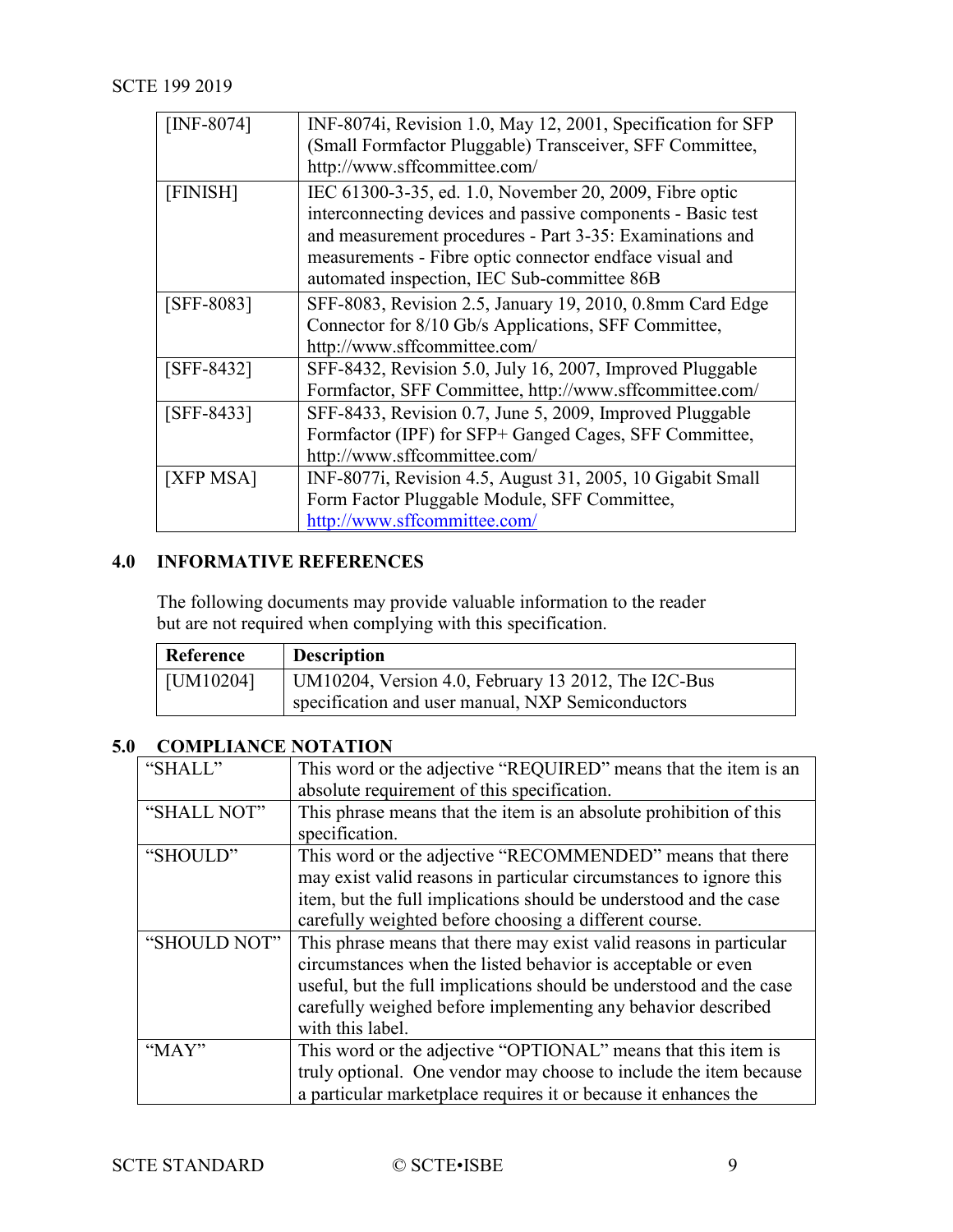| product, for example; another vendor may omit the same item. |
|--------------------------------------------------------------|
|                                                              |
|                                                              |
|                                                              |

# <span id="page-9-0"></span>**6.0 DEFINITIONS, ABBREVIATIONS, AND ACRONYMS**

| <b>Term</b>   | <b>Definition</b>                                                 |
|---------------|-------------------------------------------------------------------|
| AGC           | <b>Automatic Gain Control</b>                                     |
| <b>APC</b>    | <b>Angled Physical Contact</b>                                    |
| <b>APD</b>    | Avalanche Photodiode                                              |
| <b>CCAP</b>   | <b>Converged Cable Access Platform</b>                            |
| <b>CDR</b>    | <b>Clock Data Recovery</b>                                        |
| <b>CLEI</b>   | Common Language Equipment Identification                          |
| <b>CMTS</b>   | Cable Modem Termination System                                    |
| DC            | Direct Current or Directional Coupler                             |
| <b>DSA</b>    | Digital Step Attenuator                                           |
| <b>EEPROM</b> | Electrically Erasable Programmable Read-Only Memory               |
| <b>EMI</b>    | Electromagnetic Interference                                      |
| <b>HFC</b>    | Hybrid Fiber-Coax                                                 |
| host          | The device into which the optical module is integrated.           |
| $\rm I/O$     | Input/Output                                                      |
| $I^2C$        | Inter-Integrated Circuit, a 2-wire communication interface        |
| LOS           | Loss of Signal                                                    |
| <b>NVRAM</b>  | Non-Volatile Random-Access Memory                                 |
| OMI           | <b>Optical Modulation Index</b>                                   |
| <b>PD</b>     | Photodiode                                                        |
| R/W           | Read/Write                                                        |
| RF            | Radio Frequency                                                   |
| <b>RFoG</b>   | RF over Glass                                                     |
| <b>RX</b>     | Receive                                                           |
| <b>SCL</b>    | Serial Clock                                                      |
| <b>SDA</b>    | <b>Serial Data</b>                                                |
| <b>SFP</b>    | Small Formfactor Pluggable                                        |
| <b>TEC</b>    | Thermo-Electric Cooler                                            |
| <b>TX</b>     | Transmit                                                          |
| <b>UPC</b>    | <b>Ultra Physical Contact</b>                                     |
| <b>USRx</b>   | <b>Upstream Receiver</b>                                          |
| <b>XFP</b>    | 10 Gigabit Small Form Factor Pluggable; a standard for an optical |
|               | transceiver. See [XFP MSA].                                       |

#### <span id="page-9-1"></span>**7.0 MANAGEMENT INTERFACE**

2-Wire Communications (I²C) for the SFP-RF-USRx module are based upon [\[XFP MSA\].](#page-8-2) I²C is an implementation of the NXP (formerly Philips) I²C [\[UM10204\]](#page-8-3) specification with mapped memory address locations (also known as "well-known addresses") for diagnostics and operations. The SFF Committee specifies the I²C common memory mapping in [\[XFP MSA\]](#page-8-2) for SFP and XFP, as well as additional physical layer requirements. This specification uses the same well-known memory map locations (addresses)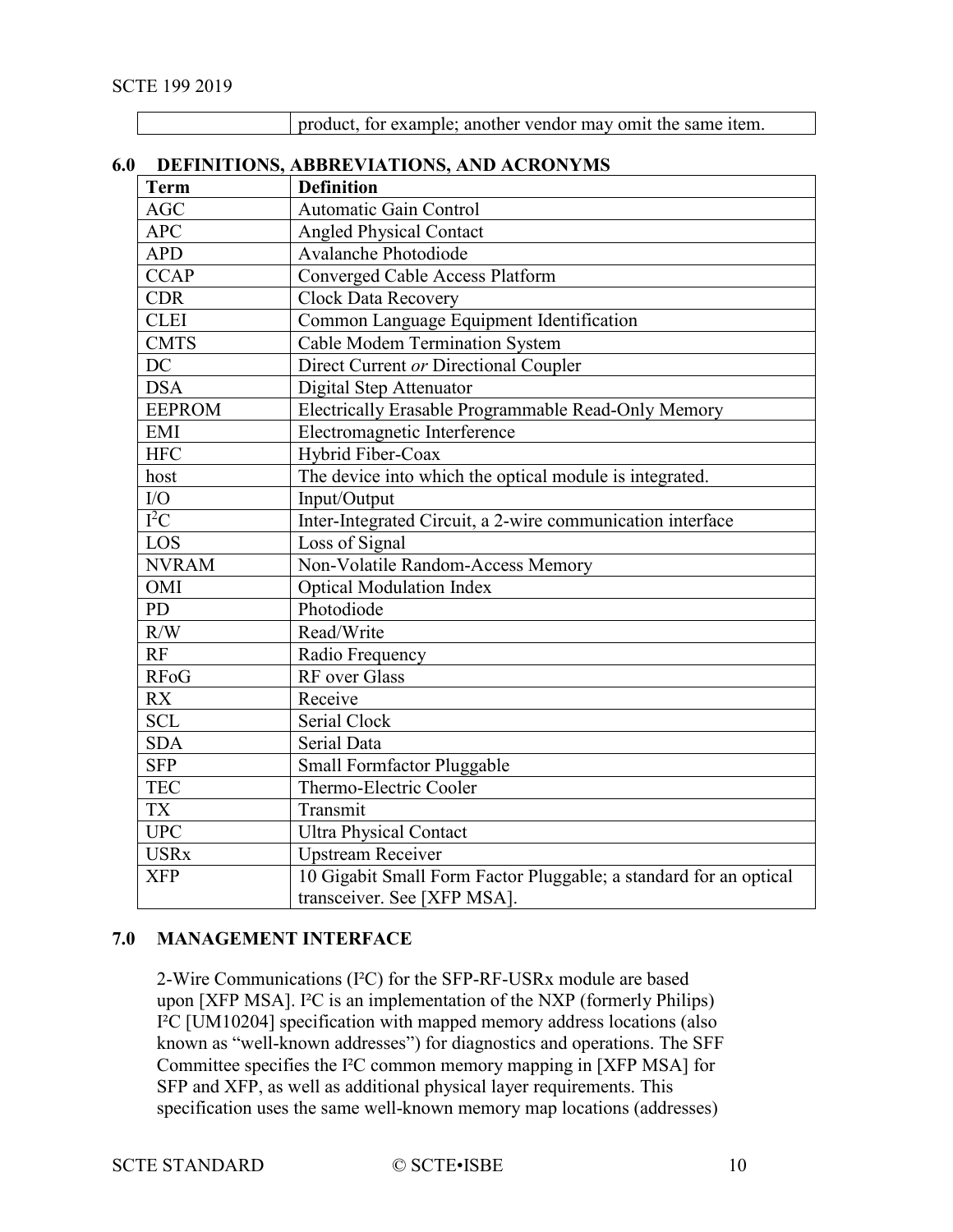<span id="page-10-1"></span>for functions that are the same or substantially similar. Because the SFP-RF-USRx is a dual receiver (and not a transceiver), there is a need for additional and different functions that the SFF specifications do not require.

The SFP-RF-USRx module shall implement the  $I<sup>2</sup>C$  requirements specified in [\[XFP MSA\],](#page-8-2) except where specified differently in the following sections.

<span id="page-10-0"></span>7.1 Summary of 2-Wire Communications Requirements

In [\[XFP MSA\]](#page-8-2) 2-wire communication requirements are spread across several sections, including section 4.2 and Table 26, section 2.6 and Table 3. The following bullets summarize these requirements; refer to [\[XFP MSA\]](#page-8-2) for complete details.

- I²C communications may not be available for up to 300 ms after power up or reset
- The MOD\_DESEL pin functions as defined in section 4.2 of [\[XFP MSA\].](#page-8-2) Note, if the I<sup>2</sup>C interface bus is not shared, the MOD\_DESEL pin may be pulled *low* permanently.
- There must be at least 20 µs between the STOP signal and the next START signal for a particular module.
- The clock rate can be as high as 400 kHz (I<sup>2</sup>C fast mode).
- Up to two START signals per command are allowed (the second START is also known as a RESTART signal).
- Only one STOP signal is allowed per command.
- Multiple master systems are not supported.
- Host boards shall accommodate SFP-RF-USRx modules that hold the SCL line *low* (clock stretching) for up to a maximum of 500 µs during an I²C read or write operation.
- After a write from the host to the module, the module may not respond to further I²C commands for up to 40 ms (typically this would be for writing non-volatile values). The phrase "not respond" means that the device address given immediately after the START signal from the host is not acknowledged by the module.
- I²C packet error checking protocol is optional as defined in the [\[XFP MSA\].](#page-8-2)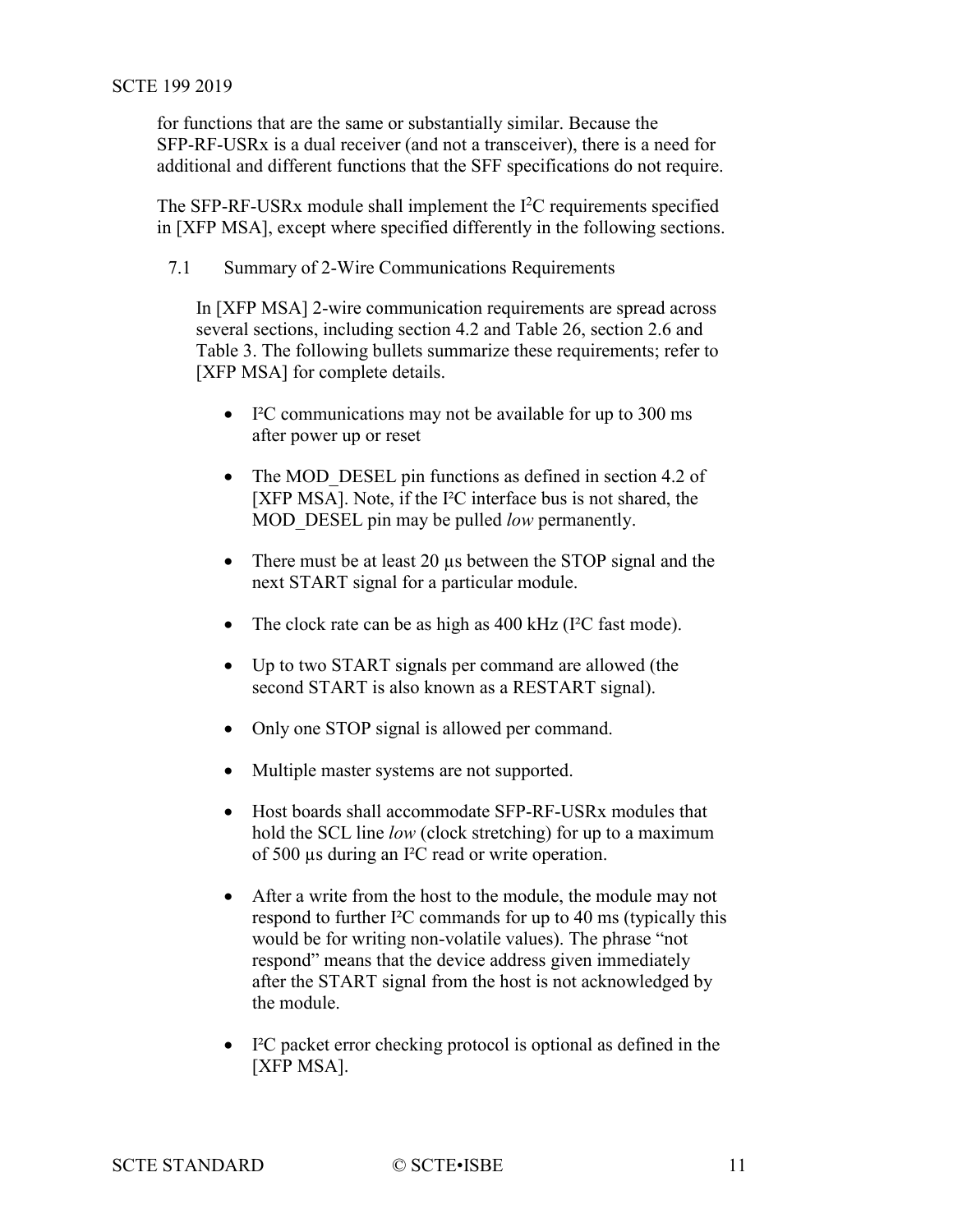# 7.2 Theory of Operation

Using Chapter 5: Management Interface of [\[XFP MSA\]](#page-8-2) as reference, the following sections define the operation of the SFP-RF-USRx module I²C interface that is used for serial ID, digital diagnostics and other control/monitoring functions.

## <span id="page-11-0"></span>7.2.1 SFP-RF-USRx Module Boot Up Sequence

When a SFP-RF-USRx module is plugged in, the host needs to perform a number of initialization steps in a particular order with a particular timing. Some of these involve the SFP-RF-USRx module pins, and some involve I²C communications. As most of these are documented in the [\[XFP MSA\]](#page-8-2) or are implied by stated dependencies, a reference to the location(s) in that document will accompany each step in the following sequence descriptions.

Before the boot up sequence can be discussed, communications and host requirements need to be understood.

## 7.2.1.1 I²C Communications Requirements

Once I²C is operational, the host shall adhere to the following timing and pin requirements (see [\[XFP MSA\]](#page-8-2) section 4.2, Table 26):

- The host shall pull MOD\_DESEL *low* for a minimum of 2 ms before issuing the START signal (Host select setup).
- While MOD\_DESEL is *low*, the host shall wait at least 20 µs after the previous STOP signal before issuing a new START signal (t<sub>BUF</sub>).

If the SFP-RF-USRx module is not sharing the I²C interface bus with other SFP-RF-USRx modules, the MOD\_DESEL pin may be left *low* indefinitely. Otherwise, it shall be pulled *high* for at least 2 ms before another command is executed on the shared bus (presumably to a different SFP-RF-USRx module).

Write operations may cause the SFP-RF-USRx module to not respond to further I²C signals or messages for up to 40 ms (tWR in section 4.3, Table 27, and section 4.5.7 of [\[XFP MSA\]\)](#page-8-2). The specification does not restrict this to EEPROM writes. This applies for writes from one to four bytes (the limit for a write is four bytes).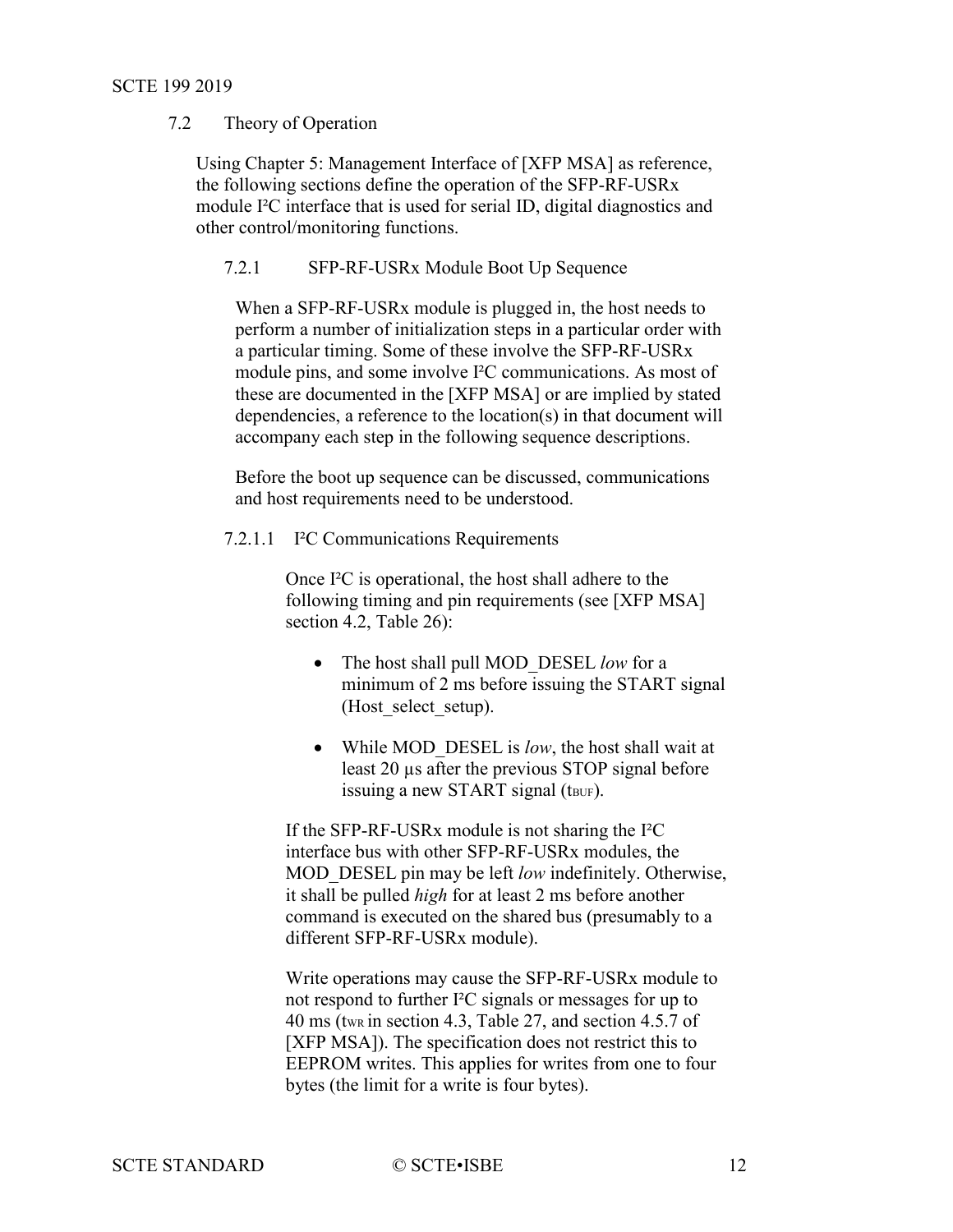The SFP-RF-USRx module may perform a clock stretch of up to 500 µs during read or write operations (T\_clock\_hold, [\[XFP MSA\]](#page-8-2) section 4.3, Table 27). This is distinct from unresponsiveness after a write operation (tWR).

#### 7.2.1.2 Pin State Prior to SFP-RF-USRx Module Boot Up

Before a SFP-RF-USRx module can begin boot up, the host shall meet the following pin requirements.

The voltages listed for pins 15 (VCC3\_DIGITAL) and 16 (VCC5\_ANALOG) in [Table 9](#page-37-0) shall be available.

The value of pin 7 (P\_DOWN/RST) should be set to *low* to allow the SFP-RF-USRx module to run in full power (power level II or III), although a setting of *high* may be used to limit the SFP-RF-USRx module to low power consumption ( $\leq 1.0$  watts). Refer to section 2.4.7.3, Module Behavior During Power Down and Reset of [\[XFP](#page-8-2)  [MSA\]](#page-8-2) for further details.

Pin 8 (INTERRUPT) shall be pulled *high* by the host. If an unmasked error, alarm or warning condition is encountered during operation, the SFP-RF-USRx module shall pull this value *low*.

7.2.1.3 Initial SFP-RF-USRx Module Boot Sequence

Once the SFP-RF-USRx module is inserted, it goes through its initialization sequence, as shown in the following flow chart.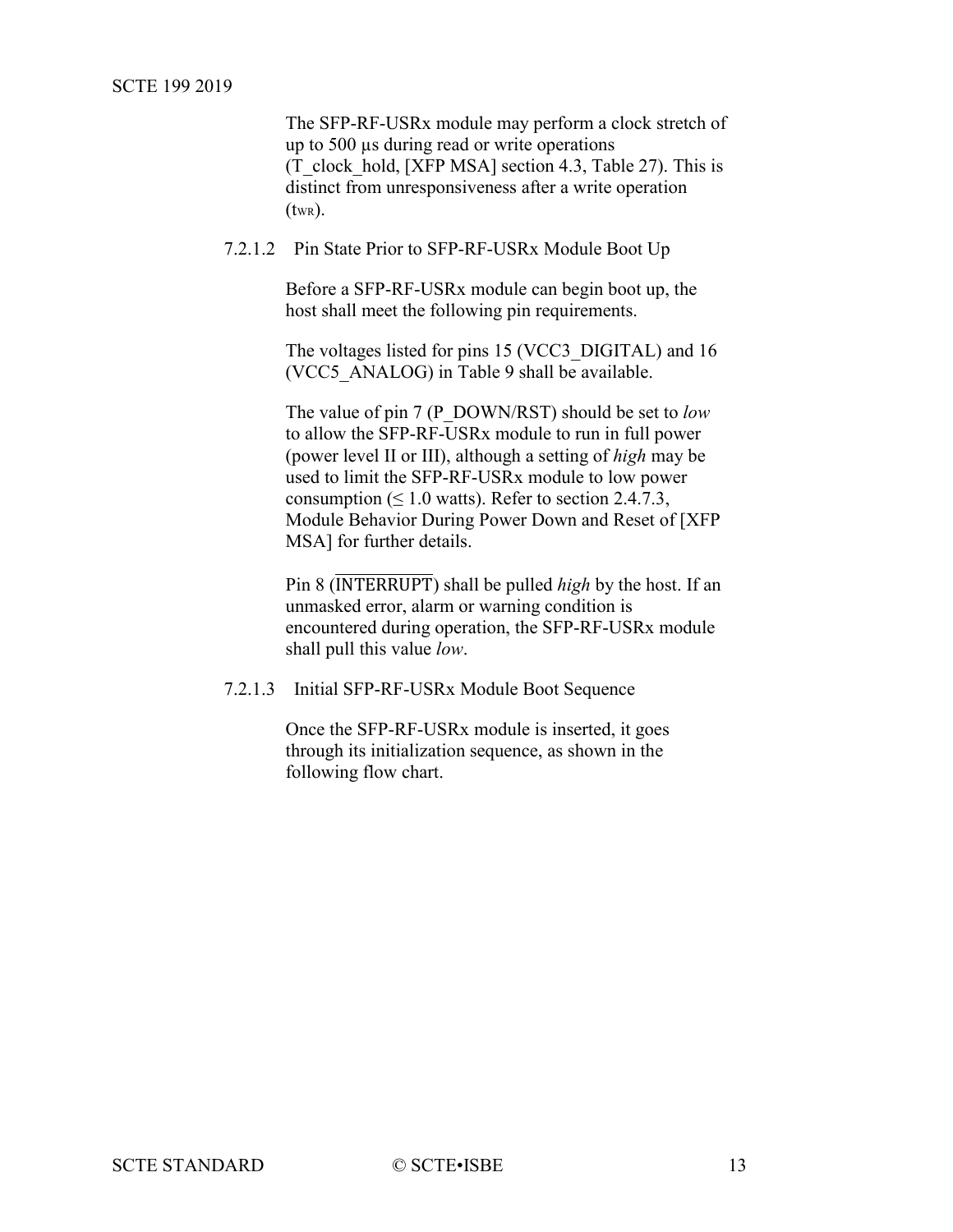

#### <span id="page-13-0"></span>**Figure 1 – SFP-RF-USRx Module Boot Sequence**

This series of actions is described here.

- 1. The SFP-RF-USRx module shall indicate its presence to the host by grounding pin 6 (MOD\_ABS) upon insertion.
- 2. After 300 ms, SFP-RF-USRx module initialization (aka *Reset Complete*, described in Table 39 of [\[XFP MSA\]\)](#page-8-2) shall be finished (t\_init, [\[XFP MSA\]](#page-8-2) section 2.6, Table 3).
- 3. The SFP-RF-USRx module shall assert pin 8 (INTERRUPT ) to *low* and set corresponding *Reset Complete* flag [\(\[XFP MSA\]](#page-8-2) section 2.4.7.3, Table 39). *Reset Complete* can be detected by the host via an INTERRUPT signal (pin 8 pulled *low*) with a corresponding *Reset Complete* flag being set.

Note that until the boot sequence is complete, signals on the RF output pins may not be valid and the SFP-RF-USRx module shall not assert the INTERRUPT pin spuriously, as detailed in section 2.4.7.3 of [\[XFP MSA\].](#page-8-2)

The *Reset Complete* flag also does not imply that registers are valid; the module sets the *Data\_Not\_Ready* flag (from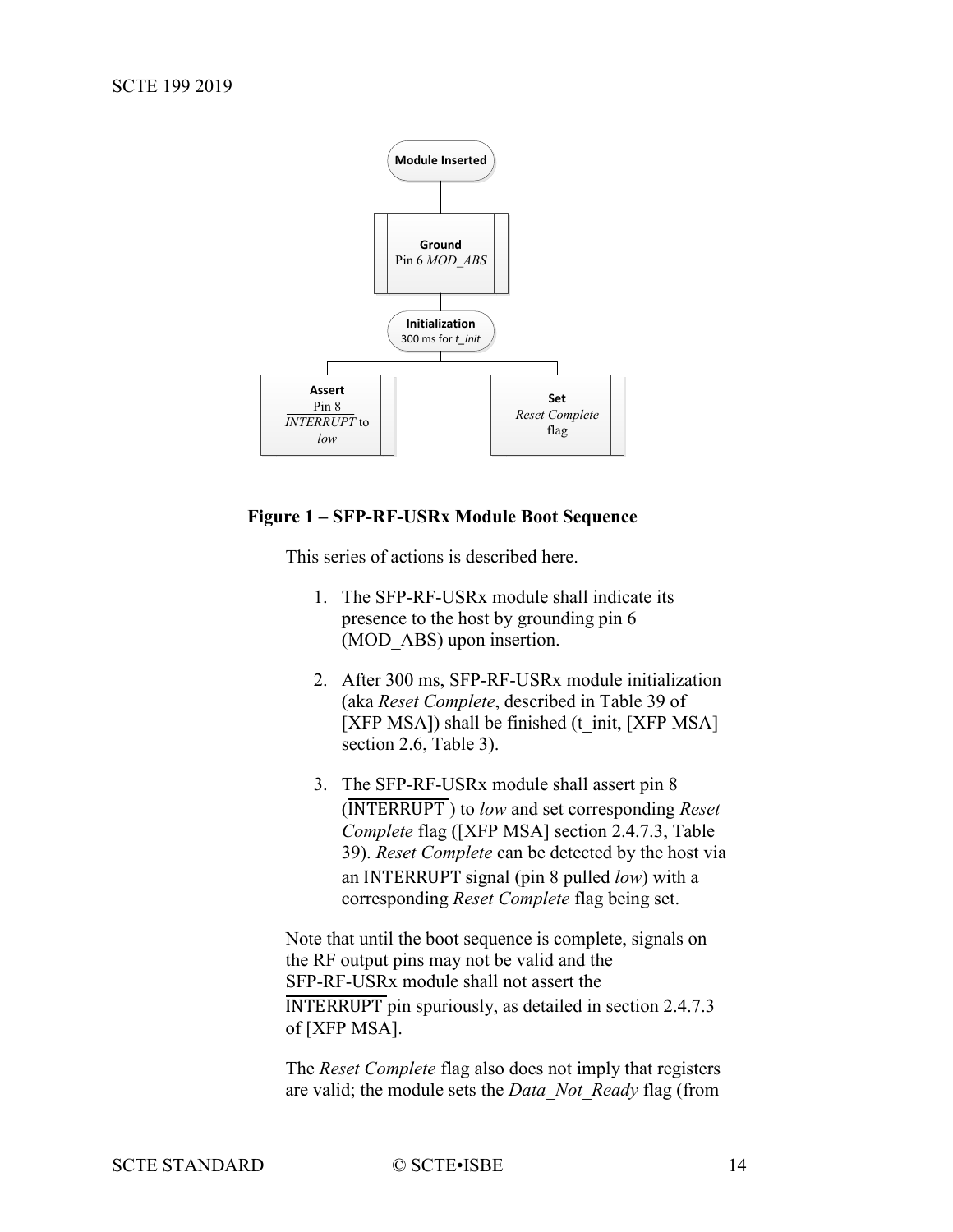Table 42 in [\[XFP MSA\]\)](#page-8-2) to *low* to indicate that register contents are valid and can be read. When the module is ready to function, the MOD\_NR pin is pulled *low*.

<span id="page-14-0"></span>7.2.2 Host Initialization of the SFP-RF-USRx Module

After the module has pulled MOD\_NR *low*, the host shall initialize the module, including interrupt masks, control, and miscellaneous parameters, as detailed in the following flow chart.



## <span id="page-14-1"></span>**Figure 2 – Host SFP-RF-USRx Module Initialization**

This series of actions is described here.

1. The host can set alarm and warning masks for any events of interest. These can be found in Table 40

SCTE STANDARD © SCTE•ISBE 15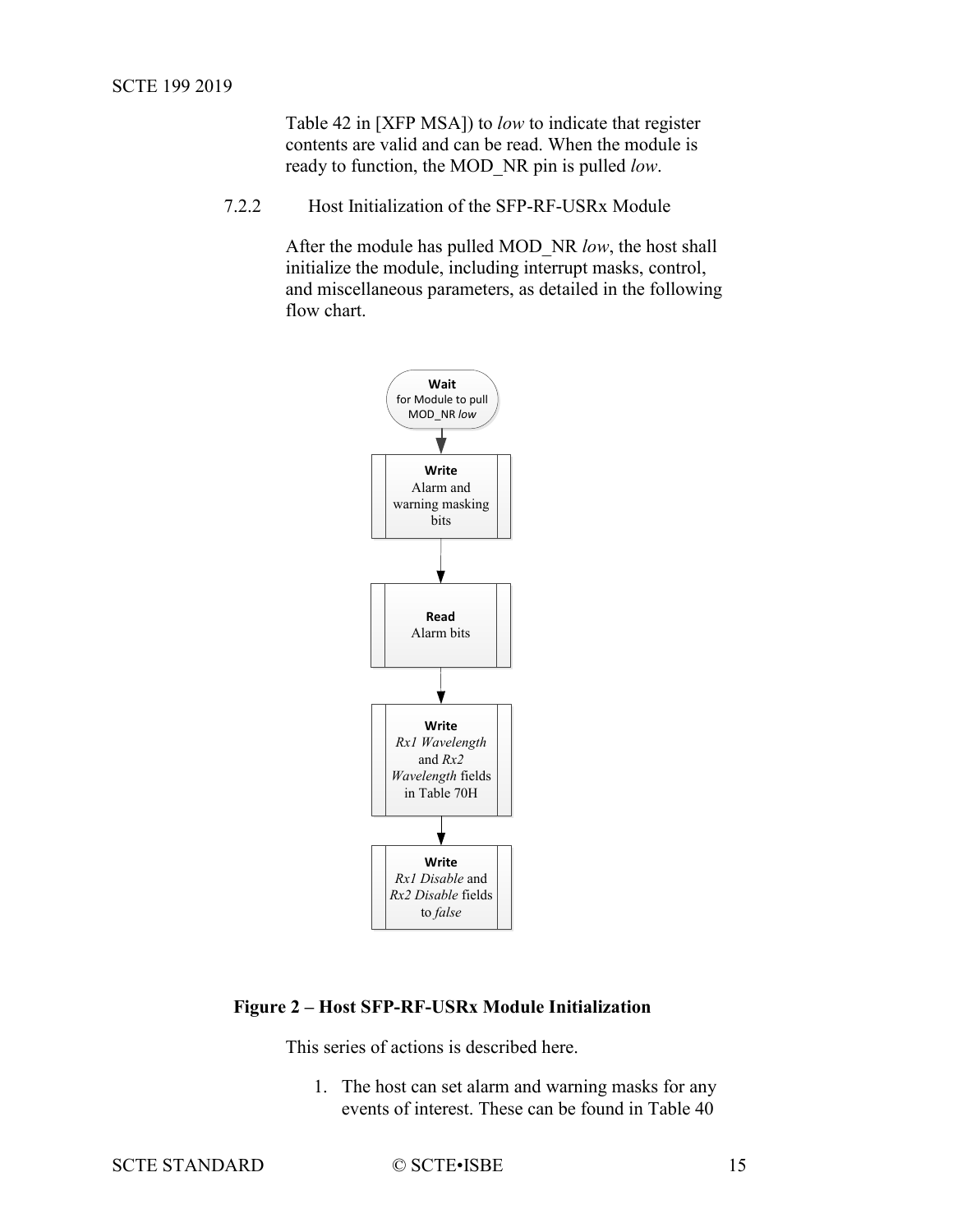in section 5.11.1 of [\[XFP MSA\]](#page-8-2) with the exception of those alarms and warnings listed in section [7.4.2, Lower Memory Map \(Common Table\).](#page-25-1) By default none of these is masked. In particular, the *Reset Complete* status bit (and its corresponding INTERRUPT) is not masked. At a minimum, the host should set the masking bits for:

- TX\_NR
- Laser Fault
- TX CDR Loss of Lock
- TEC Fault
- Vee5 High
- Vee5 Low
- Vcc<sub>2</sub> High
- Vcc2 Low
- APD Supply (if it is not supported)
- Wavelength Unlocked
- TX Bias Low
- TX Power Low
- 2. The host can clear any existing latched alarms by reading those alarm bits (the alarm bits are listed in Table 39 in section 5.11.1 of [\[XFP MSA\]\)](#page-8-2). As these flags are latched, their initial presence does not necessarily indicate a continuing fault. For example, the presence of the *Reset Complete* flag upon insertion of the module is not a fault. Among the existing latched alarms that can be reasonably expected are:
	- Reset Complete
	- Rx1(2) CDR Loss of Lock (if used)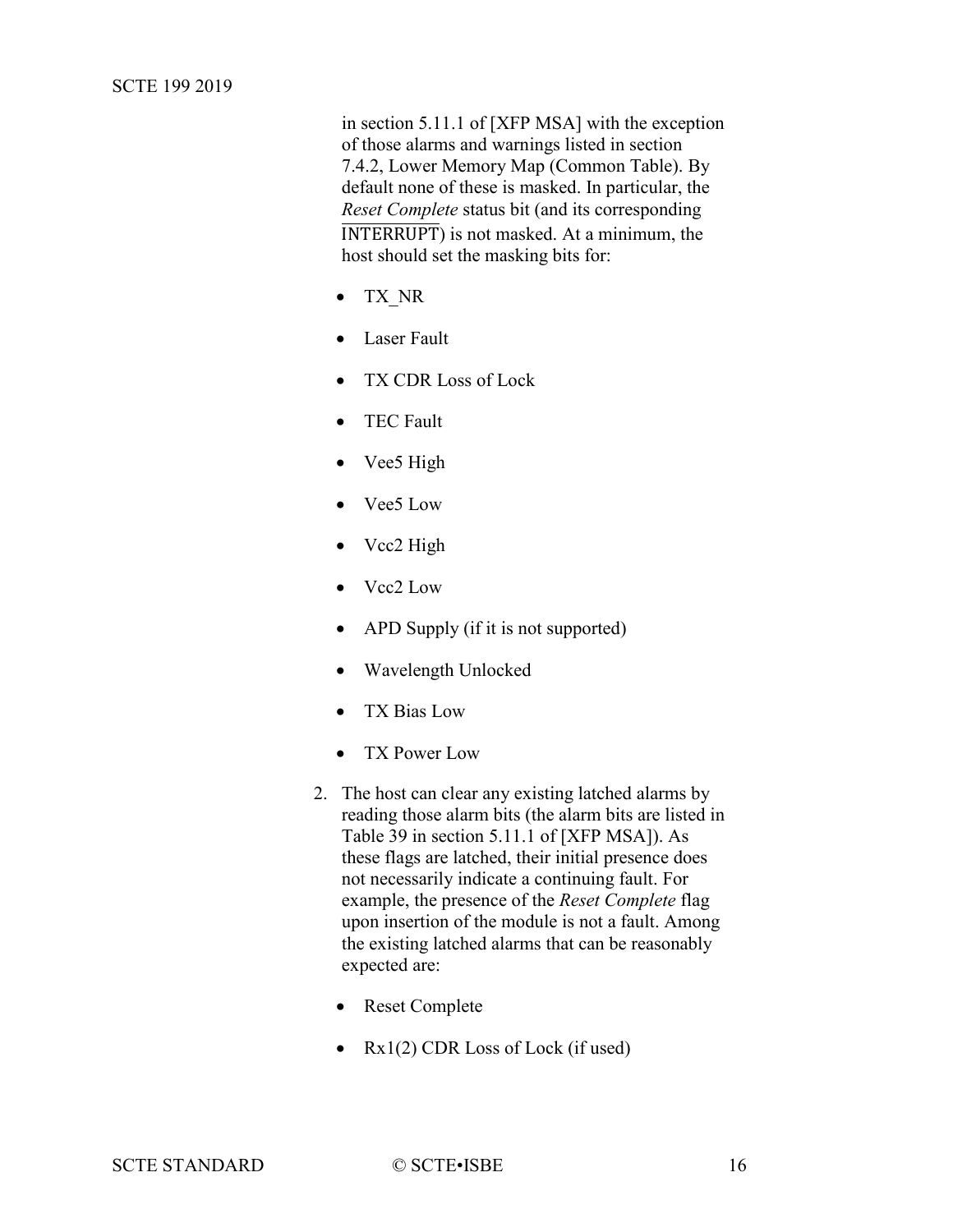- 3. In Table 70h in upper memory, the host should update the *Rx1 Wavelength* and *Rx2 Wavelength* fields. These are volatile fields.
- 4. In the lower memory table, the host shall set the *Rx1 Disable* and *Rx2 Disable* flags to *false*.

Table 70h is a new table described in section [7.4.3.3](#page-32-0) of this document.

<span id="page-16-0"></span>7.2.3 Automatic Gain Control (AGC) in the SFP-RF-USRx Module

When Automatic Gain Control (AGC) is enabled, the US-RF-USRx module will monitor the receive power and automatically adjust the module attenuator settings to keep the RF output level constant. The US-RF-USRx should implement AGC. When AGC is supported, the module and the host exchange information to enable AGC and set baseline levels. AGC should not be enabled in RFoG applications.

The control flow for enabling AGC is shown in [Figure 3.](#page-17-0)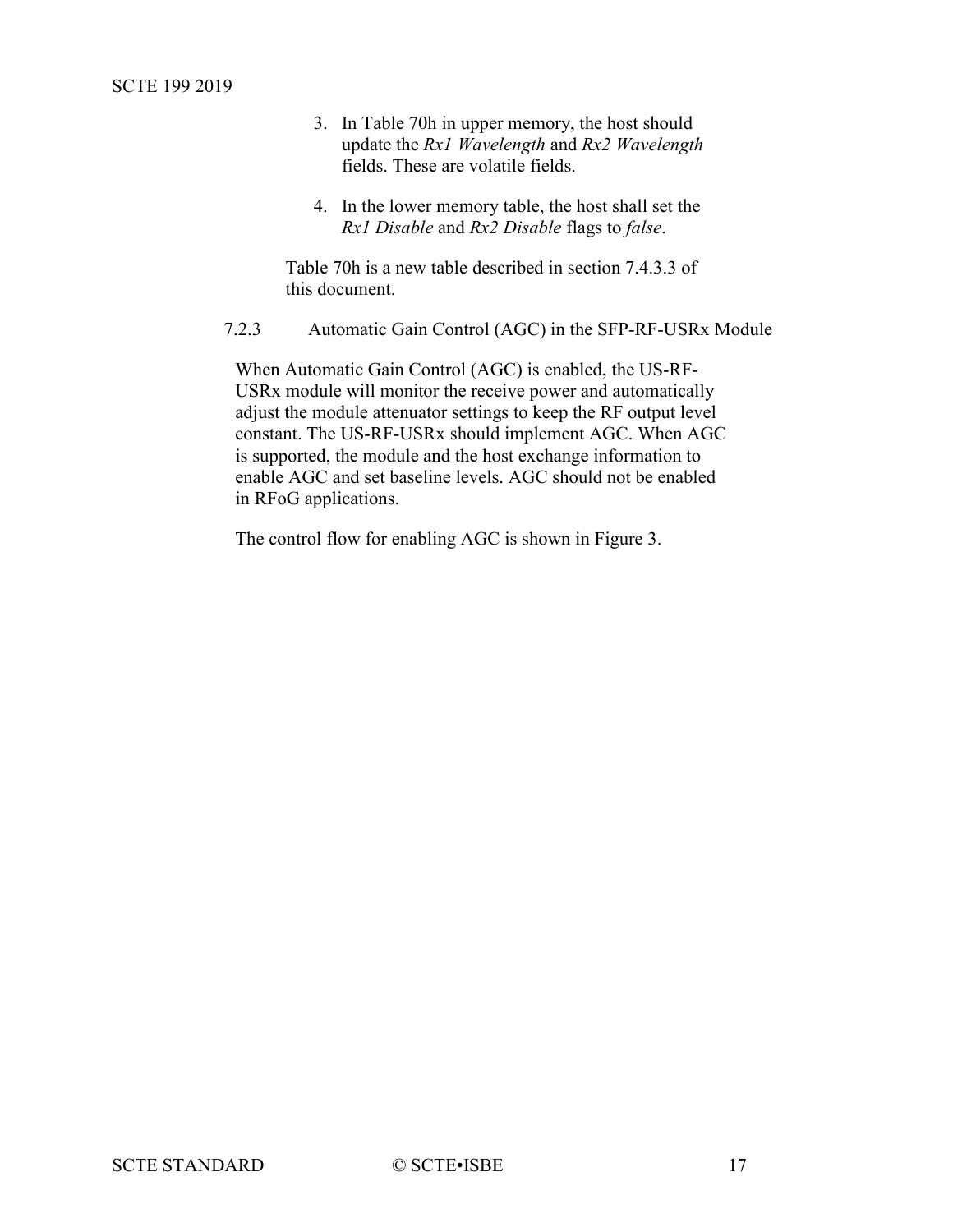

**Figure 3 – AGC Control Sequence**

This series of actions by the host and module is described here. Note that in the process flow diagram and the following

# <span id="page-17-0"></span>SCTE STANDARD © SCTE•ISBE 18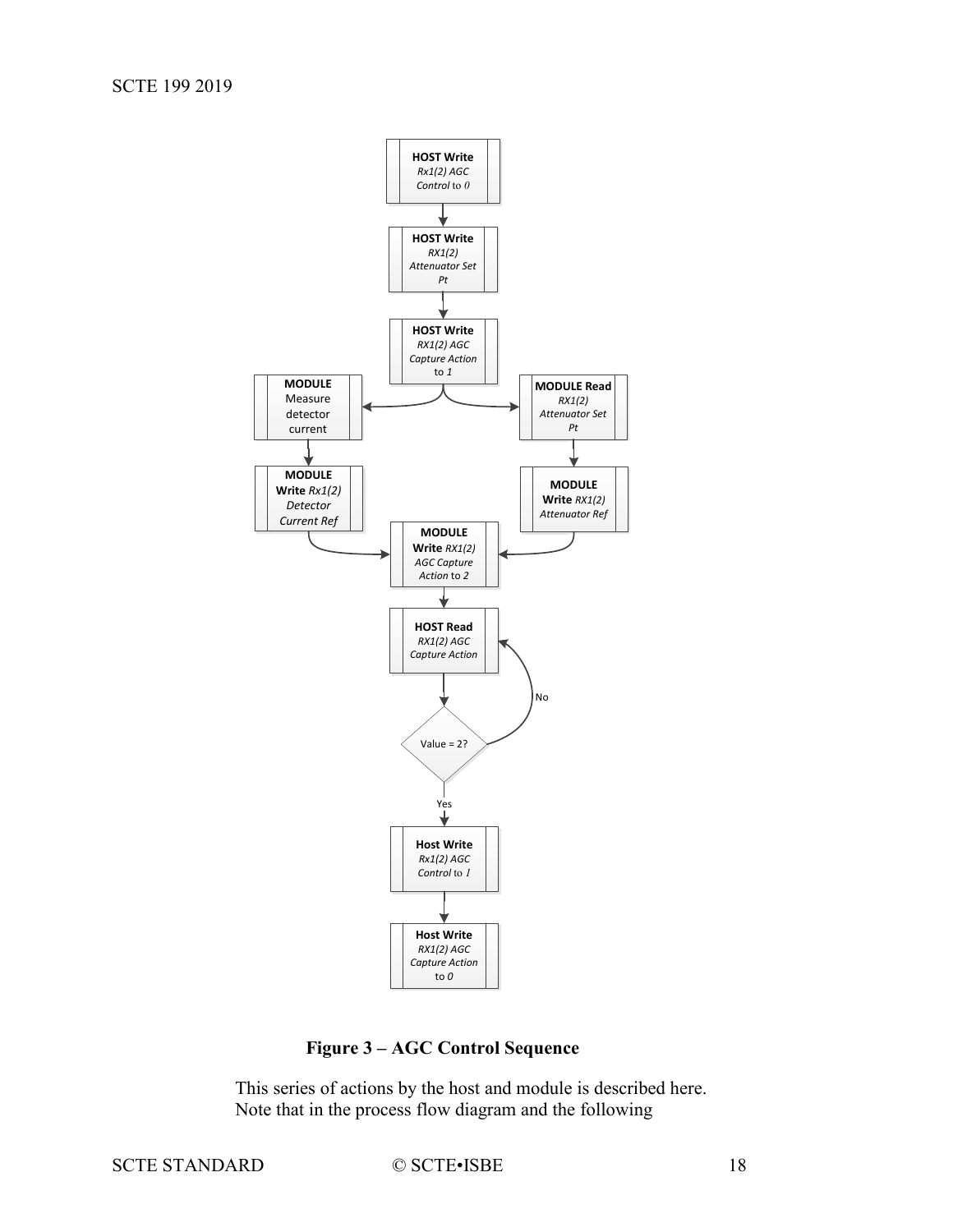description, "*Rx1(2)*" means that the value is updated for both Rx1 and Rx2.

- 1. If not already set to *0* (zero), the host will set *Rx1(2) AGC Control* to *0*. This disables AGC.
- 2. The operator will manually adjust the attenuator settings to achieve the desired RF output level. The attenuator level is set by the host writing a value to the *Rx1(2) Attenuator Set Pt* field.
- 3. When adjustments are complete, the host will set the value of the *AGC Capture Action* field to *1*. This informs the module that it should capture the incoming current level and the attenuator setting.
- 4. The module will measure incoming current and write this value to the *Rx1(2) Detector Current Ref* field. It will also write the value from the *Rx1(2) Attenuator Set Pt* field to the *Rx1(2) Attenuator Ref* field.
- 5. The module updates the value of the *AGC Capture Action* field to *2*. This value informs the host that the capture is complete.
- 6. The host reads the value of the *AGC Capture Action* field; when set to *2*, the host enables AGC by setting *AGC Control* to *1*.
- 7. The host then sets the value of *AGC Capture Action* field back to *0*.
- <span id="page-18-0"></span>7.2.3.1 AGC Functions in the SFP-RF-USRx Module

When Optical AGC is enabled, the SFP-RF-USRx monitors the photodiode (PD) current, compares it to the stored reference value (*Rx1(2) Detector Current Ref*), and adjusts the internal attenuator to attempt to keep the composite RF output level constant. For every 1 dB change in PD current, the module shall adjust the attenuator by 2 dB. For example, if the DC current decreases by 1.5 dB, then the attenuation shall be decreased by 3 dB.

Note that the RF output level can vary even if the optical input/PD current does not change due to changes in the optical modulation index (OMI). These variations are not mitigated with AGC.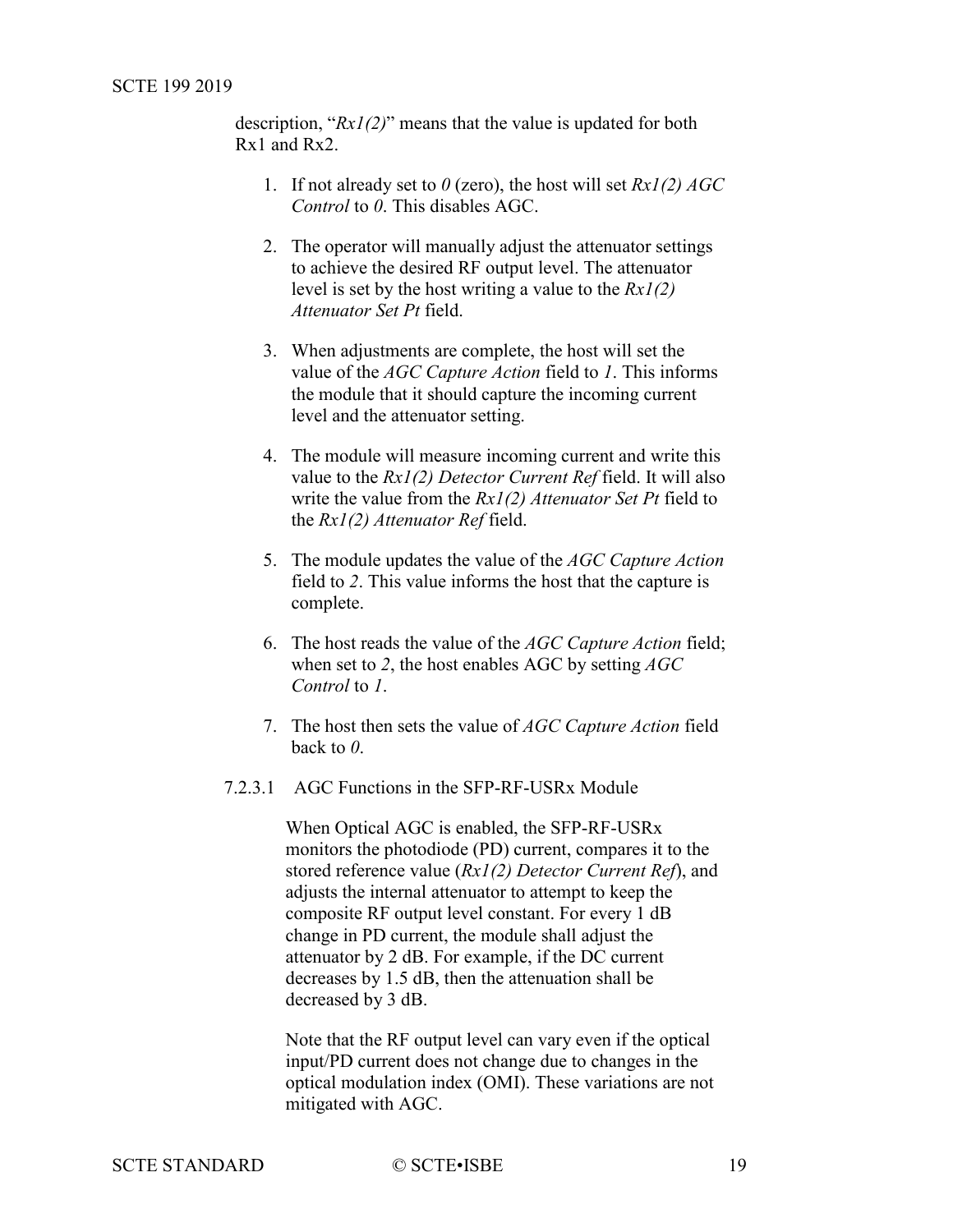## SCTE 199 2019

Considerations should be taken in the design of the module and AGC control logic to ensure that changes in the attenuator setting do not induce bit errors in the return signals. These could include slew rate of the attenuator, attenuator step size, hysteresis value, and the AGC control loop time.

The logic flow for AGC control in the SFP-RF-USRx module is shown in [Figure 4.](#page-20-0)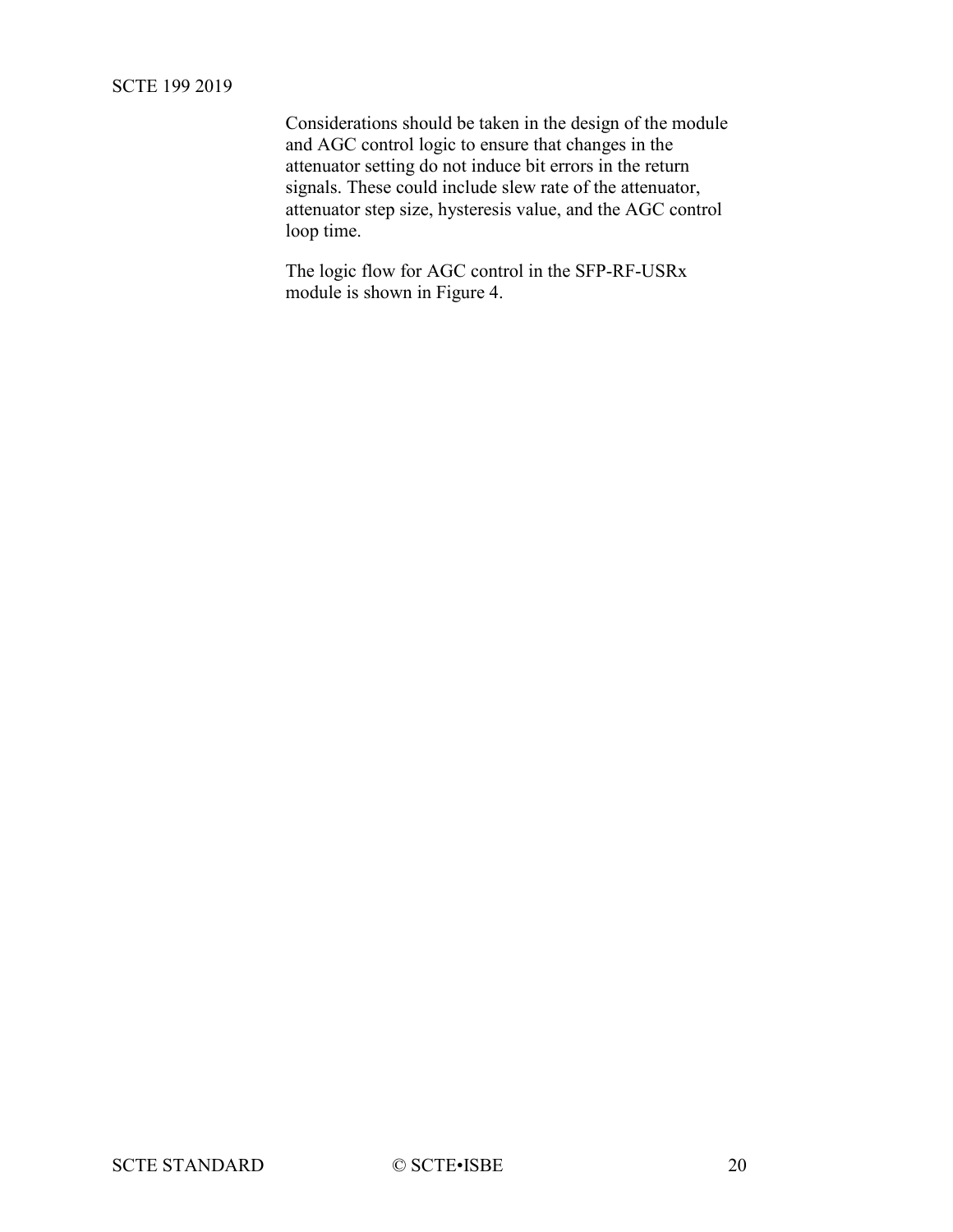

**Figure 4 – AGC Functional Flow**

<span id="page-20-0"></span>This series of actions by the host and module is described here. This series is completed when the operator enables AGC and on a regular basis once AGC is enabled.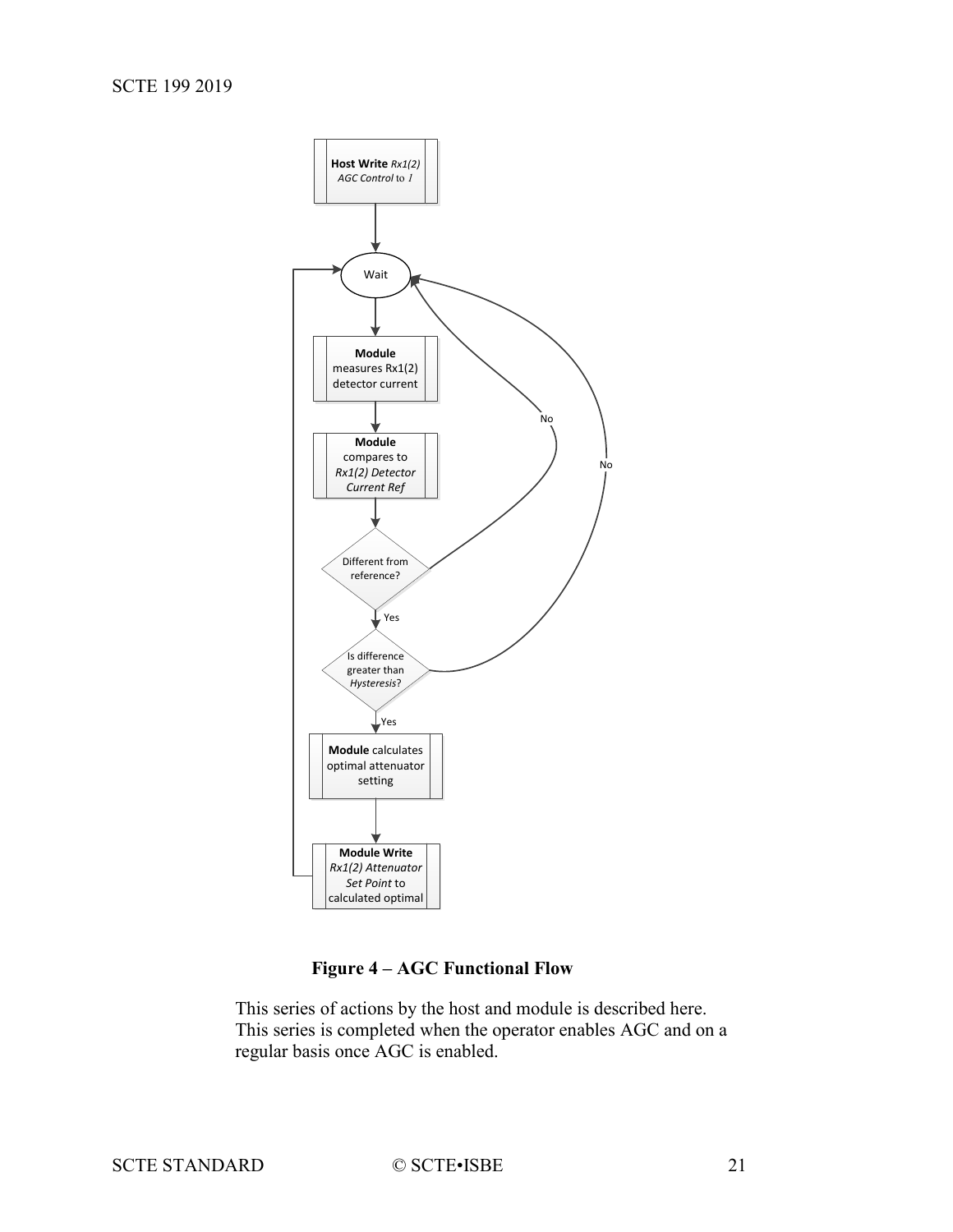- 1. This flow is initiated by the host setting the *AGC Control* field to *1* (enabled).
- 2. The module waits before moving on to the next step of the flow. Care must be taken not to complete this logic flow too often, as this could cause data errors. Conversely, completing this flow too infrequently could result in errors due to poor attenuation settings.
- 3. The module measures current at the Rx1(2) detectors. This is the optical input power.
- 4. The module compares these values to the Rx1(2) values captured in the *Rx1(2) Detector Current Ref* fields. These measurements were captured while AGC was being initiated.
- 5. If the difference between the measured current and the reference current is less than or equal to the value set in the *Hysteresis* field, the module goes back to step 2 and waits to make these measurements and comparisons again.
- 6. If the difference between the measured current and the reference current is greater than the value set in the *Hysteresis* field, the module calculates the appropriate attenuator setting: for every 1 dB Optical power change, there will be 2 dB RF power change; this is calculated using the *Attenuator Ref* and *Rx1(2) Detector Current Ref*.
- 7. The module updates the *Rx1(2) Attenuator Set Point* to match the calculated attenuator setting. The module then goes back to step 2 and waits to make these measurements and comparisons again.
- <span id="page-21-0"></span>7.2.4 SFP-RF-USRx Module Not Ready

When an SFP-RF-USRx module is removed or a fatal condition is encountered, the MOD\_NR pin (pin 2) is pulled *high* and stays high until the module is ready for operation.

<span id="page-21-1"></span>7.2.5 Interrupt Conditions from the SFP-RF-USRx Module

The following section is based on section 5.11 of [\[XFP MSA\];](#page-8-2) modifications have been made for this specification.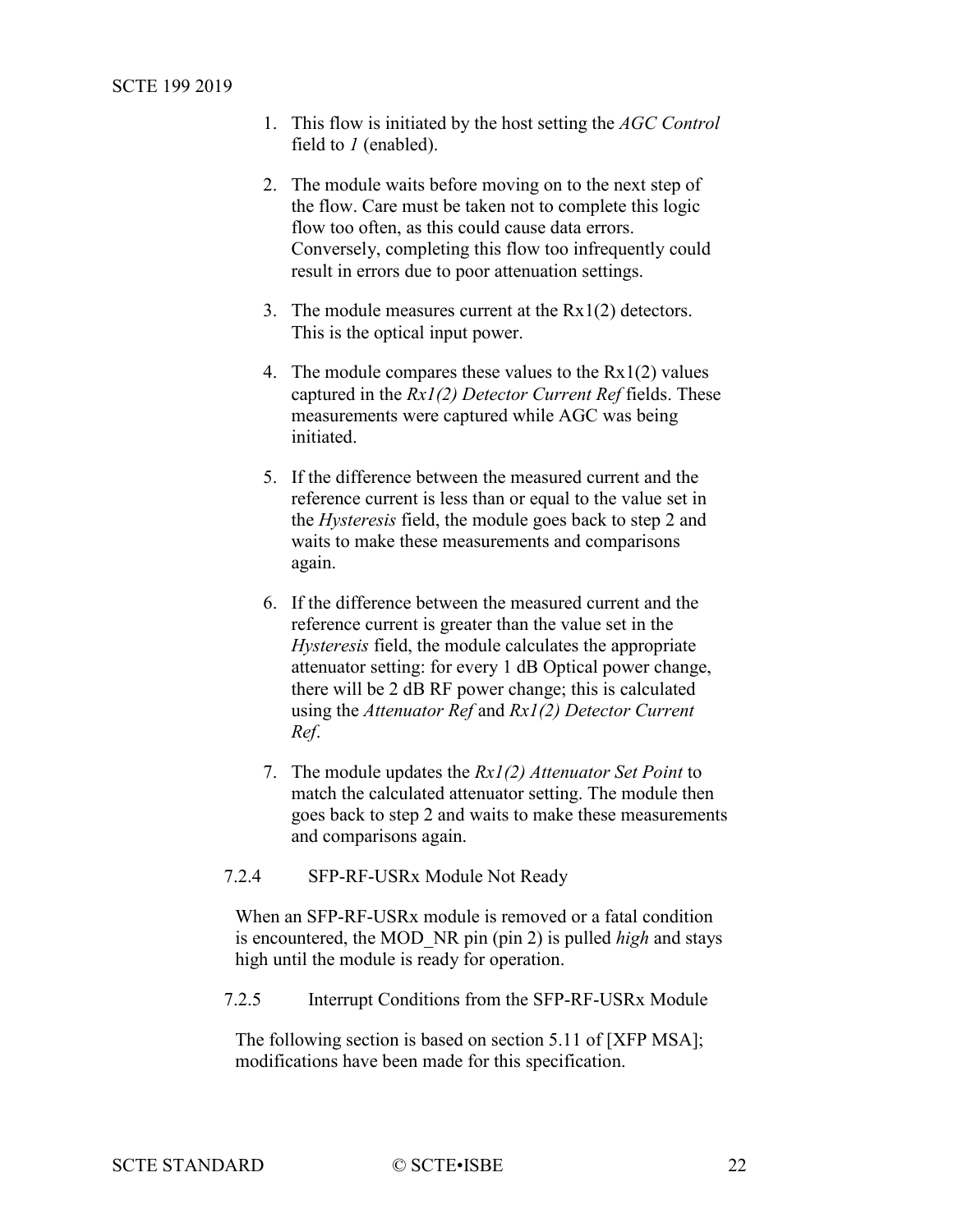The SFP-RF-USRx module shall implement a real-time hardware INTERRUPT pin (pin 8) to alert the host system to any condition outside normal operating conditions. Interrupt system logic shall be triggered and latched by a set of flags. These include:

- Alarm and warning flags as described in section 5.6, Basic Monitoring Functions of [\[XFP MSA\].](#page-8-2) These correspond to monitored quantities going outside factory programmed threshold values.
- Flags corresponding to basic SFP-RF-USRx module status conditions including:
	- RX1(2) NR: Any condition leading to invalid data on the Rx path (one for each receiver)
	- RX1(2) LOS: Rx loss of signal (one for each receiver)
	- AGC alarms and warnings (for analog receivers)
	- MOD NR: Module Not Ready (mirroring hardware output pin)
	- Reset Complete: Indicates completion of the SFP-RF-USRx Module Reset (as initiated by power up or P\_DOWN/RST pin)

The module shall not generate alarms or events defined in [\[XFP](#page-8-2)  [MSA\]](#page-8-2) for any functions that it does not support (for example, transmitter functions).

This specification uses byte 85, bit 0 for a vendor-specific alarm.

Nothing in the SFP-RF-USRx Table 70h is designed to produce an interrupt.

Existence of any of these conditions shall lead to a latched flag. These flags are located in bytes  $80 - 87$  and are detailed in Table 39 of [\[XFP MSA\].](#page-8-2) The presence of any *1* value in bytes 80 – 87 without a corresponding mask bit set to *1* will assert the hardware INTERRUPT output pin (active low). When the INTERRUPT pin alerts the host system to a latched flag condition, the host may query the latched flag bits in bytes  $80 - 87$ . The SFP-RF-USRx module shall clear the latched flags upon the read of the corresponding latched flag bit.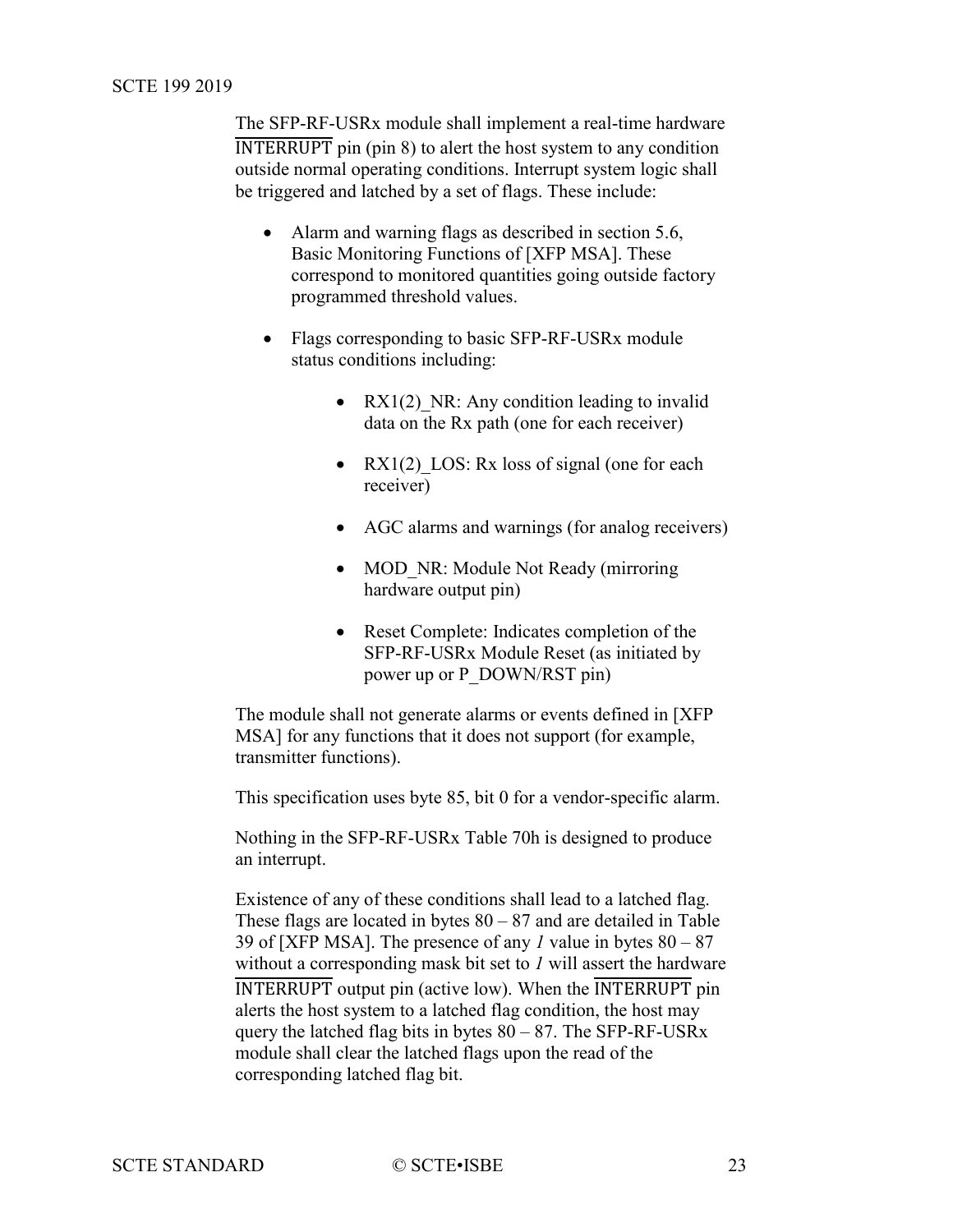Masking bits shall be volatile and startup with all unmasked (masking bits *0*).

Hardware  $\overline{\text{INTERRUPT}}$  Pin = Logical NOR of all (Latched Flag Bit AND NOT Masking Bit)

The mask bits can be used to prevent continued interruption from ongoing conditions. This specification uses byte 93, bit 0 for the vendor-specific alarm mask.

<span id="page-23-0"></span>7.3 SFP-RF-USRx Module Memory Map

The structure of the SFP-RF-USRx module memory map is shown in [Figure 5.](#page-24-1) The SFP-RF-USRx module shall implement the memory map specified in section 5 of [\[XFP MSA\],](#page-8-2) with the exceptions specified here.

The normal 256 byte I²C address is divided into lower and upper blocks of 128 bytes. The lower block of 128 bytes is always directly available and is intended to be used for diagnostic and control functions that are accessed often. This is the common table; it is accessed if the I²C address is less than 128 without regard to the selected table.

Multiple blocks of memory are available in the upper 128 bytes of the address space. These are individually addressed via a table select byte located in the lower address space (at offset 127). The upper address tables are intended to contain information that is accessed less frequently, such as serial ID, user writable EEPROM, etc. The password must be entered before any upper memory can be accessed. The password entry stays in effect until the module is power cycled.

The I²C address of the SFP-RF-USRx module shall be 1010000Xb (A0h). In order to support access to multiple SFP-RF-USRx modules on the same I²C serial bus, the SFP-RF-USRx pin-out includes a MOD\_DESEL or module deselect pin. This pin shall be held *low* by the host to address a particular SFP-RF-USRx module.

[Figure 5](#page-24-1) summarizes the memory layout. The major difference from [\[XFP MSA\]](#page-8-2) is that a new table, 70h, is defined near the end of the range of the vendor-specific tables. Some fields are not supported, as detailed in section [7.4.2.](#page-25-1)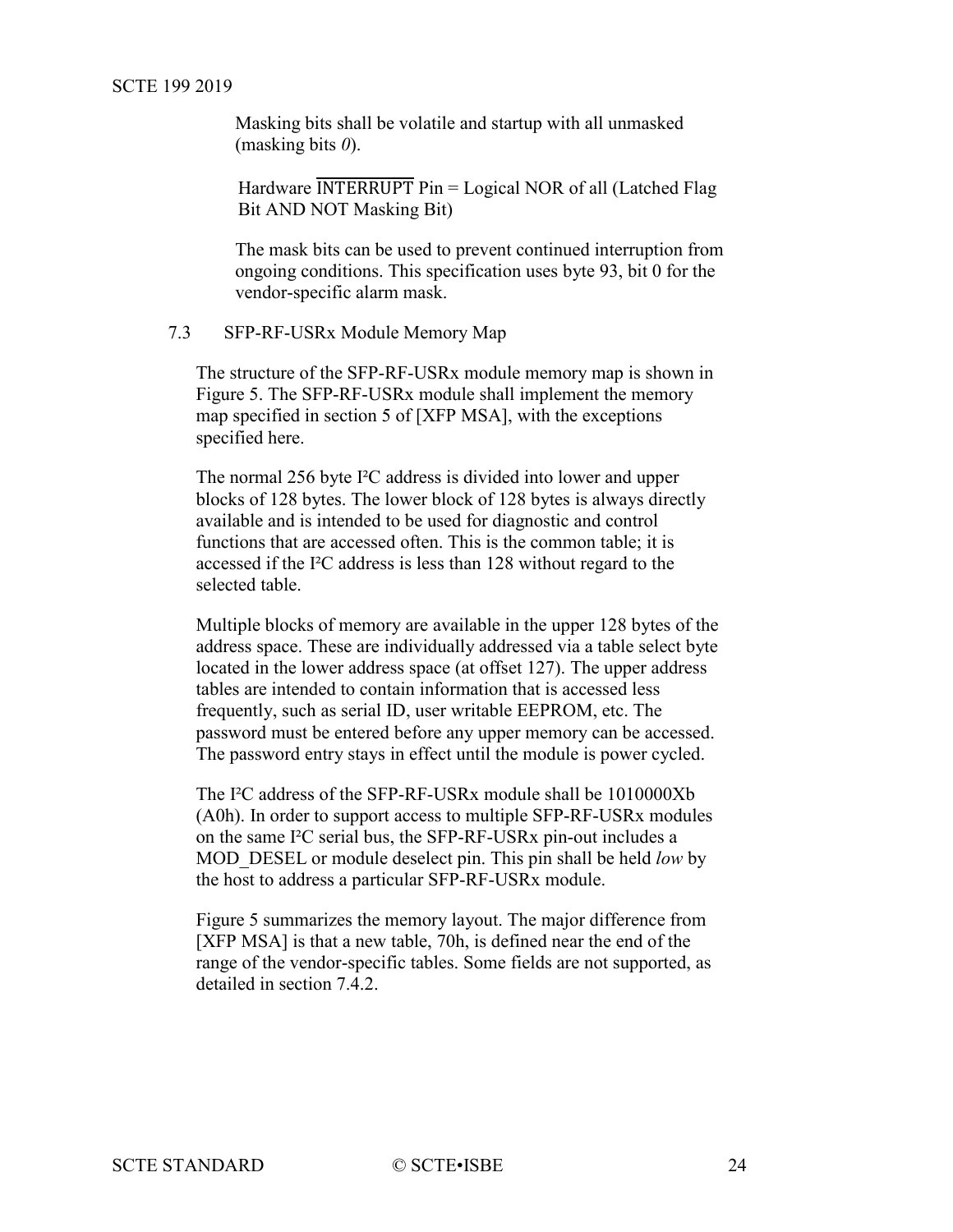**Common Table in Lower Memory (Bytes 0 – 127)**

<span id="page-24-0"></span>

<span id="page-24-1"></span>**Figure 5 – SFP-RF-USRx Module Memory Layout**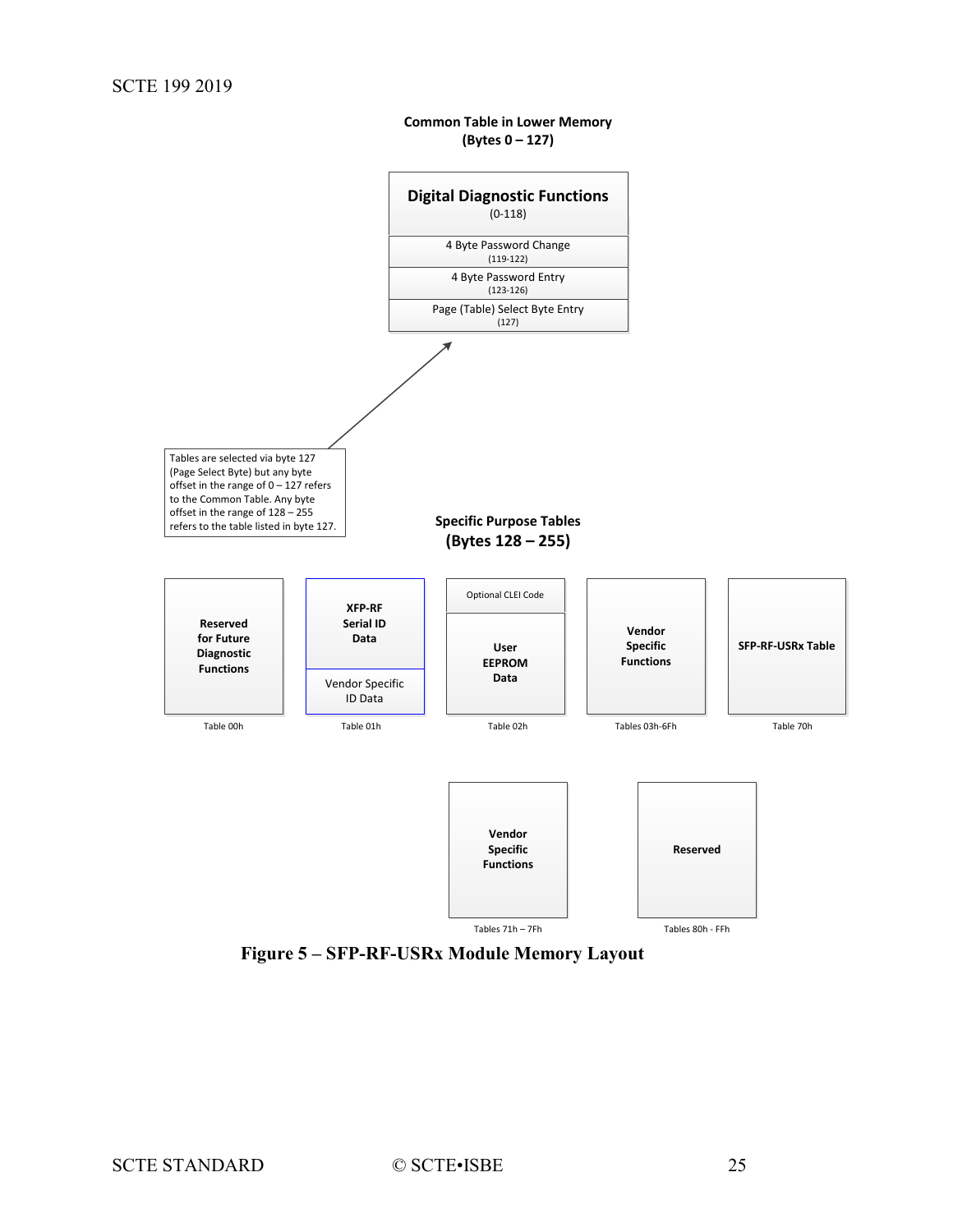#### <span id="page-25-0"></span>SCTE 199 2019

- 7.4 Specific Memory Maps
	- 7.4.1 Volatile and Non-Volatile Field Characteristics
	- 7.4.1.1 Non-Volatile Field Resilience

The SFP-RF-USRx module shall meet the [\[XFP MSA\]](#page-8-2) specification requirement for EEPROM write cycles (at least 50,000 write cycles). If a host were to write to such a field once per minute, then the EEPROM would expire in roughly 35 days. Writing once per hour gives a lifetime of about 5.7 years.

7.4.1.2 Access Rate for Volatile and Read-Only Fields

While there is no maximum rate for these fields, there is an I²C limitation. Therefore, the host should not expect "tight loop" level of control.

<span id="page-25-1"></span>7.4.2 Lower Memory Map (Common Table)

The lower 128 bytes of the I²C serial bus address space is used to access a variety of measurements and diagnostic functions, and to implement a set of control functions. The contents of the lower memory map shall conform to the [\[XFP MSA\]](#page-8-2) I²C specification unless specified otherwise below.

- The following values are not used by the SFP-RF-USRx module. They are not repurposed. The SFP-RF-USRx module shall set all of these values to *0*. The host shall ignore all of these bits. These include:
	- o Line-side Loopback Control
	- o XFI Loopback Control
	- o Acceptable BER for FEC system
	- o Actual BER for FEC system
	- o FEC Amplitude Adj
	- o FEC Phase Adj
	- o Data Rate Control
	- o Signal Conditioner Control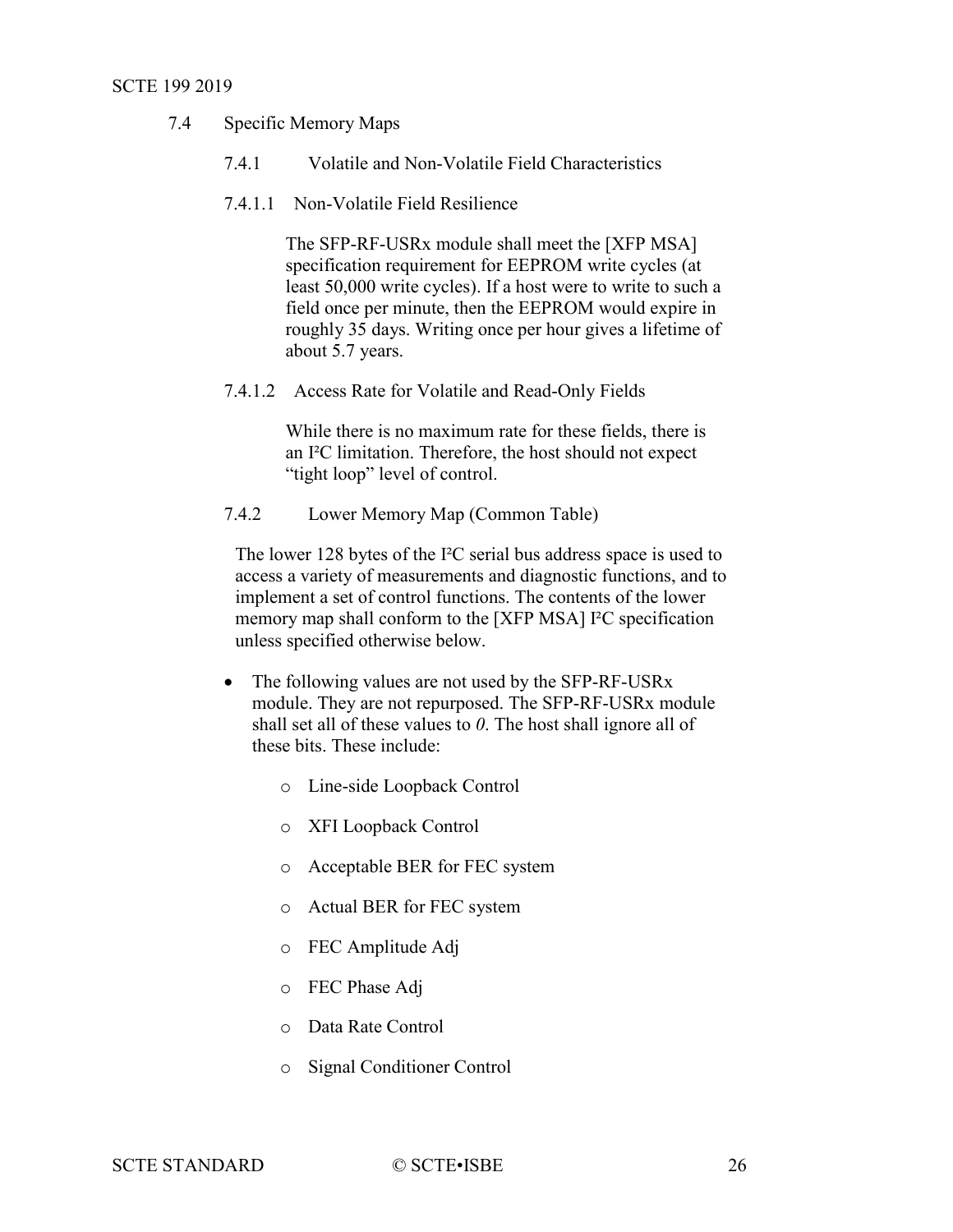- <span id="page-26-1"></span>• The value of the Identifier field shall be 0Dh (SFP-RF-USRx) rather than 06h (XFP).
- In bytes 86, 87, 94, and 95, the VCC2 values shall correspond to VCC5\_ANALOG and the VCC3 values shall correspond to VCC3\_DIGITAL.
- The bytes from the Lower Memory Map of [\[XFP MSA\]](#page-8-2) listed in [Table 1](#page-26-0) shall be re-purposed for receiver alarm and warning thresholds. The default value for each of these bytes is vendorspecific.

<span id="page-26-0"></span>

| <b>Address</b> | <b>Host</b> | <b>Bytes</b>   | <b>Name of Field</b> | <b>Remarks</b>                                  |
|----------------|-------------|----------------|----------------------|-------------------------------------------------|
|                | Read/       |                |                      |                                                 |
|                | Write       |                |                      |                                                 |
| 26             | R/W         | 2              | Rx1 Opt Power        | Range (0.0000 to 6.5535).                       |
|                |             |                | High Alarm           | Units: mW.                                      |
|                |             |                |                      | Rx1 upper threshold limit to trigger alarm on   |
|                |             |                |                      | optical input power.                            |
| 28             | R/W         | $\mathfrak{D}$ | Rx1 Opt Power Low    | Range (0.0000 to 6.5535).                       |
|                |             |                | Alarm                | Units: mW.                                      |
|                |             |                |                      | Rx1 lower threshold limit to trigger alarm on   |
|                |             |                |                      | optical input power.                            |
| 30             | R/W         | 2              | Rx1 Opt Power        | Range (0.0000 to 6.5535).                       |
|                |             |                | <b>High Warning</b>  | Units: mW.                                      |
|                |             |                |                      | Rx1 upper threshold limit to trigger warning on |
|                |             |                |                      | optical input power.                            |
| 32             | R/W         | 2              | Rx1 Opt Power Low    | Range (0.0000 to 6.5535).                       |
|                |             |                | Warning              | Units: mW.                                      |
|                |             |                |                      | Rx1 lower threshold limit to trigger warning on |
|                |             |                |                      | optical input power.                            |
| 34             | R/W         | 2              | Rx2 Opt Power        | Range (0.0000 to 6.5535).                       |
|                |             |                | High Alarm           | Units: mW.                                      |
|                |             |                |                      | Rx2 upper threshold limit to trigger alarm on   |
|                |             |                |                      | optical input power.                            |
| 36             | R/W         | $\overline{2}$ | Rx2 Opt Power Low    | Range (0.0000 to 6.5535).                       |
|                |             |                | Alarm                | Units: mW.                                      |
|                |             |                |                      | Rx2 lower threshold limit to trigger alarm on   |
|                |             |                |                      | optical input power.                            |
| 38             | R/W         | $\overline{2}$ | Rx2 Opt Power        | Range (0.0000 to 6.5535).                       |
|                |             |                | <b>High Warning</b>  | Units: mW.                                      |
|                |             |                |                      | Rx2 upper threshold limit to trigger warning on |
|                |             |                |                      | optical input power.                            |
| 40             | R/W         | $\overline{2}$ | Rx2 Opt Power Low    | Range (0.0000 to 6.5535).                       |
|                |             |                | Warning              | Units: mW.                                      |
|                |             |                |                      | Rx2 lower threshold limit to trigger warning on |
|                |             |                |                      | optical input power.                            |

**Table 1 – Receiver Alarm and Warning Thresholds**

• The following bytes and bits from Table 39 of [\[XFP MSA\]](#page-8-2) shall be re-purposed for latched alarms and warnings, as listed in [Table 2:](#page-26-1)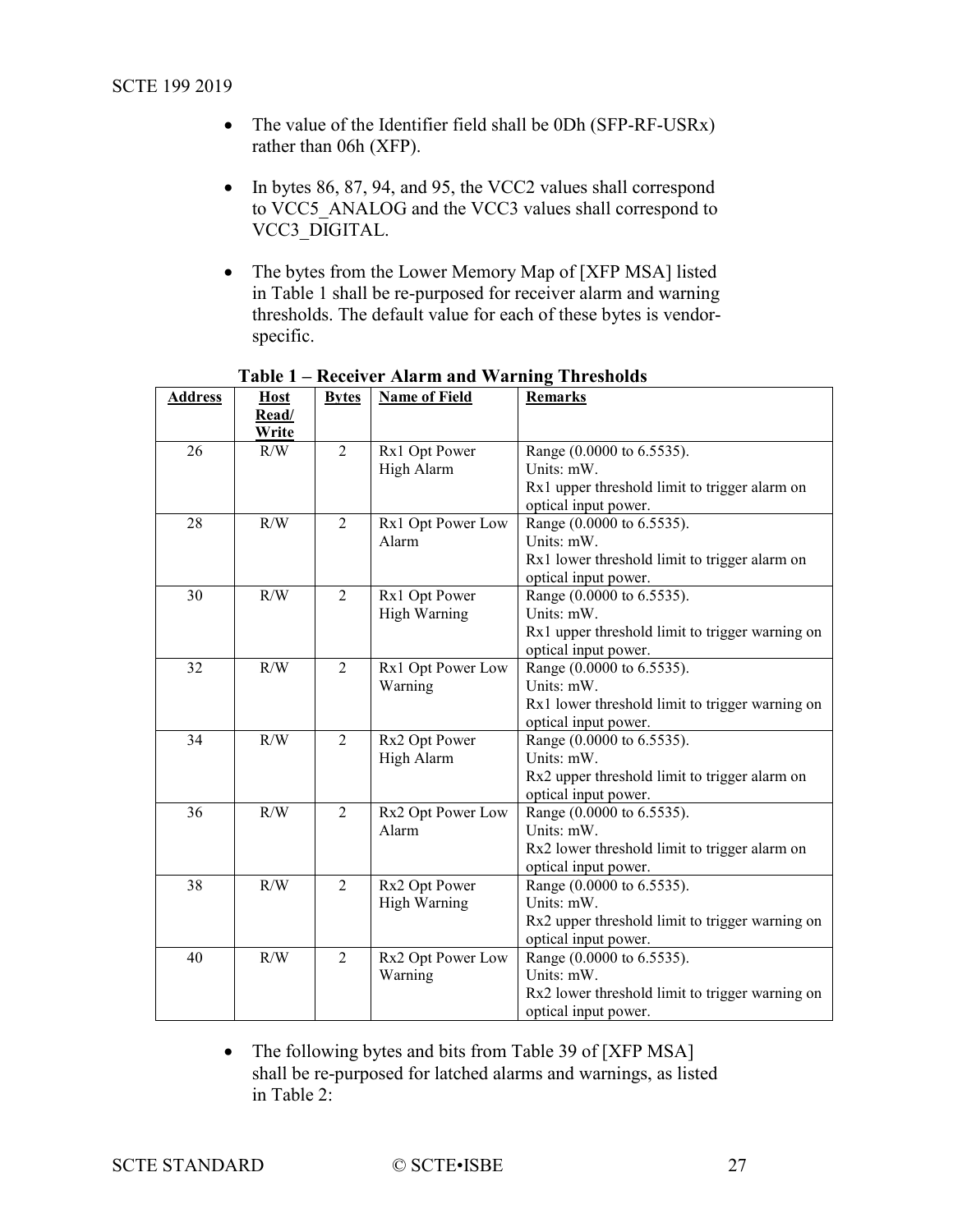| <b>Byte</b> | <b>Bit</b>       | Lattenca Thurms and<br><b>Name</b> | <b>Description</b>                        |
|-------------|------------------|------------------------------------|-------------------------------------------|
|             |                  |                                    |                                           |
| 80          | 3                | L-RX1 AGC Out-of-Range Alarm       | Latched Rx1 AGC out-of-range alarm        |
| 80          | $\overline{2}$   | L-RX2 AGC Out-of-Range Alarm       | Latched Rx2 AGC out-of-range alarm        |
| 80          | $\mathbf{1}$     | L-RX1 Opt Power High Alarm         | Latched Rx1 high optical power alarm      |
| 80          | $\theta$         | L-RX1 Opt Power Low Alarm          | Latched Rx1 low optical power alarm       |
| 81          | $\tau$           | L-RX1 Opt Power High Warning       | Latched Rx1 high optical power<br>warning |
| 81          | 6                | L-RX1 Opt Power Low Warning        | Latched Rx1 low optical power warning     |
| 82          | $\overline{3}$   | L-RX1 AGC Range Warning            | Latched Rx1 AGC range warning             |
| 82          | $\overline{2}$   | L-RX2 AGC Range Warning            | Latched Rx2 AGC range warning             |
| 82          | $\mathbf{1}$     | L-RX2 Opt Power High Alarm         | Latched Rx2 high optical power alarm      |
| 82          | $\boldsymbol{0}$ | L-RX2 Opt Power Low Alarm          | Latched Rx2 low optical power alarm       |
| 83          | $\overline{7}$   | L-RX2 Opt Power High Warning       | Latched Rx2 high optical power<br>warning |
| 83          | 6                | L-RX2 Opt Power Low Warning        | Latched Rx2 low optical power warning     |
| 84          | $\overline{7}$   | L-RX2 NR                           | Latched RX2 NR status                     |
| 84          | 6                | L-RX2 LOS                          | Latched RX2 LOS                           |
| 84          | 5                | L-RX2 CDR not Locked               | Latched RX2 CDR loss of lock              |
| 84          | 4                | L-RX1 NR                           | Latched RX1 NR status                     |
| 84          | $\overline{3}$   | L-RX1 LOS                          | Latched RX1 LOS                           |
| 84          | 2                | L-RX1 CDR not Locked               | Latched RX1 CDR loss of lock              |
| 84          | $\mathbf{1}$     | L-MOD NR                           | Latched mirror of MOD NR pin              |
| 84          | $\theta$         | L-Reset Complete                   | Latched Reset Complete flag               |
| 85          | $\overline{7}$   | L-RX1 APD Supply Fault             | Latched Rx1 APD supply fault              |
| 85          | 6                | L-RX2 APD Supply Fault             | Latched Rx2 APD supply fault              |
| 85          | 5                | L- Wavelength Unlocked             | Not used, set to $0$                      |

**Table 2 – Latched Alarms and Warnings**

• The following bytes and bits from Table 40 of [\[XFP MSA\]](#page-8-2) shall be re-purposed as masking bits for alarms and warnings, as listed in [Table 3:](#page-27-0)

<span id="page-27-0"></span>

| <b>Byte</b> | Bit            | Name                         | <b>Description</b>                        |
|-------------|----------------|------------------------------|-------------------------------------------|
|             |                |                              |                                           |
| 88          | 3              | M-RX1 AGC Out-of-Range Alarm | Masking bit Rx1 AGC out-of-range alarm    |
| 88          | $\mathfrak{D}$ | M-RX2 AGC Out-of-Range Alarm | Masking bit Rx2 AGC out-of-range alarm    |
| 88          |                | M-RX1 Opt Power High Alarm   | Masking bit Rx1 high optical power alarm  |
| 88          | $\Omega$       | M-RX1 Opt Power Low Alarm    | Masking bit Rx1 low optical power alarm   |
| 89          | 7              | M-RX1 Opt Power High Warning | Masking bit Rx1 high optical power        |
|             |                |                              | warning                                   |
| 89          | 6              | M-RX1 Opt Power Low Warning  | Masking bit Rx1 low optical power warning |
| 90          | 3              | M-RX1 AGC Range Warning      | Masking bit Rx1 AGC range warning         |

**Table 3 – Masking Bits for Alarms and Warnings**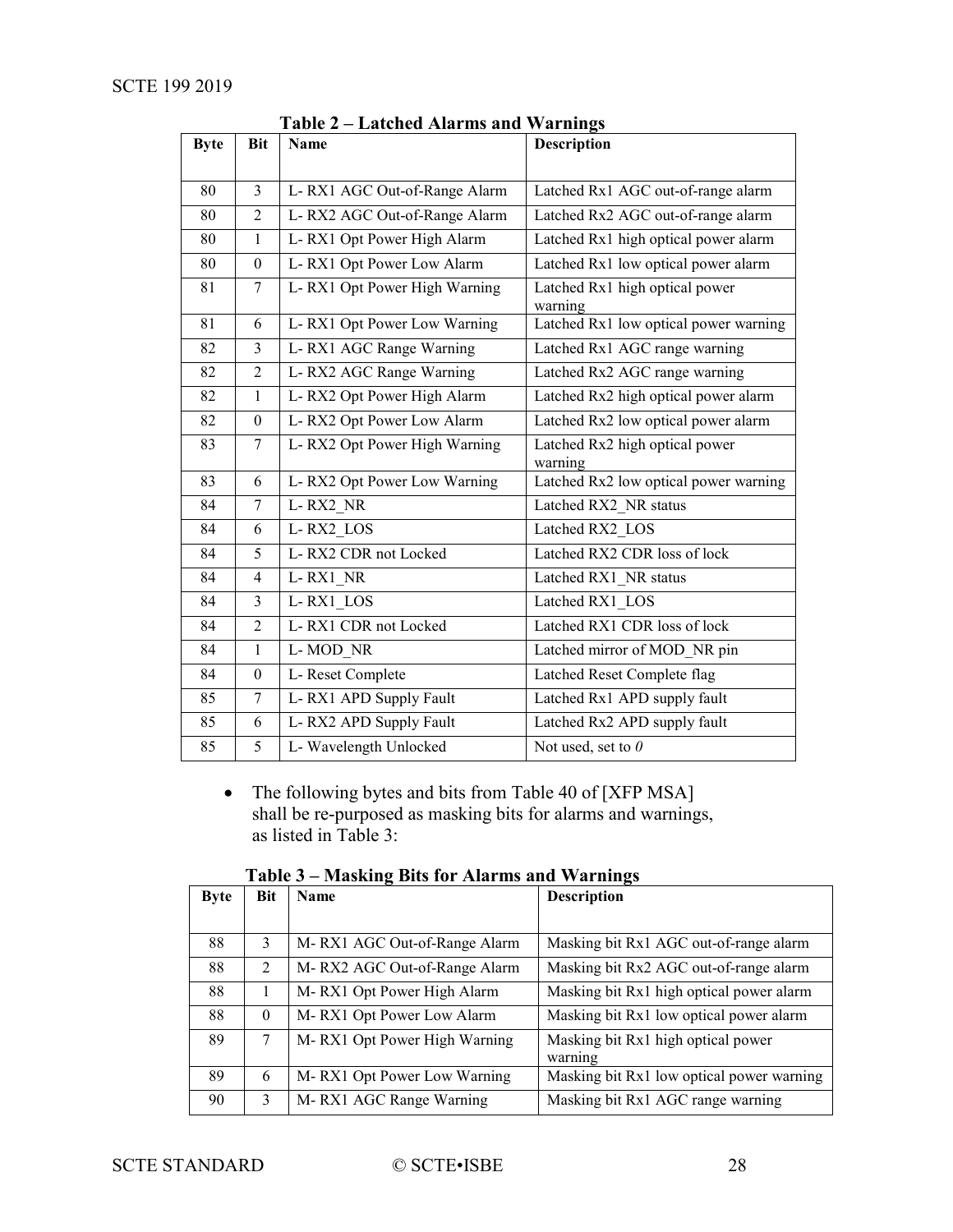| <b>Byte</b> | Bit            | <b>Name</b>                  | <b>Description</b>                        |
|-------------|----------------|------------------------------|-------------------------------------------|
|             |                |                              |                                           |
| 90          | $\overline{2}$ | M-RX2 AGC Range Warning      | Masking bit Rx2 AGC range warning         |
| 90          | 1              | M-RX2 Opt Power High Alarm   | Masking bit Rx2 high optical power alarm  |
| 90          | $\theta$       | M-RX2 Opt Power Low Alarm    | Masking bit Rx2 low optical power alarm   |
| 91          | 7              | M-RX2 Opt Power High Warning | Masking bit Rx2 high optical power        |
|             |                |                              | warning                                   |
| 91          | 6              | M-RX2 Opt Power Low Warning  | Masking bit Rx2 low optical power warning |
| 92          | 7              | M-RX2 NR                     | Masking bit RX2 NR Status                 |
| 92          | 6              | M-RX2 LOS                    | Masking bit RX2 LOS                       |
| 92          | 5              | M-RX2 CDR not Locked         | Masking bit Rx2 CDR loss of lock          |
| 92          | 4              | M-RX1 NR                     | Masking bit RX1 NR status                 |
| 92          | 3              | M-RX1 LOS                    | Masking bit RX1 LOS                       |
| 92          | 2              | M-RX1 CDR not Locked         | Masking bit Rx1 CDR loss of lock          |
| 92          | 1              | M-MOD NR                     | Masking bit MOD NR                        |
| 92          | $\Omega$       | M-Reset Complete             | Masking bit Reset Complete flag           |
| 93          | 7              | M-RX1 APD Supply Fault       | Masking bit Rx1 APD supply fault          |
| 93          | 6              | M-RX2 APD Supply Fault       | Masking bit Rx2 APD supply fault          |
| 93          | 5              | M- Wavelength Unlocked       | Not used, set to $\theta$                 |

• The following bytes from Table 41 of [\[XFP MSA\]](#page-8-2) shall be repurposed for receiver detector current and optical input power, as listed in [Table 4:](#page-28-0)

<span id="page-28-0"></span>

|              | $11D$ Reagont $\lambda$ and $\lambda$ |                                               |
|--------------|---------------------------------------|-----------------------------------------------|
| <b>Bytes</b> | Name                                  | <b>Description</b>                            |
| 98-99        | A/D readout: Rx1 Detector Current     | Range (0.0 to 6553.5).                        |
|              |                                       | Units: $\mu$ A.                               |
|              |                                       | Rx1 measured value of detector DC current     |
|              |                                       | level. This field is volatile.                |
| 100-101      | $A/D$ readout: $Rx2$ Detector Current | Range (0.0 to 6553.5).                        |
|              |                                       | Units: $\mu$ A.                               |
|              |                                       | Rx2 measured value of detector DC current     |
|              |                                       | level. This field is volatile.                |
| 102-103      | A/D readout: Rx1 Opt Power            | Range (0.0000 to 6.5535).                     |
|              |                                       | Units: mW.                                    |
|              |                                       | Rx1 measured received optical power.          |
|              |                                       | Calculated from detector DC current and       |
|              |                                       | detector responsivity (which is a function of |
|              |                                       | wavelength). See Note 1. This field is        |
|              |                                       | volatile.                                     |
| 104-105      | A/D readout: Rx2 Opt Power            | Range (0.0000 to 6.5535).                     |
|              |                                       | Units: mW.                                    |
|              |                                       | Rx2 measured received optical power.          |
|              |                                       | Calculated from detector DC current and       |
|              |                                       | detector responsivity (which is a function of |
|              |                                       | wavelength). See Note 1. This field is        |
|              |                                       | volatile.                                     |

**Table 4 – A/D Readout Values**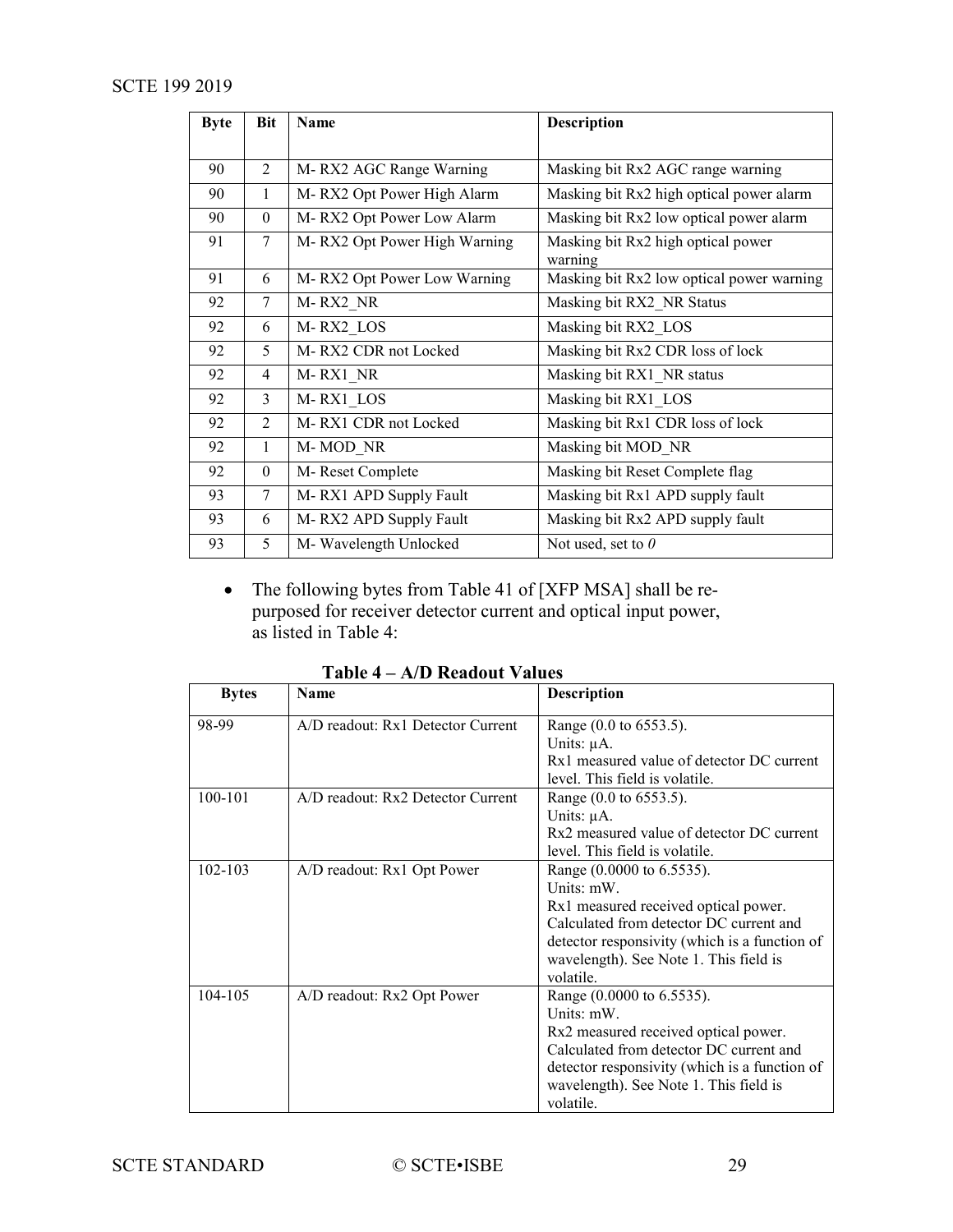#### SCTE 199 2019

**Note 1:** This value represents the average received power. It is presented as a 16-bit unsigned integer, with the power defined as the full 16 bit value  $(0 - 65535)$  with LSB equal to  $0.1 \mu W$ , yielding a total measurement range of  $0.0000$  to 6.5535 mW. (For reference, 0.0001 to 6.5535 mW is equal to  $-40$  to  $+8.16$  dBm.)

The absolute accuracy of this value is dependent upon the accuracy of the supplied optical wavelength. For a vendorspecified wavelength, average received power accuracy shall be better than +/-2 dB over specified temperature and voltage. This accuracy shall be maintained for input power levels up to the value specified in the Upper Rated Opt Power field in Table 70h. The accuracy shall be maintained down to the value specified in the Lower Rated Opt Power field in Table 70h. Absolute accuracy beyond the required received input optical power range is vendor specific. The measured values reported by the SFP-RF-USRx module shall maintain +/-1dB relative accuracy over the above received power range and specified temperature and voltage ranges over the life of the product using a fixed test source fiber.

The following bytes and bits from Table 42 of [\[XFP MSA\]](#page-8-2) shall be re-purposed for receiver operation, as listed in [Table 5:](#page-29-0)

<span id="page-29-0"></span>

| <b>Byte</b> | Bit | <b>Name</b>         | <b>Description</b>                                                     |
|-------------|-----|---------------------|------------------------------------------------------------------------|
|             |     |                     |                                                                        |
| 110         | 7   | Rx1 Disable         | Range $(0 \text{ to } 1)$ :                                            |
|             |     |                     | $0: Rx1$ RF $On$                                                       |
|             |     |                     | $1: Rx1$ RF Off                                                        |
|             |     |                     | When "Off", Rx1 RF output is minimized to                              |
|             |     |                     | -50 dBc or less relative to nominal                                    |
|             |     |                     | operating output power. Turns RF amps off                              |
|             |     |                     | and sets attenuator to maximum. This field                             |
|             |     |                     | is volatile. See Note 1.                                               |
| 110         | 6   | Rx2 Disable         | Range $(0 \text{ to } 1)$ :                                            |
|             |     |                     | $0: Rx2$ RF On                                                         |
|             |     |                     | $1: Rx2 RF$ Off                                                        |
|             |     |                     | When "Off", Rx2 RF output is minimized to                              |
|             |     |                     | -50 dBc or less relative to nominal                                    |
|             |     |                     | operating output power. Turns RF amps off                              |
|             |     |                     | and sets attenuator to maximum. This field<br>is volatile. See Note 1. |
| 110         | 1   | R <sub>x1</sub> LOS |                                                                        |
|             |     |                     | Indicates Rx1 optical loss of signal. The                              |
|             |     |                     | amount of time it takes to trigger LOS may                             |
| 111         | 7   |                     | be longer for RFoG modules.                                            |
|             |     | Rx1 NR State        | Identifies not ready condition specific to the<br>Rx1 path.            |
|             |     |                     |                                                                        |

**Table 5 – General Control/Status Bits**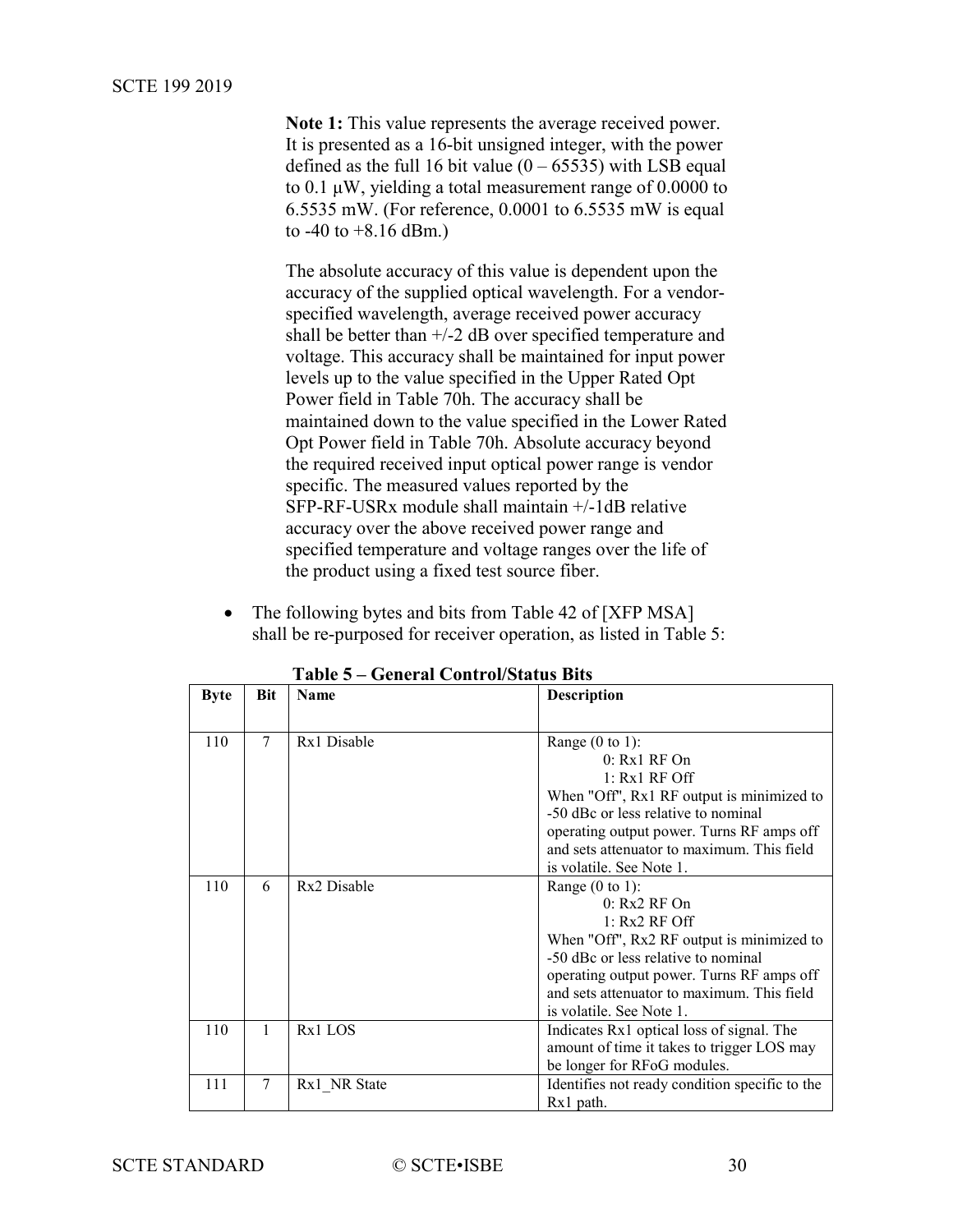| <b>Byte</b> | <b>Bit</b> | Name                 | <b>Description</b>                             |
|-------------|------------|----------------------|------------------------------------------------|
|             |            |                      |                                                |
| 111         | 6          | R <sub>x</sub> 2 LOS | Indicates Rx2 optical loss of signal. The      |
|             |            |                      | amount of time it takes to trigger LOS may     |
|             |            |                      | be longer for RFoG modules.                    |
| 111         |            | Rx1 CDR not Locked   | Identifies loss of lock in Rx1, if used. See   |
|             |            |                      | Note 2.                                        |
| 111         | 4          | Rx2 NR State         | Identifies not ready condition specific to the |
|             |            |                      | Rx2 path.                                      |
| 111         |            | Rx2 CDR not locked   | Identifies loss of lock in Rx2, if used. See   |
|             |            |                      | Note 2.                                        |

**Note 1:** Disabling a receiver shall not result in the assertion of the MOD\_NR pin.

**Note 2:** In upper memory Table 01h, byte 129, bit 5 indicates whether or not the module uses CDR.

<span id="page-30-0"></span>7.4.3 Upper Memory Maps

The upper address space tables are used for less frequently accessed functions such as serial ID, user writable EEPROM, reserved EEPROM and diagnostics and control spaces for future standards definition, as well as Manufacturing ID and security code. These are allocated as follows:

- Table 00h: Reserved for future diagnostic and control functions
- Table 01h: SFP-RF-USRx Serial ID Data and Vendor Specific ID Data
- Table 02h: User writable EEPROM (with optional Common Language Equipment Identification (CLEI))
- Table 70h: SFP-RF-USRx Table
- 7.4.3.1 SFP-RF-USRx Serial ID Data and Vendor Specific ID Data: Table 01h

The serial ID memory map located in Table 01h in the upper address space is used for read-only identification information, except for the last 32 bytes which are vendor EEPROM. The *Identifier* field at byte 128 is a duplicate of the *Identifier* field at byte 0 and should be set to *0Dh* for the newly defined value of SFP-RF-USRx.

As with the lower (common) table, transmitter fields are ignored.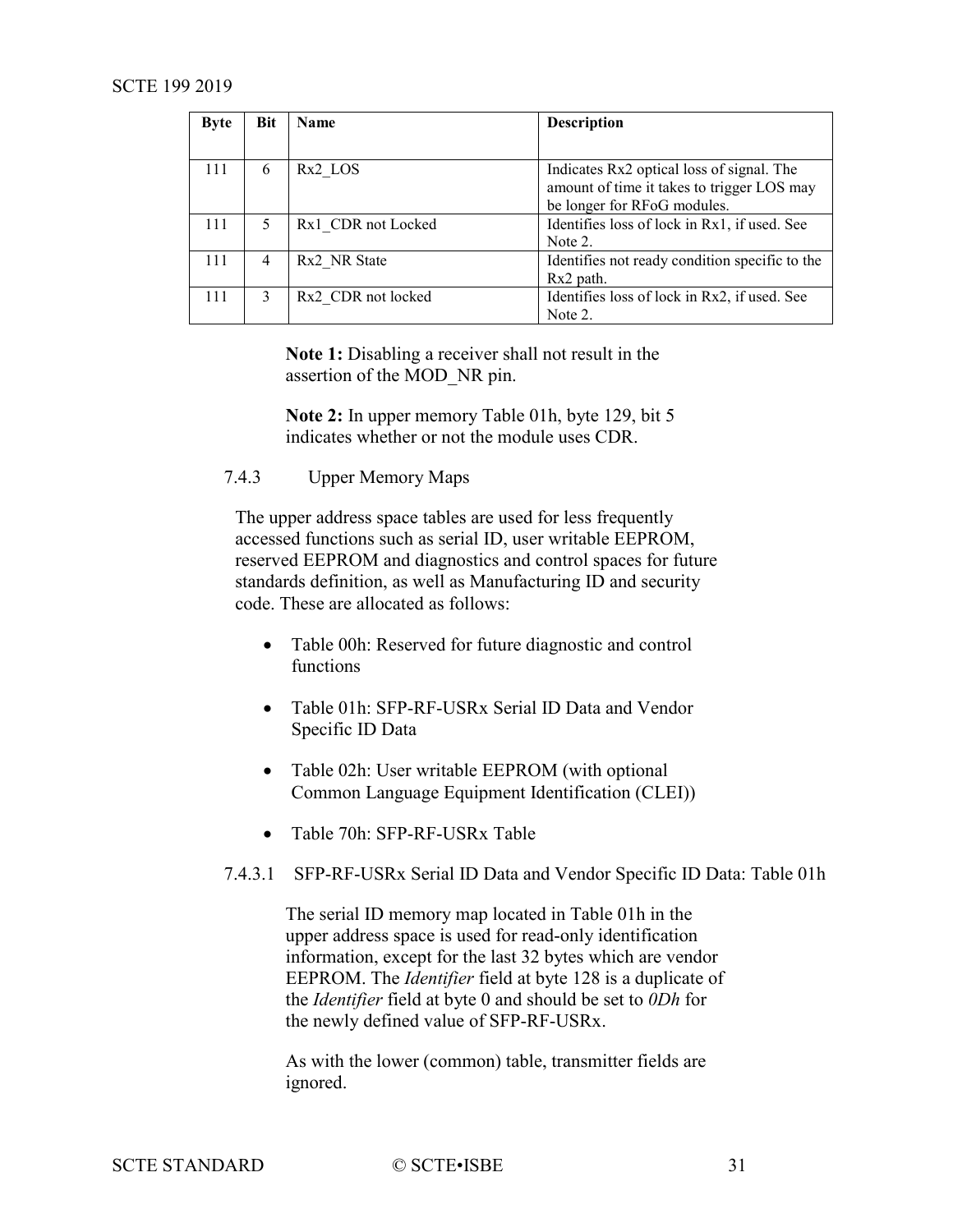The contents of the vast majority of the fields shall be as indicated in [\[XFP MSA\]](#page-8-2) with the following exceptions:

- *Identifier* is set to 0Dh (same as in lower table) for SFP-RF-USRx
- *Connector*, specified in Table 48 of [\[XFP MSA\],](#page-8-2) has the additional available values of:
	- $\bullet$  0Ch = LC 8° APC
	- $\bullet$  0Dh = SC 8° APC
	- $\bullet$  0Eh = PIGTAILED LC 8° APC
	- $0$ Fh = PIGTAILED SC  $8^\circ$  APC

Note that the values in Table 48 are specific to UPC.

- Bit 3 of byte 220 (Table 01h) shall be set to Average Received Power
- In the *Auxiliary Input Type* (byte 222), nibbles 0111b and 1101b, currently defined as +3.3 V, corresponds to VCC3\_DIGITAL. [Table 6](#page-31-0) defines the Auxiliary Input Type values used by the SFP-RF-USRx module; this table is based on Table 59 of [\[XFP MSA\].](#page-8-2)

**Table 6 – Auxiliary Input Types**

<span id="page-31-0"></span>

| Value             | <b>Description of physical device</b>                |
|-------------------|------------------------------------------------------|
| 0000 <sub>b</sub> | Auxiliary monitoring not implemented                 |
| 0001 <sub>b</sub> | Rx1 APD Bias Voltage                                 |
|                   | 16-bit value is Voltage in units of 10 mV            |
| 0010 <sub>b</sub> | Reserved                                             |
| 0011b             | Reserved                                             |
| 0100b             | Reserved                                             |
| 0101b             | Rx2 APD Bias Voltage                                 |
|                   | 16-bit value is Voltage in units of 10 mV            |
| 0110b             | +5V Supply Voltage                                   |
|                   | Encoded as described in section 5.6 of [XFP MSA]     |
| 0111b             | +VCC3 DIGITAL Supply Voltage                         |
|                   | Encoded as described in section 5.6 of [XFP MSA]     |
| 1000b             | Reserved                                             |
| 1001 <sub>b</sub> | Rx1 composite RF output power at the RF detector     |
|                   | Signed 16-bit twos complement integer                |
|                   | Range of -64.000 to +63.998 dBmV in $1/512$ dB steps |
| 1010b             | $+5V$ Supply Current                                 |
|                   | 16-bit value is current in 100 $\mu$ A               |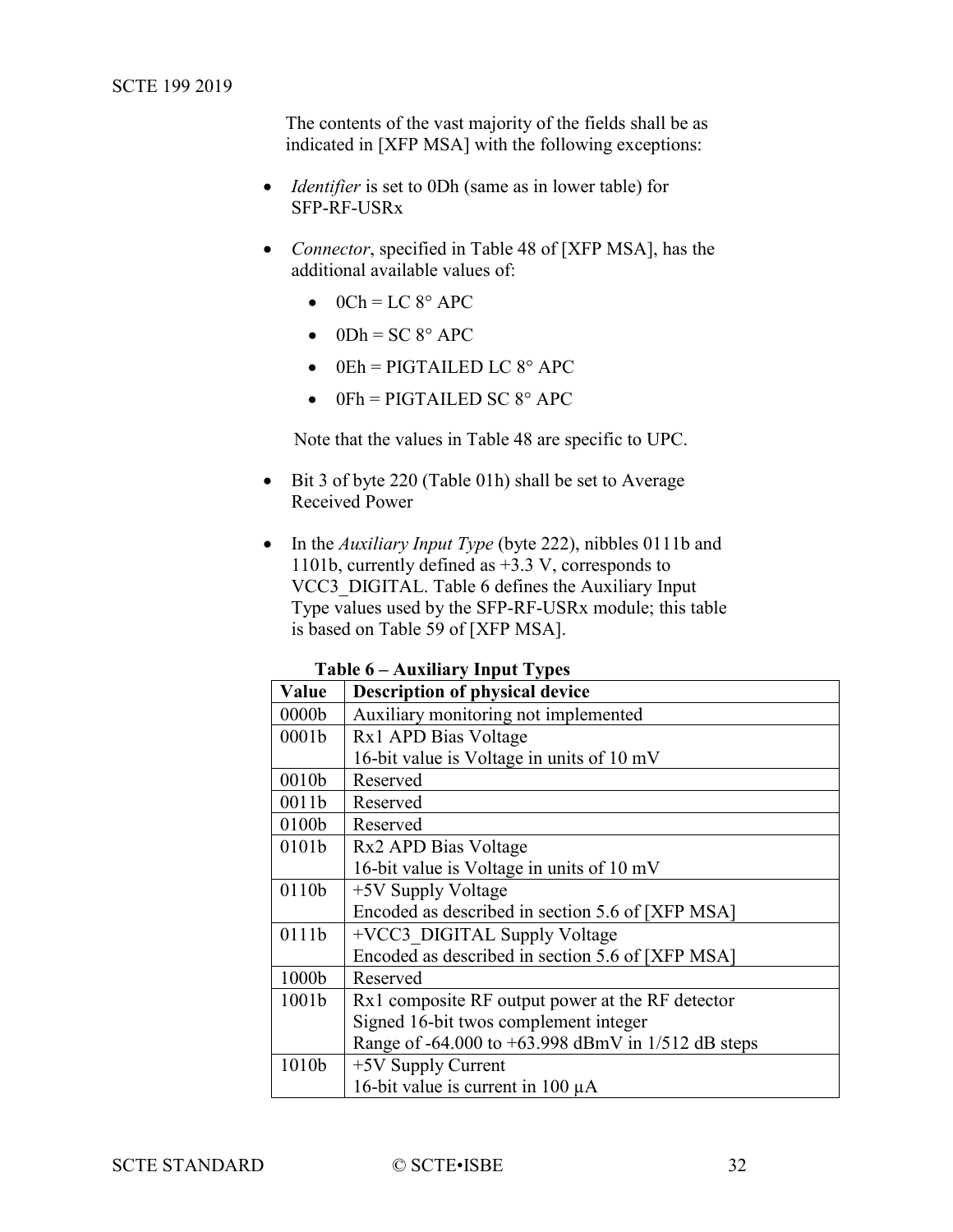#### SCTE 199 2019

| Value             | Description of physical device                       |
|-------------------|------------------------------------------------------|
| 1101 <sub>b</sub> | VCC3 DIGITAL Supply Current                          |
|                   | 16-bit value is current in 100 $\mu$ A               |
| 1110b             | Reserved                                             |
| 1111b             | Rx2 composite RF output power at the RF detector     |
|                   | Signed 16-bit twos complement integer                |
|                   | Range of -64.000 to +63.998 dBmV in $1/512$ dB steps |

#### 7.4.3.2 User Writable EEPROM Data: Table 02h

Table 02h is provided as user EEPROM, as explained in [\[XFP MSA\].](#page-8-2) The host system can read and write this memory for any purpose. If bit 3 of Table 01h, byte 129 is set, however, the first 10 bytes of Table 02h  $[128 - 137]$ will be used to store the CLEI code for the module. This does not imply that these 10 bytes are read-only.

#### <span id="page-32-0"></span>7.4.3.3 SFP-RF-USRx Table 70h

The SFP-RF-USRx module shall implement the SFP-RF-USRx Table 70h, described in [Table 7](#page-33-0) and [Table](#page-34-0)  [8.](#page-34-0) The table number, 70h, is used to avoid clashing with existing XFP-vendor table numbers: existing vendor table numbers tend to be in the range of 03h to 0Fh, but some vendor may have used tables at the end of the spectrum, so this leaves the last 14 tables untouched.

A value that is writable can be read back.

The SFP-RF-USRx module shall treat the R/W values as non-volatile unless otherwise specified in [Table 8.](#page-34-0) These values shall be stored in EEPROM or other NVRAM and saved across a power cycle of the SFP-RF-USRx module. Such values will often have default values for the first time ever used; see the Remarks column of [Table 8](#page-34-0) for further details. Note that there is no "Reset To Factory Defaults" interface. Once a non-volatile value is changed, it is saved.

Some of the R/W values are volatile and are intended for supporting real-time update of configuration properties; *Rx Attenuator Set Pt* is such a value. These values are volatile to avoid burning out EEPROM with a limited number of write cycles. Given the limited speed of the I²C interface, vendors should not expect a rapid update interval.

Bit-fields are avoided for simplicity in implementation. Non-volatile values are grouped for simplicity of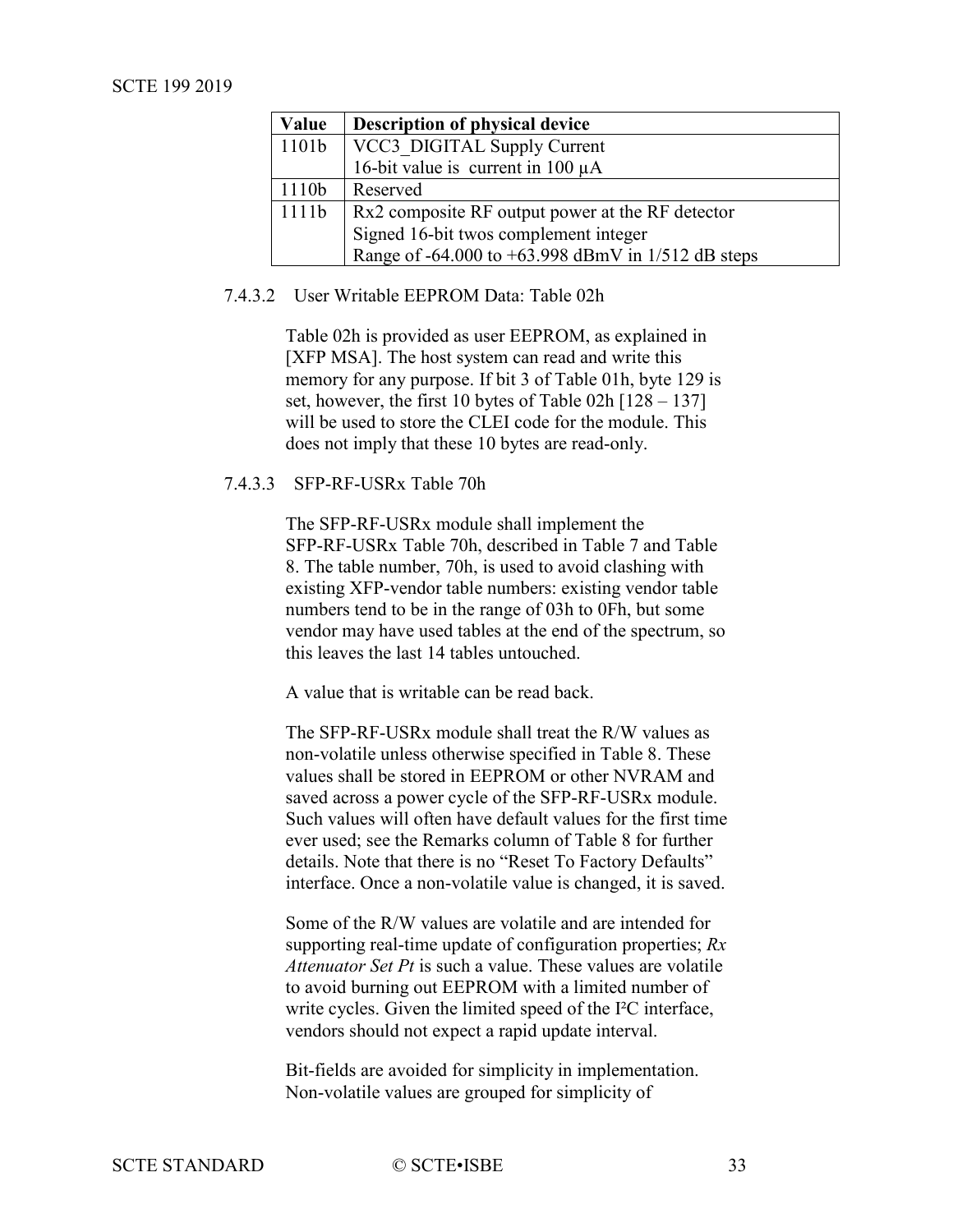implementation. The addresses are in the range of 128 to 255 (inclusive). Fields are usually one or two bytes (1B or 2B).

Signed values use the standard 2's complement encoding. Signed 1-byte ranges are typically -12.8 to +12.7 with  $0.1$ unit resolution. This may be greater than reasonable for the field, but it gives the greatest possible range of a signed byte. Offsets used in translating the value are used.

For 2-byte fields, the table offset is even to add to simplicity of implementation.

In [Table 7](#page-33-0) and [Table 8,](#page-34-0) the following values have a specific meaning in the Default column:

> V: Vendor-specified MAX: Maximum possible setting.

<span id="page-33-0"></span>

| <b>Address</b> | <b>Bytes</b>   | <b>Name of Field</b>      | <b>Remarks</b>                                | <b>Default</b> |
|----------------|----------------|---------------------------|-----------------------------------------------|----------------|
|                |                |                           |                                               |                |
| 128            | 1              | Rx Options                | Bit mapped field describing options in this   | V              |
|                |                |                           | module:                                       |                |
|                |                |                           | Bit 0: Optical AGC                            |                |
|                |                |                           | Bit 1: RFoG                                   |                |
|                |                |                           | Bit 2-7: Reserved                             |                |
| 130            | 2              | Lower Frequency           | Range (0 - 65535).                            | V              |
|                |                | Range                     | Units: MHz; resolution of 1 MHz.              |                |
|                |                |                           | Lower frequency of the operating frequency    |                |
|                |                |                           | range of the receivers.                       |                |
| 132            | 2              | <b>Upper Frequency</b>    | Range (0 - 65535).                            | V              |
|                |                | Range                     | Units: MHz; resolution of 1 MHz.              |                |
|                |                |                           | Upper frequency of the operating frequency    |                |
|                |                |                           | range of the receivers.                       |                |
| 134            | $\overline{2}$ | Lower Rated Opt           | Range (0.0000 to 6.5535).                     | V              |
|                |                | Power                     | Units: mW.                                    |                |
|                |                |                           | Lower limit for rated received optical power. |                |
| 136            | $\overline{2}$ | <b>Upper Rated Opt</b>    | Range (0.0000 to 6.5535).                     | V              |
|                |                | Power                     | Units: mW                                     |                |
|                |                |                           | Upper limit for rated received optical power. |                |
| 138            | 2              | Max Rated                 | Range (0.00 to 63.75).                        | V              |
|                |                | <b>Attenuator Setting</b> | Units: dB; step of size of 0.25 dB.           |                |
|                |                |                           | Maximum setting possible for the attenuator.  |                |
|                |                |                           | The minimum setting possible is assumed to be |                |
|                |                |                           | 0.00.                                         |                |
| 140            | $\overline{2}$ | Rx1 Attenuator Ref        | Range (0.00 to 63.75).                        | <b>MAX</b>     |
|                |                |                           | Units: dB; step of size of 0.25 dB.           |                |
|                |                |                           | Optical module writes the value of the Rx1    |                |
|                |                |                           | attenuator setting captured during AGC        |                |
|                |                |                           | Capture Set function. This field is volatile. |                |

**Table 7 – Table 70h Read Only Values**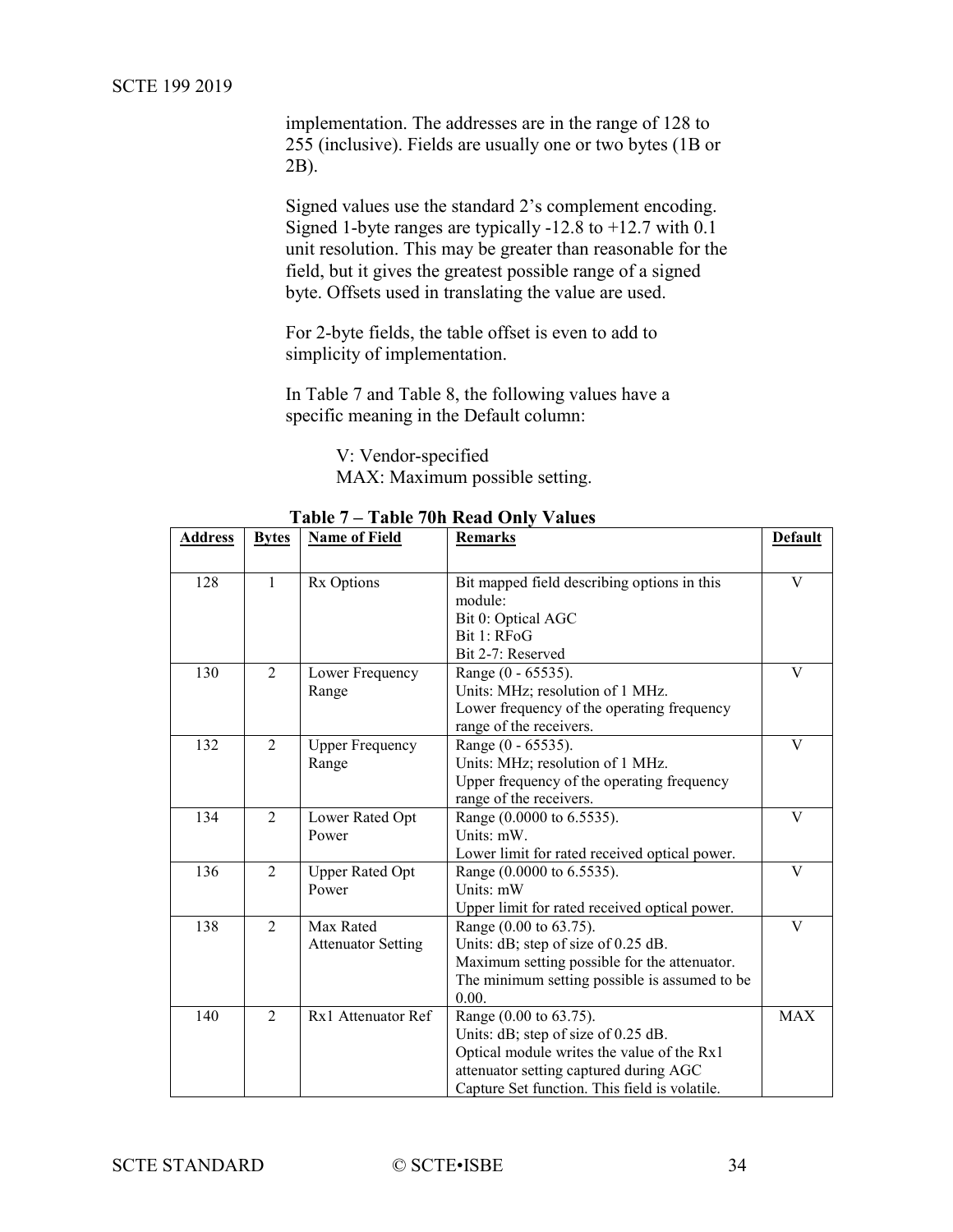| 142 | $\mathcal{L}$ | Rx <sub>2</sub> Attenuator Ref | Range (0.00 to 63.75).                        | <b>MAX</b> |
|-----|---------------|--------------------------------|-----------------------------------------------|------------|
|     |               |                                | Units: dB; step of size of 0.25 dB.           |            |
|     |               |                                | Optical module writes the value of the Rx2    |            |
|     |               |                                | attenuator setting captured during AGC        |            |
|     |               |                                | Capture Set function. This field is volatile. |            |
| 144 | $2^{\circ}$   | Rx1 Detector                   | Range (0.0 to 6553.5).                        | 0.0        |
|     |               | Current Ref                    | Units: $\mu A$                                |            |
|     |               |                                | Value of the Rx1 photodetector DC current     |            |
|     |               |                                | level captured during AGC Capture Set         |            |
|     |               |                                | function. This field is volatile.             |            |
| 146 | $\mathcal{D}$ | Rx2 Detector                   | Range (0.0 to 6553.5).                        | 0.0        |
|     |               | Current Ref                    | Units: $\mu A$                                |            |
|     |               |                                | Value of the Rx2 photodetector DC current     |            |
|     |               |                                | level captured during AGC Capture Set         |            |
|     |               |                                | function. This field is volatile.             |            |

<span id="page-34-0"></span>

| <b>Address</b> | <b>Bytes</b>   | <b>Name of Field</b> | <b>Remarks</b>                                       | <b>Default</b> |
|----------------|----------------|----------------------|------------------------------------------------------|----------------|
| 180            | $\overline{2}$ | Rx1 Attenuator Set   | Range (0.00 to 63.75).                               | <b>MAX</b>     |
|                |                | Pt                   | Units: dB; step of size of 0.25 dB.                  |                |
|                |                |                      | Host's ability to write to this field is disabled if |                |
|                |                |                      | the Receiver AGC Control is Enabled.                 |                |
| 182            | $\overline{2}$ | Rx2 Attenuator Set   | Range (0.00 to 63.75).                               | <b>MAX</b>     |
|                |                | Pt                   | Units in dB; step of size of 0.25 dB.                |                |
|                |                |                      | Host's ability to write to this field is disabled if |                |
|                |                |                      | the Receiver AGC Control is Enabled.                 |                |
| 184            | $\mathbf{1}$   | Rx1 Wavelength       | Range (0 to 255):                                    | 31             |
|                |                |                      | 27 (1271 nm)                                         |                |
|                |                |                      | 29 (1291 nm)                                         |                |
|                |                |                      | 31 (1311 nm)                                         |                |
|                |                |                      | 33 (1331 nm)                                         |                |
|                |                |                      | 35 (1351 nm)                                         |                |
|                |                |                      | 37 (1371 nm)                                         |                |
|                |                |                      | 39 (1391 nm)                                         |                |
|                |                |                      | 41 (1411 nm)                                         |                |
|                |                |                      | 43 (1431 nm)                                         |                |
|                |                |                      | 45 (1451 nm)                                         |                |
|                |                |                      | 47 (1471 nm)                                         |                |
|                |                |                      | 49 (1491 nm)                                         |                |
|                |                |                      | 51 (1511 nm)                                         |                |
|                |                |                      | 53 (1531 nm)                                         |                |
|                |                |                      | 55 (1551 nm)                                         |                |
|                |                |                      | 57 (1571 nm)                                         |                |
|                |                |                      | 59 (1591 nm)                                         |                |
|                |                |                      | 61 (1611 nm)                                         |                |
|                |                |                      | See Note 1. This field is volatile.                  | 31             |
| 185            | $\mathbf{1}$   | Rx2 Wavelength       | Range (0 to 255):                                    |                |
|                |                |                      | 27 (1271 nm)                                         |                |
|                |                |                      | 29 (1291 nm)                                         |                |
|                |                |                      | 31 (1311 nm)                                         |                |
|                |                |                      | 33 (1331 nm)                                         |                |
|                |                |                      | 35 (1351 nm)<br>37 (1371 nm)                         |                |
|                |                |                      | 39 (1391 nm)                                         |                |
|                |                |                      |                                                      |                |
|                |                |                      | 41 (1411 nm)                                         |                |

# **Table 8 – Table 70h Writable Values**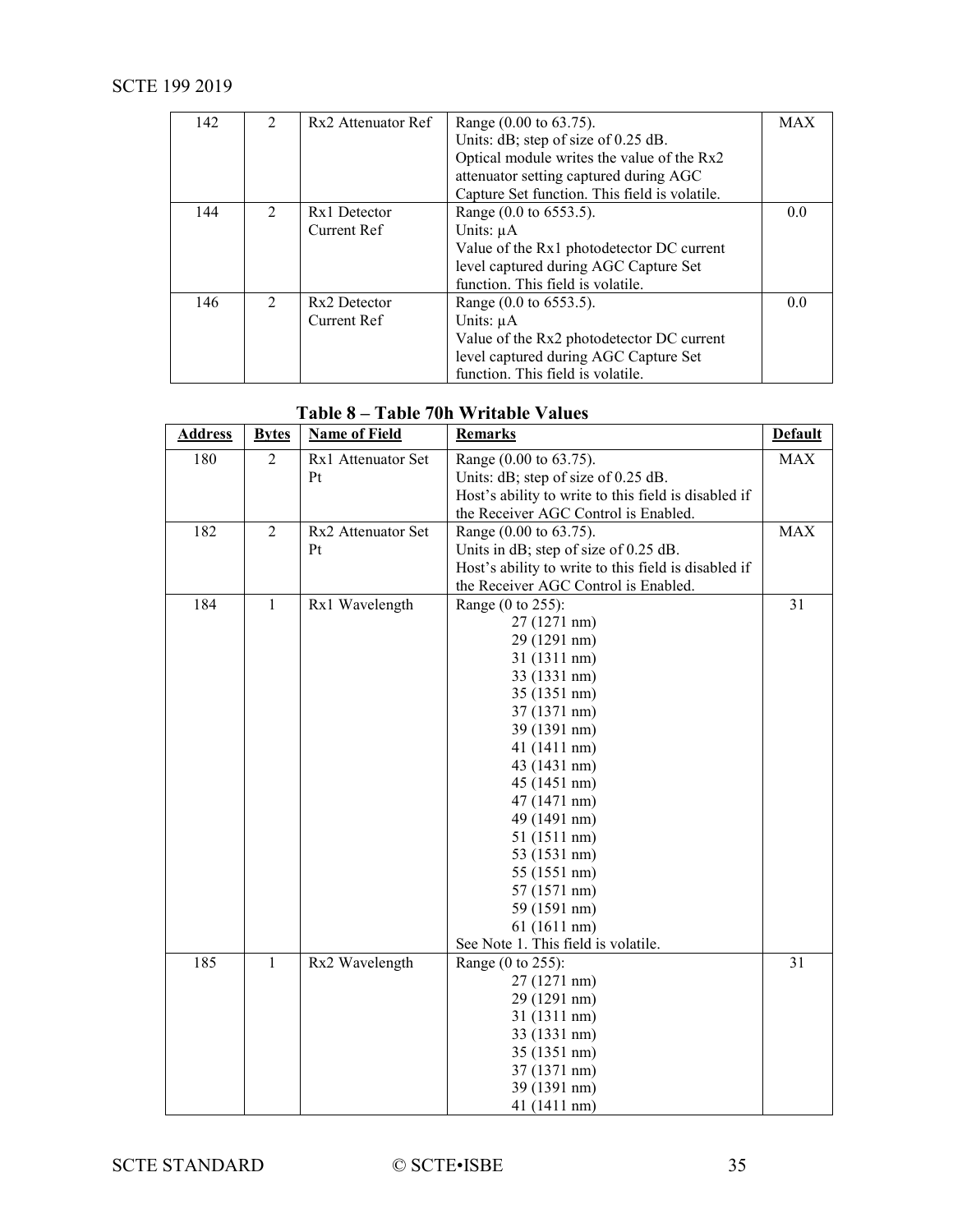# SCTE 199 2019

| <b>Address</b> | <b>Bytes</b> | <b>Name of Field</b> | <b>Remarks</b>                                    | <b>Default</b> |
|----------------|--------------|----------------------|---------------------------------------------------|----------------|
|                |              |                      | 43 (1431 nm)                                      |                |
|                |              |                      | 45 (1451 nm)                                      |                |
|                |              |                      | 47 (1471 nm)                                      |                |
|                |              |                      | 49 (1491 nm)                                      |                |
|                |              |                      | 51 (1511 nm)                                      |                |
|                |              |                      | 53 (1531 nm)                                      |                |
|                |              |                      | 55 (1551 nm)                                      |                |
|                |              |                      | 57 (1571 nm)                                      |                |
|                |              |                      | 59 (1591 nm)                                      |                |
|                |              |                      | 61 (1611 nm)                                      |                |
|                |              |                      | See Note 1. This field is volatile.               |                |
| 186            | 1            | Rx1 AGC Control      | Range $(0 \text{ to } 1)$ :                       | $\Omega$       |
|                |              |                      | 0: Rx1 AGC Disabled                               |                |
|                |              |                      | 1: Rx1 AGC Enabled                                |                |
|                |              |                      | When enabled, the Rx1 portion of the optical      |                |
|                |              |                      | module adjusts Rx1 Attenuator Set Pt by           |                |
|                |              |                      | comparing detector current to Rx1 Detector        |                |
|                |              |                      | Current Ref. When disabled, the host can adjust   |                |
|                |              |                      | Rx1 Attenuator Set Pt directly. This field is     |                |
|                |              |                      | volatile.                                         |                |
| 187            | $\mathbf{1}$ | Rx2 AGC Control      | Range $(0 \text{ to } 1)$ :                       | 0              |
|                |              |                      | 0: Rx2 AGC Disabled                               |                |
|                |              |                      | 1: Rx2 AGC Enabled                                |                |
|                |              |                      | When enabled, the Rx1 portion of the optical      |                |
|                |              |                      | module adjusts Rx2 Attenuator Set Pt by           |                |
|                |              |                      | comparing detector current to Rx2 Detector        |                |
|                |              |                      | Current Ref. When disabled, the host can adjust   |                |
|                |              |                      | Rx2 Attenuator Set Pt directly. This field is     |                |
|                |              |                      | volatile.                                         |                |
| 188            | $\mathbf{1}$ | Rx1 AGC Capture      | Range $(0 \text{ to } 2)$ :                       | $\theta$       |
|                |              | Action               | $0:$ Idle                                         |                |
|                |              |                      | 1: Capture Start                                  |                |
|                |              |                      | 2: Capture Complete                               |                |
|                |              |                      | Host writes <i>l</i> to signal Rx1 portion of the |                |
|                |              |                      | optical module to capture current IDC and         |                |
|                |              |                      | Attenuator baseline setting. Once captured,       |                |
|                |              |                      | optical module writes 2 (Capture Complete).       |                |
|                |              |                      | Host can choose to write register back to $0$     |                |
|                |              |                      | (Idle). This field is volatile.                   |                |
| 189            | $\mathbf{1}$ | Rx2 AGC Capture      | Range $(0 \text{ to } 2)$ :                       | $\theta$       |
|                |              | Action               | $0:$ Idle                                         |                |
|                |              |                      | 1: Capture Start                                  |                |
|                |              |                      | 2: Capture Complete                               |                |
|                |              |                      | Host writes $I$ to signal Rx2 portion of the      |                |
|                |              |                      | optical module to capture current IDC and         |                |
|                |              |                      | Attenuator baseline setting. Once captured,       |                |
|                |              |                      | optical module writes 2 (Capture Complete).       |                |
|                |              |                      | Host can choose to write register back to $0$     |                |
|                |              |                      | (Idle). This field is volatile.                   |                |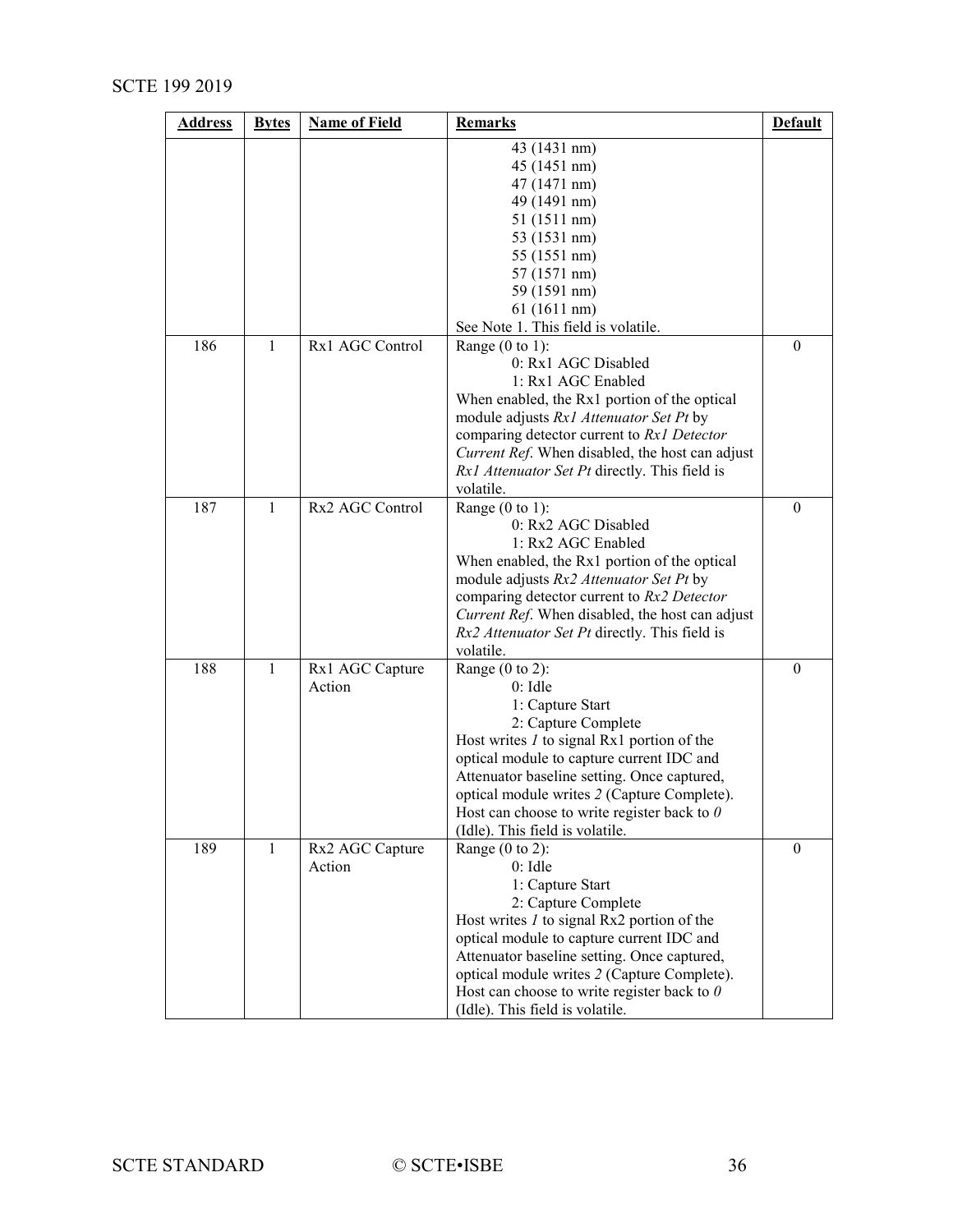<span id="page-36-2"></span>

| <b>Address</b> | <b>Bytes</b> | <b>Name of Field</b> | <b>Remarks</b>                                                                                                                                                                                                                                                                                                       | Default |
|----------------|--------------|----------------------|----------------------------------------------------------------------------------------------------------------------------------------------------------------------------------------------------------------------------------------------------------------------------------------------------------------------|---------|
| 190            |              | <b>Hysteresis</b>    | Range (0.00 to 63.75).<br>Units: dB<br>This value sets the threshold that must be<br>crossed before attenuation settings are changed<br>via AGC. This is the difference between the<br>desired optical power and the detected optical<br>power. See section 7.2.3.1 for an explanation of<br>how this value is used. |         |

**Note 1:** This value represents the wavelength of the optical input signal into the receiver from the corresponding return-path transmitter. The host module writes this information because the SFP-RF-USRX does not have the capability to detect wavelength. The wavelength is required by SFP-RF-USRX to select the detector responsivity value from an internal lookup table to use for optical input power calculation. The responsivity of the detector changes based on wavelength.

# <span id="page-36-1"></span><span id="page-36-0"></span>**8.0 ELECTRICAL INTERFACE**

#### 8.1 Introduction

The Optical Receiver Module electrical interface is based on the electrical interface defined for the SFP module in [\[INF-8074\].](#page-8-4) The electrical interface of the Optical Receiver Module is the shown in [Figure 6.](#page-36-3)



<span id="page-36-3"></span>**Figure 6 – SFP-RF-USRx Module Connector Pin Numbers and Names**

SCTE STANDARD © SCTE•ISBE 37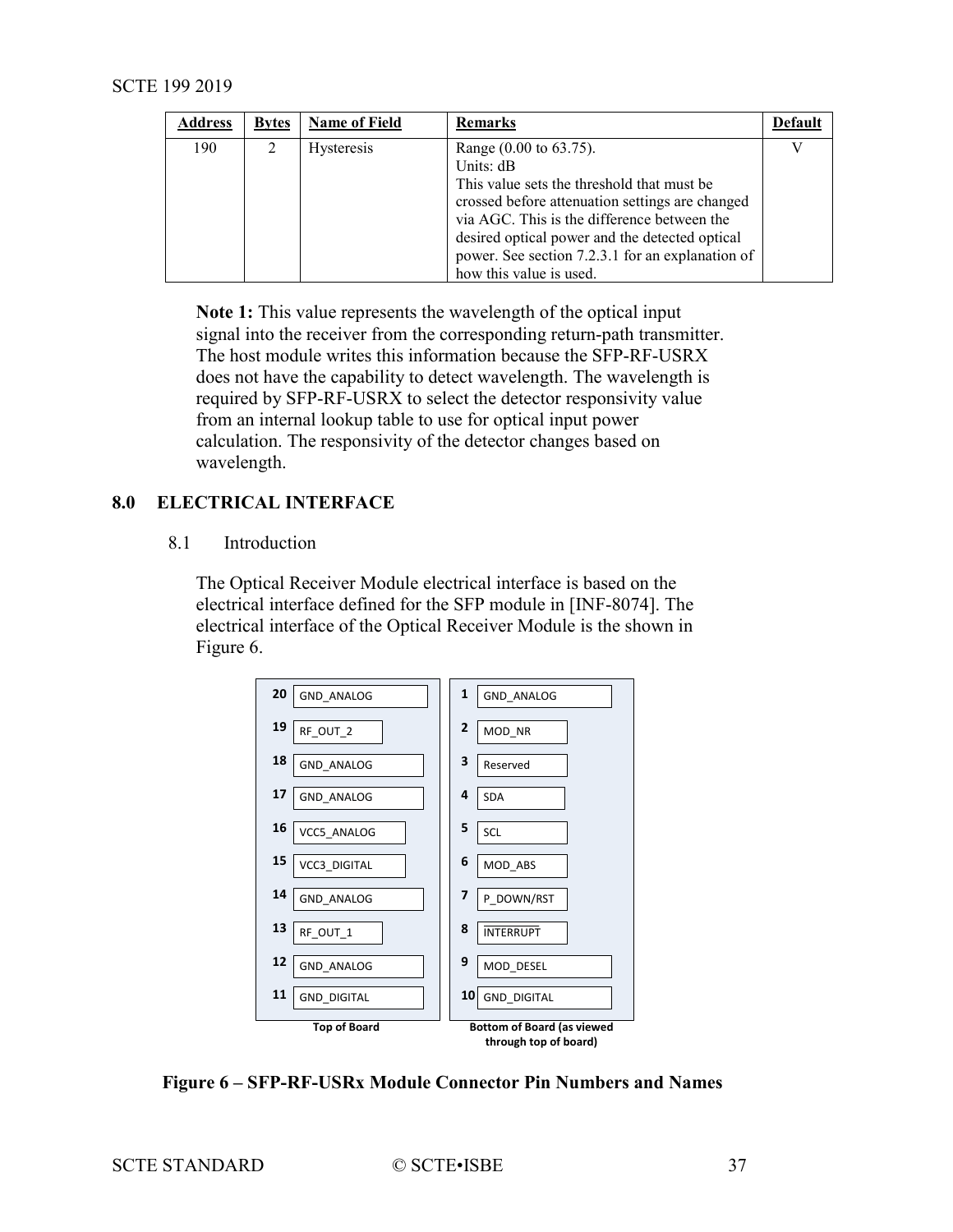## SCTE 199 2019

# 8.2 Pinout

The SFP-RF-USRx module and host shall conform to the electrical pin definitions specified in [Table 9](#page-37-0) and the subsections within section **Error! Reference source not found.**.

<span id="page-37-0"></span>

| Pin                     | Logic          | <b>Pin Name</b>    | <b>Function</b>              | Plug           | <b>Note</b>    |
|-------------------------|----------------|--------------------|------------------------------|----------------|----------------|
|                         |                |                    |                              | Seq.           |                |
| 1                       |                | <b>GND ANALOG</b>  | Module analog ground         | 1              | $\mathbf{1}$   |
| $\overline{2}$          | <b>LVTTL-O</b> | MOD NR             | Module not ready:            | $\overline{3}$ | $\overline{2}$ |
|                         |                |                    | Indicates module             |                |                |
|                         |                |                    | operational fault            |                |                |
| $\mathbf{3}$            |                | Reserved           |                              | 3              |                |
| $\overline{\mathbf{4}}$ | LVTTL-I/O      | <b>SDA</b>         | $I2C$ serial interface data  | 3              | $\overline{2}$ |
| 5                       | LVTTL-I/O      | <b>SCL</b>         | $I2C$ serial interface clock | $\overline{3}$ | $\overline{2}$ |
| 6                       | LVTTL-O        | MOD ABS            | Indicates module is not      | 3              | $\overline{2}$ |
|                         |                |                    | present. Grounded in the     |                |                |
|                         |                |                    | module.                      |                |                |
| $\overline{7}$          | LVTTL-I        | P DOWN/RST         | Power down; When high,       | $\overline{3}$ | $\overline{3}$ |
|                         |                |                    | requires the module to       |                |                |
|                         |                |                    | limit power consumption      |                |                |
|                         |                |                    | to 1.0 W or below. The       |                |                |
|                         |                |                    | $I2C$ serial interface shall |                |                |
|                         |                |                    | be functional in the low     |                |                |
|                         |                |                    | power mode.                  |                |                |
|                         |                |                    | Reset; The falling edge      |                |                |
|                         |                |                    | initiates a complete reset   |                |                |
|                         |                |                    | of the module, including     |                |                |
|                         |                |                    | the $I^2C$ serial interface. |                |                |
|                         |                |                    | Equivalent to a power        |                |                |
|                         |                |                    | cycle.                       |                |                |
| 8                       | LVTTL-O        | <b>INTERRUPT</b>   | Indicates presence of an     | 3              | $\overline{2}$ |
|                         |                |                    | important condition which    |                |                |
|                         |                |                    | can be read over the $I2C$   |                |                |
|                         |                |                    | serial interface.            |                |                |
| 9                       | LVTTL-I        | <b>MOD DESEL</b>   | Module deselect; when        | $\mathbf{1}$   | 3              |
|                         |                |                    | held low, allows the         |                |                |
|                         |                |                    | module to respond to the     |                |                |
|                         |                |                    | $I2C$ serial interface.      |                |                |
| 10                      |                | <b>GND DIGITAL</b> | Module digital ground        | $\mathbf{1}$   | $\mathbf{1}$   |
| 11                      |                | <b>GND DIGITAL</b> | Module digital ground        | $\mathbf{1}$   | $\mathbf{1}$   |
| 12                      |                | <b>GND ANALOG</b>  | Module analog ground         | 1              | $\mathbf{1}$   |
| 13                      |                | RF OUT 1           | RF output for receiver 1     | $\mathfrak{Z}$ |                |
| 14                      |                | <b>GND ANALOG</b>  | Module analog ground         | $\mathbf{1}$   | $\mathbf{1}$   |

**Table 9 – SFP-RF-USRx Module Electrical Pin Definition**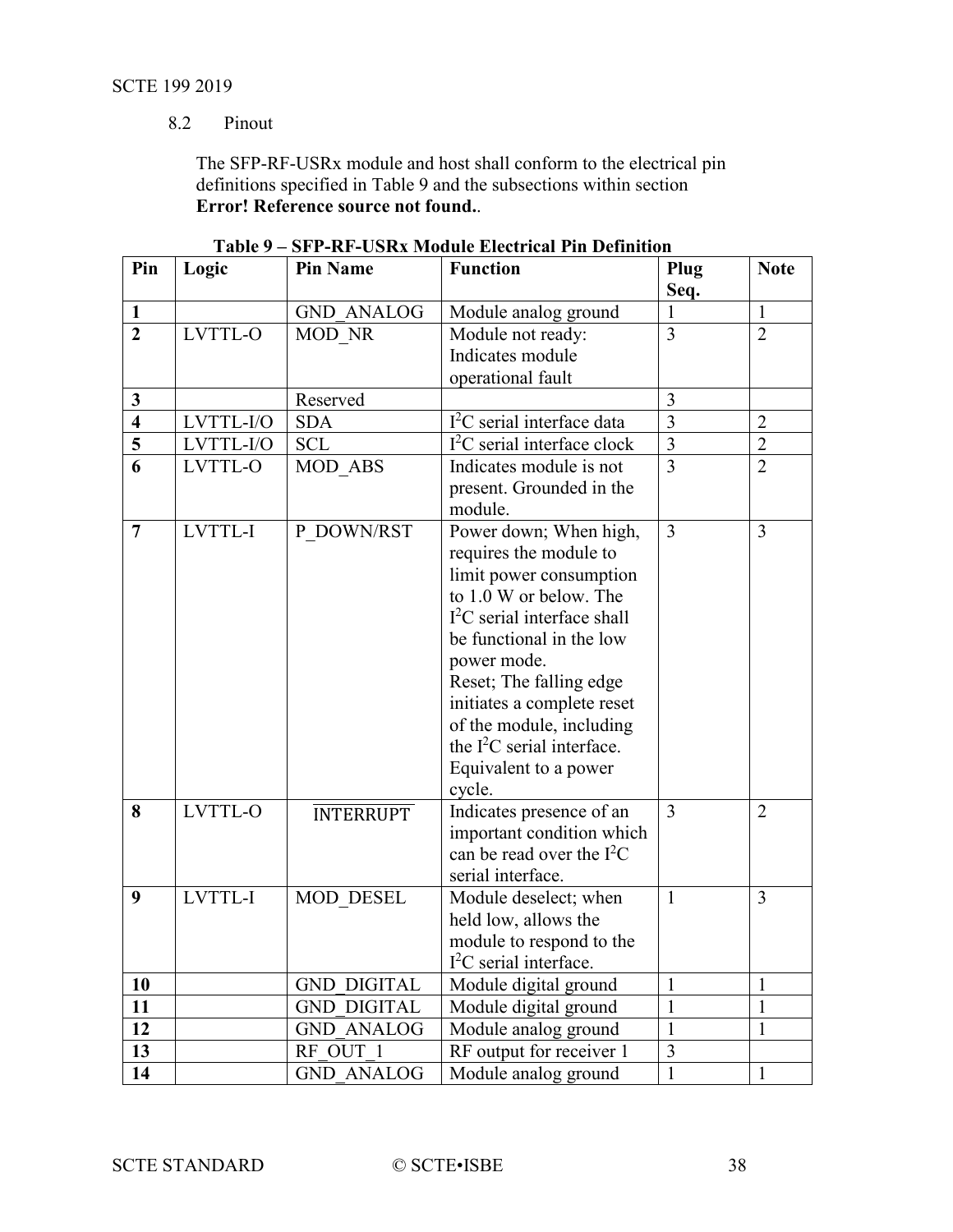| Pin | Logic | <b>Pin Name</b>   | <b>Function</b>          | Plug | <b>Note</b> |
|-----|-------|-------------------|--------------------------|------|-------------|
|     |       |                   |                          | Seq. |             |
| 15  |       | VCC3 DIGITAL      | $+3.3$ V digital power   | 2    |             |
|     |       |                   | supply                   |      |             |
| 16  |       | VCC5 ANALOG       | $+5.0$ V analog power    |      |             |
|     |       |                   | supply                   |      |             |
| 17  |       | <b>GND ANALOG</b> | Module analog ground     |      |             |
| 18  |       | <b>GND ANALOG</b> | Module analog ground     |      |             |
| 19  |       | RF OUT 2          | RF output for receiver 2 | 3    |             |
| 20  |       | <b>GND ANALOG</b> | Module analog ground     |      |             |

1. Module ground pins shall be isolated from the module case and chassis ground within the module.

2. Shall be pulled up with 4.7 kΩ to 10 kΩ to a voltage between 3.15 V and 3.45 V on the host board.

<span id="page-38-0"></span>3. Shall be pulled up with 47 kΩ to 100 kΩ to a voltage between 3.15 V and 3.45 V in the module.

# 8.2.1 Pin Definitions

# 8.2.1.1 GND\_ANALOG

GND ANALOG is an internal ground within the module and is the return for the VCC5 ANALOG voltage rail. It is isolated from the module case and chassis ground, as well as the GND\_DIGITAL.

# 8.2.1.2 MOD\_NR

The MOD\_NR is an output pin that when *high*, indicates that the module is not able to communicate with the host; for example, the  $I<sup>2</sup>C$  is not functioning.

Other conditions deemed valuable to the detection of fault may be added to the MOD\_NR. The MOD\_NR output pin is an open collector and must be pulled to Host\_Vcc on the host board.

When the receiver module is ready for operation, it shall indicate this by pulling MOD\_NR to *low*. Note that even if the pin is pulled *low*, faults may exist and can be read from the alarm and warning registers.

# 8.2.1.3 Reserved

The reserved pins were previously assigned by the SFP MSA and are not required here. They are reserved for future use.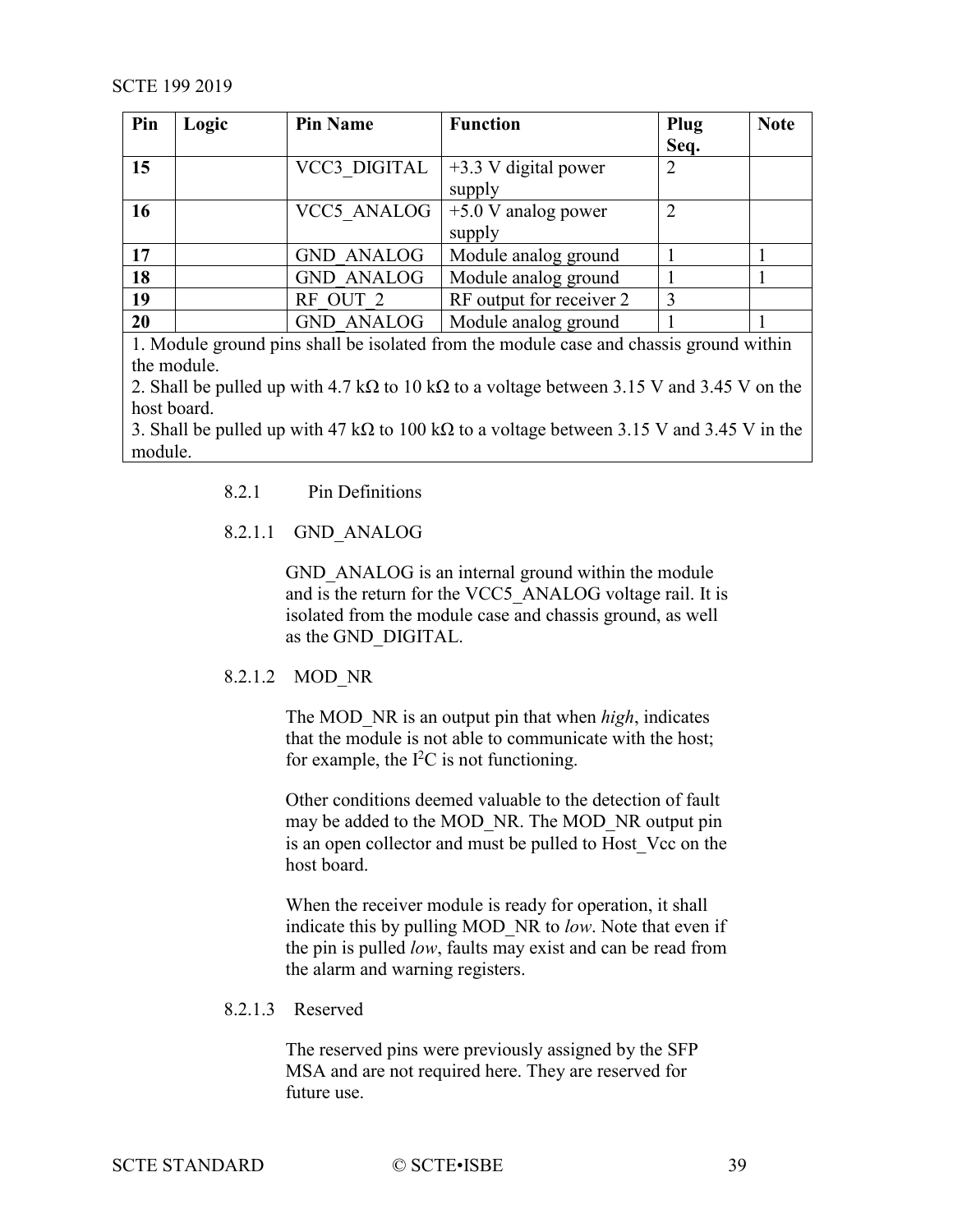8.2.1.4 SCL

The SCL (Serial Clock) pin is bidirectional and is used to positively edge clock data into the module and negative clock data out of each device. The SCL line may be pulled *low* by a module during clock stretching.

**Note:** Host devices should filter this pin to prevent interference between it and the RF output.

8.2.1.5 SDA

The SDA (Serial Data) pin is bi-directional for serial data transfer. This pin is open-drain or open-collector driven and may be wire-ORed with any number of open-drain or open collector devices.

**Note:** Host devices should filter this pin to prevent interference between it and the RF output.

8.2.1.6 MOD\_ABS

MOD ABS is pulled up to Host Vcc on the host board and grounded in the module to indicate that the module is present. MOD\_ABS goes *high* when the module is physically absent from a host slot.

#### 8.2.1.7 P\_DOWN/RST

This is a multifunction pin for module Power Down and Reset. The P\_DOWN/RST pin shall be pulled up to +3.3 V in the module.

# 8.2.1.8 INTERRUPT

INTERRUPT is an output pin. When *low*, indicates possible module operational fault or a status critical to the host system. The **INTERRUPT** pin is an open collector output and must be pulled up to Host\_Vcc on the host board.

#### 8.2.1.9 MOD\_DESEL

The MOD\_DESEL is an input pin. When pulled *low* by the host, the module responds to  $I^2C$  serial communication commands. The MOD\_DESEL pin allows the use of multiple modules on a single  $I^2C$  interface bus. When the MOD DESEL pin is *high*, the module shall not respond to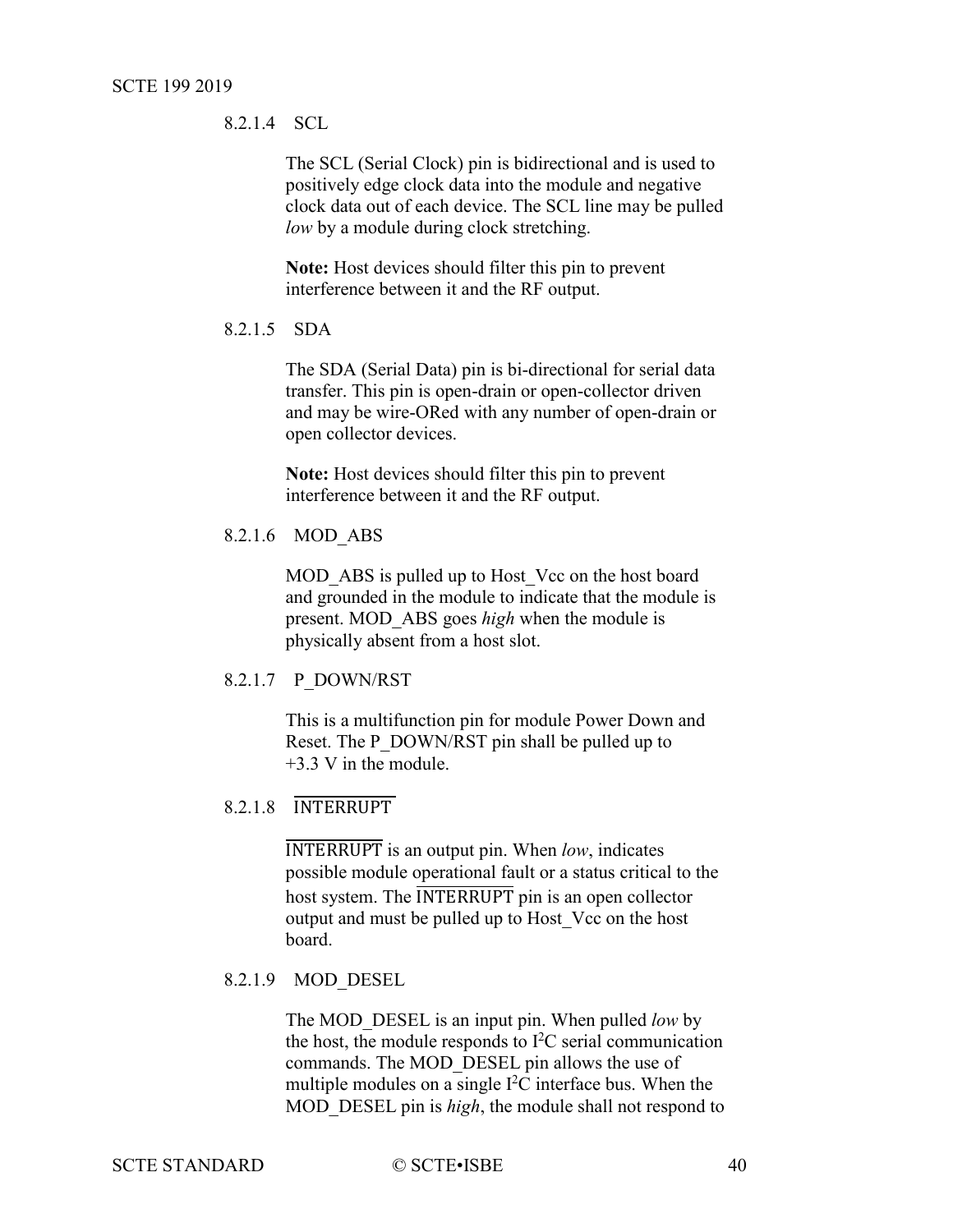SCTE 199 2019

or acknowledge any  $I^2C$  interface communication from the host. The MOD DESEL pin shall be pulled to 3.3 V in the module.

In order to avoid conflicts, the host system shall not attempt I<sup>2</sup>C communications within the MOD\_DESEL Host select setup time after any modules are deselected. Similarly, the host shall wait at least for the period of the MOD\_DESEL Host\_select\_setup time before communicating with the newly selected module. The assertion and de-assertion periods of different modules may overlap as long as the above timing requirements are met.

8.2.1.10 GND\_DIGITAL

GND DIGITAL is an internal ground within the module and is the return for the VCC3\_DIGITAL pin. It is isolated from the module case, chassis ground, and GND\_ANALOG.

```
8.2.1.11 RF_OUT_1
```
The RF OUT 1 pin is a nominal 75-Ohm, single-ended RF output pin for receiver 1 in the module.

```
8.2.1.12 VCC3_DIGITAL
```
VCC3\_DIGITAL is +3.3 VDC pin. See section **Error! Reference source not found.**, **Error! Reference source not found.** for input requirements and pin usage.

8.2.1.13 VCC5\_ANALOG

VCC5\_ANALOG is a +5.0 VDC pin. See section **Error! Reference source not found.**, **Error! Reference source not found.** for input requirements and pin usage.

8.2.1.14 RF\_OUT\_2

The RF OUT 2 pin is a nominal 75-Ohm, single-ended RF output pin for receiver 2 in the module.

#### <span id="page-40-0"></span>8.3 Fixed RF Output

The following figure presents a high-level example of the SFP-RF-USRx module wiring and inputs/outputs. Note that not all pins are represented.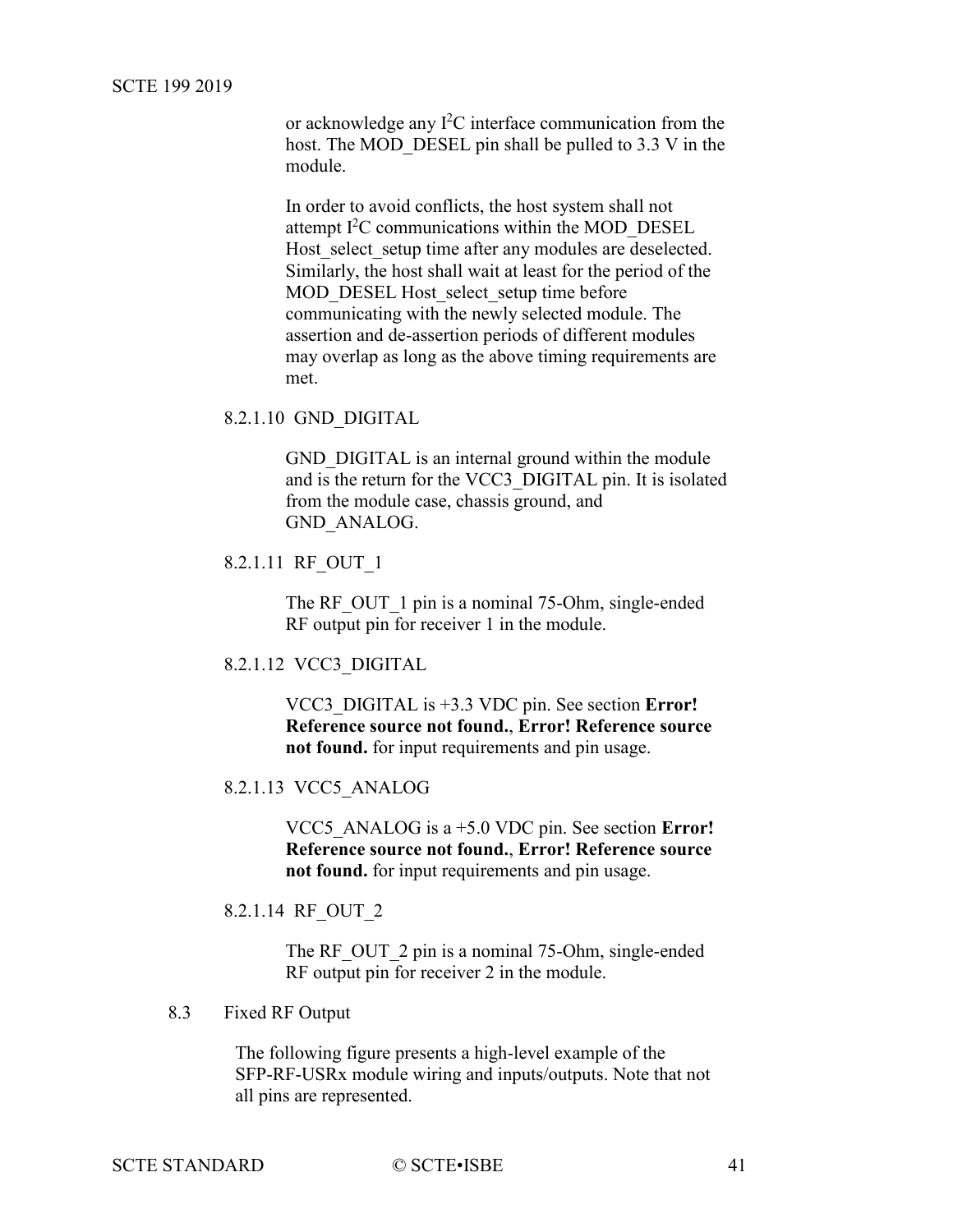

#### <span id="page-41-2"></span><span id="page-41-0"></span>**Figure 7 – Example SFP-RF-USRx Module Block Diagram**

8.3.1 Pass Band

The receive band shall be from 5 MHz to 85 MHz.

Higher bandwidths are expected to be supported in next generation products (e.g.  $5 - 200$  MHz).

#### <span id="page-41-1"></span>8.3.2 RF Power Levels

A small form-factor device such as this SFP-RF-USRx will have limited amount of gain. The maximum amount of RF at the electrical interface of a purely analog type receiver will be governed and limited by the following variables:

- OMI of the transmitting laser
- Input optical power
- Responsivity of the photo diode
- Internal amplifier gain

With current technology, it is assumed that 28.5 dBmV composite RF output can be obtained with a bandwidth of 80 MHz, optical input of -17 dBm, and an OMI of 25%.

Here is an example calculation showing the expected RF output of an ideal photodiode.

The PD will produce an RF current output equivalent to the optical power (in mW) times the responsivity (*R*) of the photodiode measured in mA/mW. The RF current will be further reduced by the OMI  $(m\%)^1$  $(m\%)^1$  of the transmitting laser measured in

 $\overline{a}$ 

<span id="page-41-3"></span><sup>&</sup>lt;sup>1</sup> OMI used in this formula is also known as peak OMI.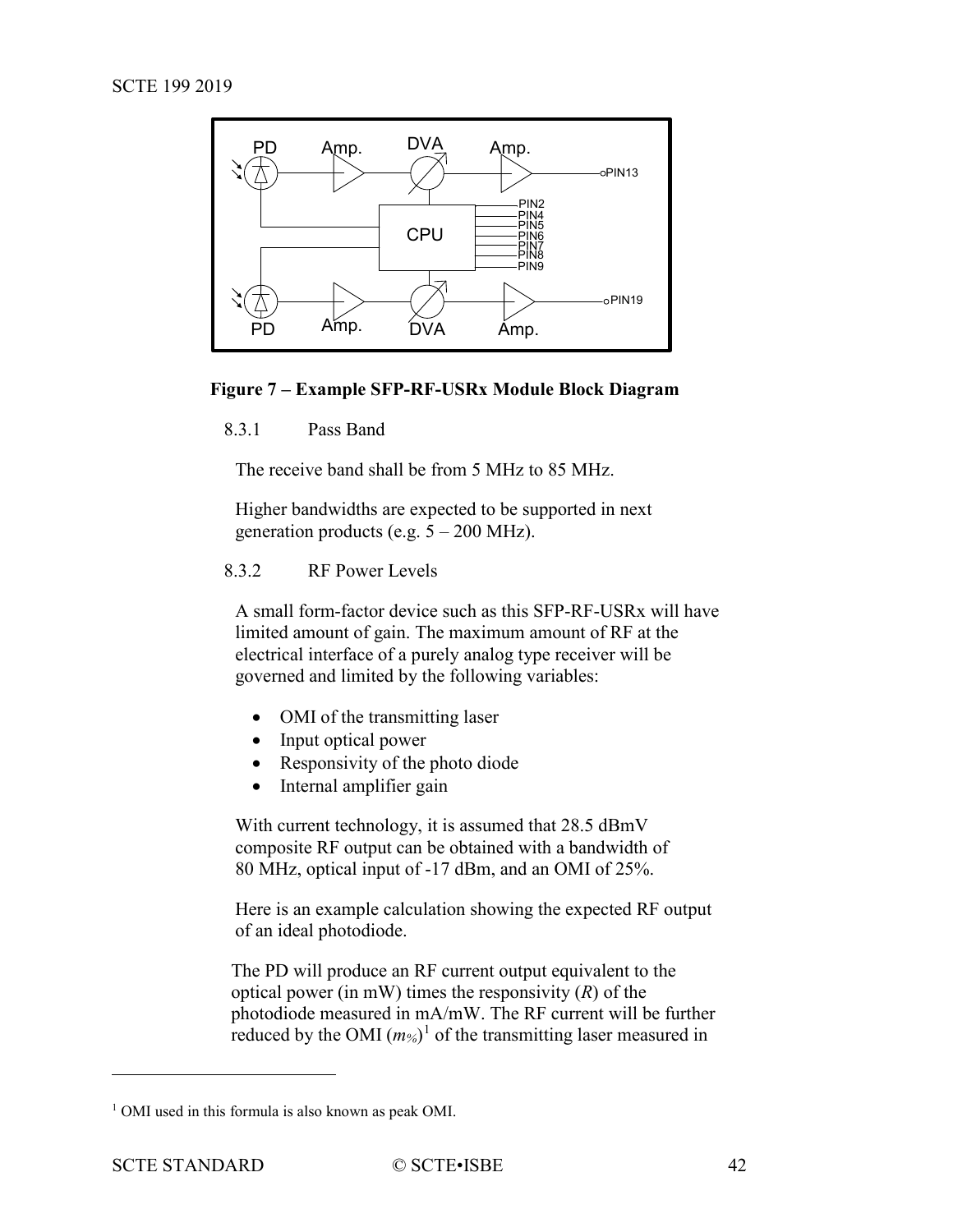percent. All these terms multiplied by the nominal load impedance (Z) and finally divided by  $\sqrt{2}$  to get the rms value will produce the voltage across the load in mV. This voltage can then be converted to dBmV as shown below.

$$
Photo diode\_RF\_Out(dBmV) = 20 \cdot log_{10}(\frac{10^{P_{dBm}/10} \cdot m_{\%} \cdot R \cdot Z}{\sqrt{2}})
$$

Example:

$$
P_{dBm} = -17 \text{ dBm}, \qquad m_{\%} = 25\%, \qquad R = 0.95 \frac{mA}{mW}, \qquad Z = 75 \text{ }\Omega
$$

$$
20 \cdot \log_{10}(\frac{10^{-17}/10 \cdot 0.25 \cdot 0.95 \cdot 75}{\sqrt{2}})
$$

$$
\approx -12 \text{ dBmV}
$$

The above power level is the composite power level across an assumed bandwidth of 80 MHz out of the photodiode.

*Converted to dBmV/Hz, the signal level*  $\approx -91$  *dBmV*/Hz.

*Converted to a 6.4 MHz bandwidth, the signal level out of the photodiode is expected to be*  $\approx -23$  *dBmV*.

You can see from the above calculations that a net internal gain of  $28.5 - (-12) = 40.5$  dB still needs to be applied in the SFP-RF-USRx module. This net gain does not include the insertion loss of digital step attenuators (DSA) Z matching, etc.

Also, keep in mind that this module needs to support dual channels and will be space and power limited.

The optical receiver module shall provide a minimum composite output power of 28.5 dBmV within the module's specified optical input power range and a composite OMI of 25%.

Different types of modules could support different input optical power ranges. It is expected that optical input power will range from -17 dBm to 0 dBm. For RFoG modules, the optical input power could be less than -17 dBm.

The module shall support a frequency response flatness of not worse than +/- 1 dB across the entire pass band.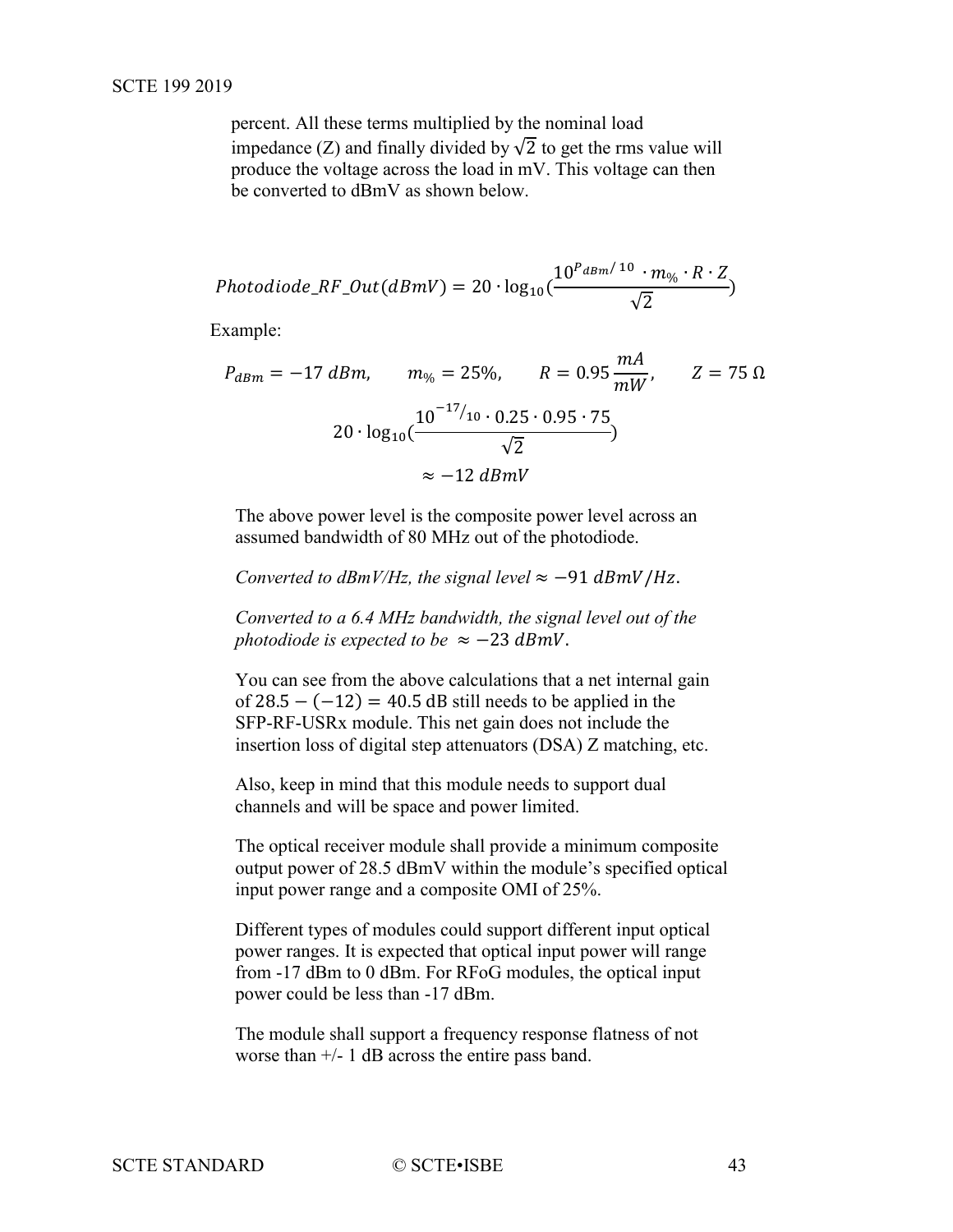[Table 10](#page-43-4) shows examples of how this composite power may be reached with different input optical powers and OMIs.

<span id="page-43-4"></span>

| <b>Optical</b><br>power<br>(dBm) | Composite<br>$OMI$ (pk) | PD <sub>R</sub><br>(A/W) | <b>Total</b><br><b>BW</b><br>(MHz) | <b>PD</b><br>Comp.<br>Power<br>(dBmV) | <b>PD</b><br>Power<br>(dBmV)<br>Hz) | <b>PD</b><br><b>Power</b><br>per<br>6.4MHz<br>$\mathbf C$ h<br>(dBmV) | <b>Net</b><br>Gain<br>after<br>PD (dB) | <b>Module</b><br>Comp.<br>Output<br>Power<br>(dBmV) |
|----------------------------------|-------------------------|--------------------------|------------------------------------|---------------------------------------|-------------------------------------|-----------------------------------------------------------------------|----------------------------------------|-----------------------------------------------------|
| $-17$                            | 25%                     | 95%                      | 80                                 | $-12.00$                              | $-91.03$                            | $-22.96$                                                              | 40.50                                  | 28.50                                               |
| $-10$                            | 25%                     | 95%                      | 80                                 | 2.00                                  | $-77.03$                            | $-8.96$                                                               | 26.50                                  | 28.50                                               |
| $\overline{0}$                   | 25%                     | 95%                      | 80                                 | 22.00                                 | $-57.03$                            | 11.04                                                                 | 6.50                                   | 28.50                                               |
| $-17$                            | 20%                     | 95%                      | 80                                 | $-13.93$                              | $-92.96$                            | $-24.90$                                                              | 42.43                                  | 28.50                                               |
| $-10$                            | 20%                     | 95%                      | 80                                 | 0.07                                  | $-78.96$                            | $-10.90$                                                              | 28.43                                  | 28.50                                               |
| $\boldsymbol{0}$                 | 20%                     | 95%                      | 80                                 | 20.07                                 | $-58.96$                            | 9.10                                                                  | 8.43                                   | 28.50                                               |

**Table 10 – Optical Power Ranges, Based on Optical Input Power**

See **Error! Reference source not found.** [Potential RF Output](#page-49-3)  [Loss Use Case](#page-49-3) for an analysis of the output power required to meet an implementation of the SFP-RF-USRx module in cable headend equipment.

<span id="page-43-0"></span>8.3.3 Interface Impedance

The SFP-RF-USRx module supports single-ended RF output. The host and module shall have a nominal 75  $\Omega$  single-ended impedance.

<span id="page-43-1"></span>8.3.4 Output Return Loss

The module shall have an output return loss of  $\geq 16$  dB over the full frequency range of the module.

## <span id="page-43-2"></span>8.3.5 Attenuation

The module shall allow the host to manually set the amount of attenuation applied. The module shall support a nominal attenuation step size of  $\leq$  0.5 dB.

#### <span id="page-43-3"></span>8.4 DC Power Requirements

The host has two power supplies: +5.0 V ANALOG and +3.3V DIGITAL. Each pin is physically limited to 0.5A.

The host shall provide power characterized per Table 4 of [\[XFP](#page-8-2)  [MSA\],](#page-8-2) with the following exceptions:

• VCC2 (the 1.8 V pin) is not implemented.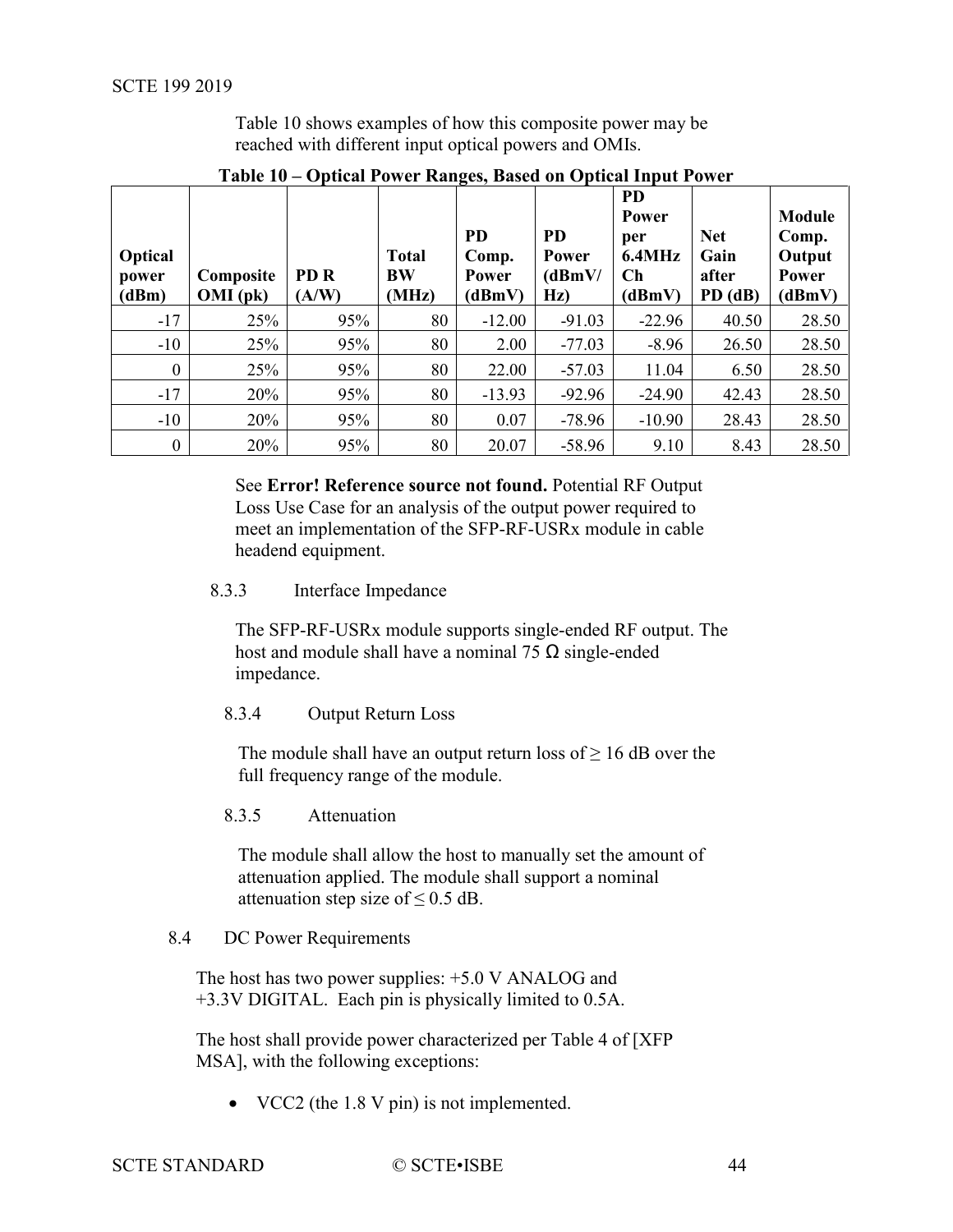- <span id="page-44-1"></span>• VCC3 applies to the VCC3\_DIGITAL pin.
- The Maximum Current Inrush shall be limited to 0.5 A for each VCC5\_ANALOG and VCC3\_DIGITAL pin.
- Where specified differently in [Table 11.](#page-44-2)

<span id="page-44-2"></span>

| Rail                     | <b>Voltage</b> | <b>Max</b><br><b>Current</b><br><b>Required</b> | <b>Resulting</b><br>Power per<br>Rail | <b>Ripple</b><br>< 100 kHz<br>(mV peak-<br>to-peak) | <b>Ripple</b><br>> 100 kHz<br>(mV peak-<br>to-peak) | Pin |
|--------------------------|----------------|-------------------------------------------------|---------------------------------------|-----------------------------------------------------|-----------------------------------------------------|-----|
| <b>VCC3 DIGITAL</b>      | $+3.3V$        | 0.45 A <sup>1</sup>                             | 1.5 W                                 | 50                                                  | 100                                                 | 15  |
| <b>VCC5 ANALOG</b>       | $+5.0V$        | 0.40A                                           | 2.0 W                                 | 10                                                  | 30                                                  | 16  |
| $1$ 0.5A maximum per pin |                |                                                 |                                       |                                                     |                                                     |     |

**Table 11 – Power per Rail**

SFP-RF-USRx module maximum power consumption shall meet one of the following power classes:

- Power Level I modules:  $\leq 1.0$  W
- Power Level II modules:  $\leq 1.5$  W
- Power Level III modules: > 1.5 W
- <span id="page-44-0"></span>8.4.1 Power Noise Output

To limit wide band noise power, the host system and module shall each meet a maximum peak-peak noise, as specified in Table 11 – [Power per Rail.](#page-44-2)

The SFP-RF-USRx receiver port on a host board is tested with a resistive load in place of the SFP-RF-USRx module, each voltage rail at maximum current supported by the host. Voltage is measured at the module side of the SFP-RF-USRx receiver connector. The test is performed with all other portions of the host board/system active. Hosts with multiple SFP-RF-USRx modules will test ports one at a time, with active SFP-RF-USRx receiver modules in all the remaining ports.

The SFP-RF-USRx module is tested with a high-quality power supply connected through the sample filter. Voltage is measured at the host side of the SFP-RF-USRx receiver connector, between the sample host filter network and the SFP-RF-USRx module. The SFP-RF-USRx module shall pass this test in all operating modes. This test ensures the module will not couple excessive noise from inside the module back onto the host board.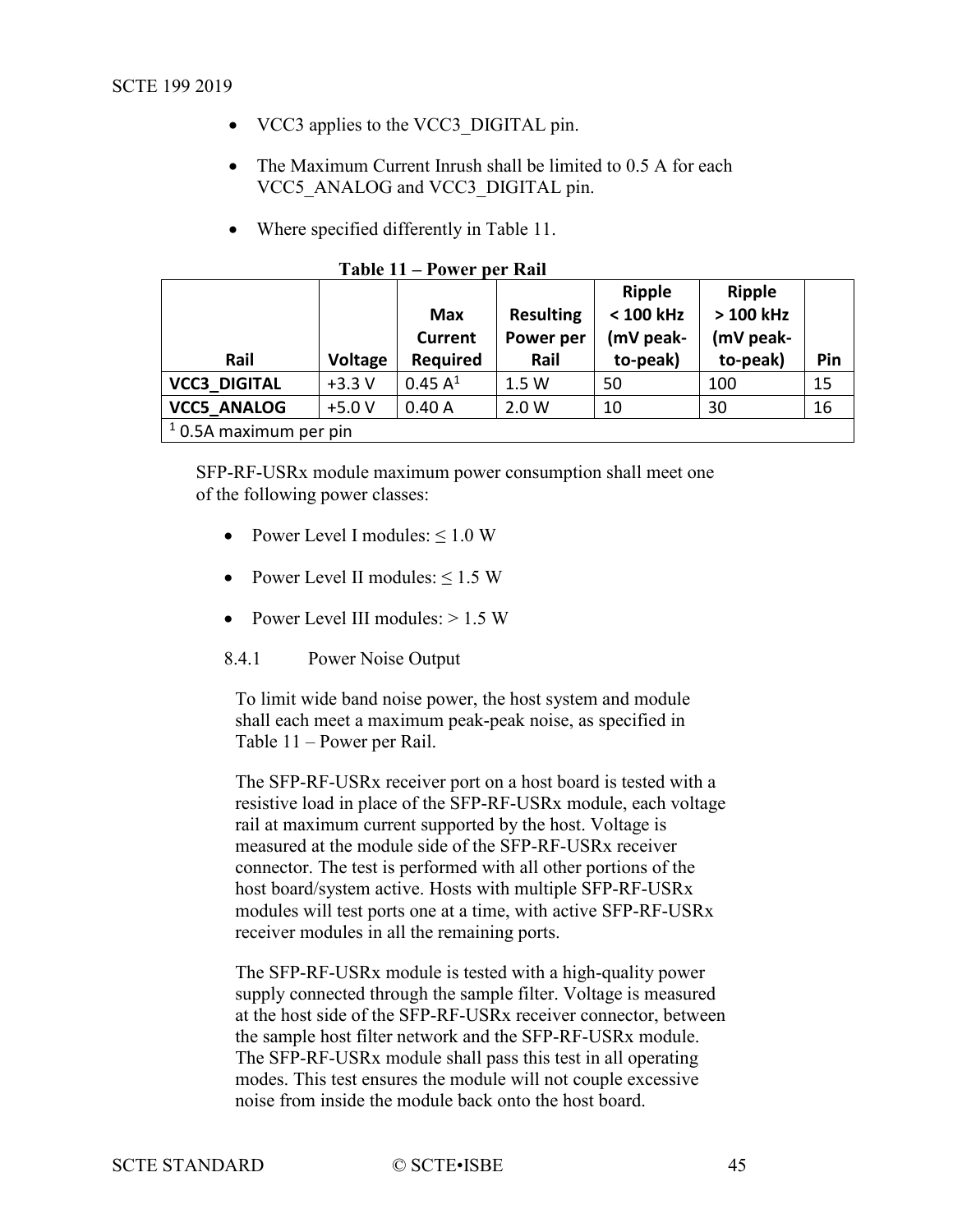8.4.2 SFP-RF-USRx Module Power Noise Susceptibility

An SFP-RF-USRx module shall meet all electrical requirements and remain fully operational in the presence of noise on all voltage inputs. The recommended susceptibility test is to sweep a sinusoidal waveform on each voltage input, with peak amplitude as described in [Table 11.](#page-44-2) It is also desirable for a module and host to each tolerate a degree of random or semi-random noise on all voltage pins simultaneously, but the characteristics of this noise are beyond the scope of this document.

<span id="page-45-0"></span>8.5 Low Speed Electrical Specifications

The following section is based on section 2.5 of [\[XFP MSA\]](#page-8-2) and is presented here with modifications.

Low speed signaling is based on Low Voltage TTL (LVTTL) operating at VCC3 DIGITAL at a nominal supply of  $(3.3 V \pm 5\%)$ . Hosts shall use a pull-up resistor connected to a host Vcc of  $+3.3$  V  $(3.15 \text{ V to } 3.45 \text{ V})$  on the I<sup>2</sup>C interface SCL (clock), SDA (Data), and all low speed status outputs.

The SFP-RF-USRx module low speed electrical specifications shall conform to those listed in [Table 12.](#page-45-1) This specification ensures compatibility between host bus masters and SFP-RF-USRx SCL/SDA lines and compatibility with  $I<sup>2</sup>C$ .

<span id="page-45-1"></span>

|             | UHAI AUUI ISUUS |                |                     |      |                                          |  |  |
|-------------|-----------------|----------------|---------------------|------|------------------------------------------|--|--|
| Parameter   | <b>Symbol</b>   | Min.           | Max.                | Unit | <b>Conditions</b>                        |  |  |
|             | VOL             | 0.0            | 0.4                 | V    | Rpullup pulled to host Vcc,              |  |  |
|             |                 |                |                     |      | measured at host side of                 |  |  |
| INTERRUPT,  |                 |                |                     |      | connector. $IOL(max) = 3 mA$             |  |  |
| MOD NR      | VOH             | host Vcc -0.5  | host $Vec +0.3$     | V    | Rpullup pulled to host Vcc,              |  |  |
|             |                 |                |                     |      | measured at host side of                 |  |  |
|             |                 |                |                     |      | connector.                               |  |  |
|             | VIL             | $-0.3$         | 0.8                 | V    | Rpullup pulled to                        |  |  |
|             |                 |                |                     |      | VCC3 DIGITAL, measured at                |  |  |
|             |                 |                |                     |      | SFP-RF-USRx side of                      |  |  |
| MOD DESEL,  |                 |                |                     |      | connector. IIL(max) = -10 $\mu$ A        |  |  |
| P DOWN/RST  | VIH             | 2.0            | VCC3 DIGITAL $+0.3$ | V    | Rpullup pulled to                        |  |  |
|             |                 |                |                     |      | VCC3 DIGITAL, measured at                |  |  |
|             |                 |                |                     |      | SFP-RF-USRx side of                      |  |  |
|             |                 |                |                     |      | connector. IIH(max) = $10 \mu A$         |  |  |
|             | VOL             | 0.0            | 0.4                 | V    | Rpullup <sup>1</sup> pulled to host Vcc, |  |  |
|             |                 |                |                     |      | measured at host side of                 |  |  |
|             |                 |                |                     |      | connector. $IOL(max) = 3 mA$             |  |  |
| SCL and SDA | <b>VOH</b>      | host Vcc - 0.5 | host $Vec + 0.3$    | V    | Rpullup <sup>1</sup> pulled to host_Vcc, |  |  |
|             |                 |                |                     |      | measured at host side of                 |  |  |
|             |                 |                |                     |      | connector.                               |  |  |

**Table 12 – Low Speed Control and Sense Signals, Electronic Characteristics**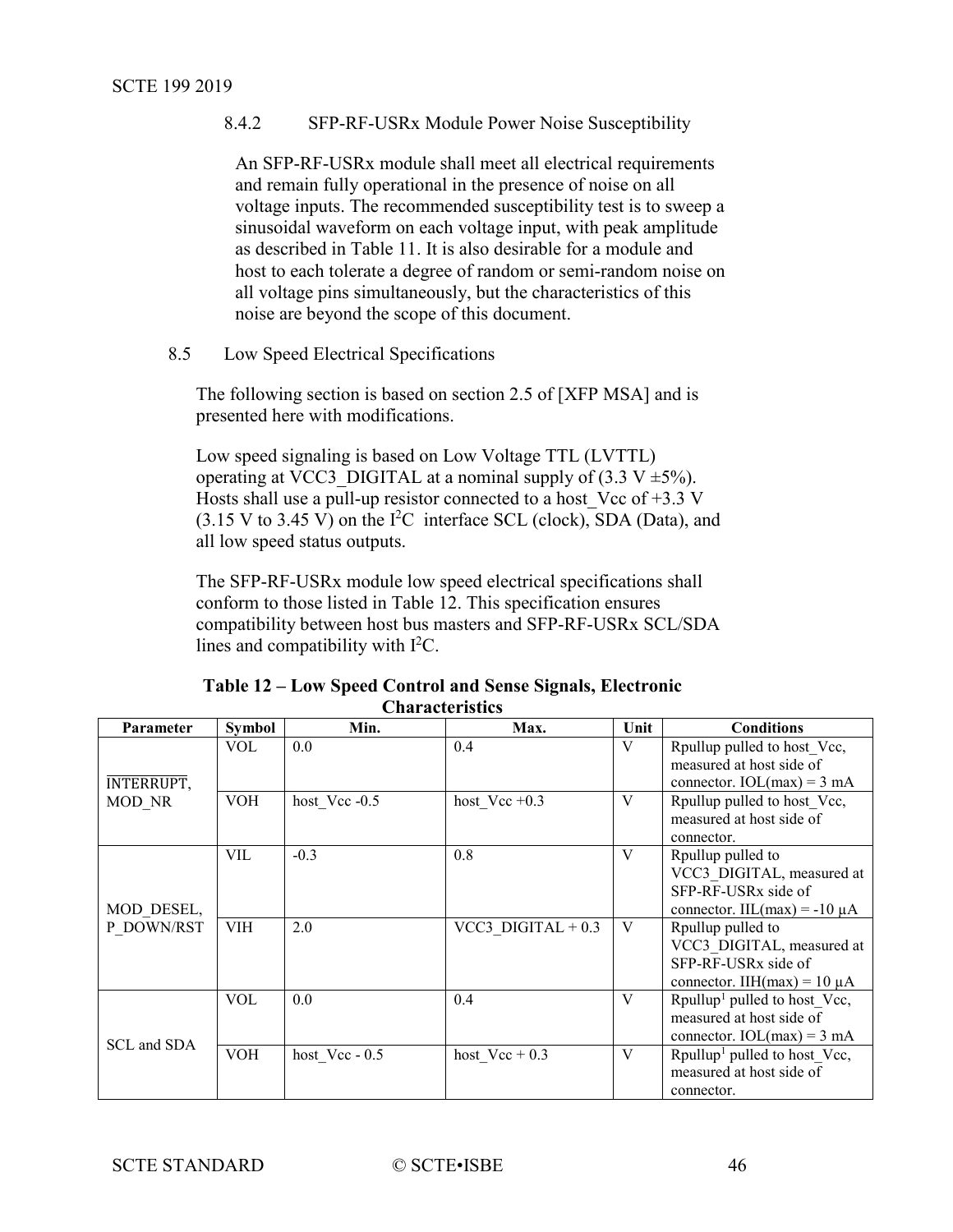| <b>Parameter</b>                            | <b>Symbol</b> | Min.              | Max.                | Unit | <b>Conditions</b>                                                                                                    |
|---------------------------------------------|---------------|-------------------|---------------------|------|----------------------------------------------------------------------------------------------------------------------|
| SCL and SDA                                 | VIL           | $-0.3$            | VCC3 DIGITAL *0.3   | V    | Rpullup <sup>1</sup> pulled to Host VCC,<br>measured at SFP-RF-USRx<br>side of connector. IIL $(max)$<br>$-10 \mu A$ |
|                                             | VIH           | VCC3 DIGITAL *0.7 | VCC3 DIGITAL $+0.5$ | V    | Rpullup <sup>1</sup> pulled to Host VCC,<br>measured at SFP-RF-USRx<br>side of connector. IIH(max) =<br>$10 \mu A$   |
| Leakage<br>Current                          | $\mathbf{I}$  | $-10$             | 10                  | μA   |                                                                                                                      |
| Capacitance for<br>SCL and SDA<br>$I/O$ Pin | Ci            |                   | 14                  | pF   | 10 pF for SFP-RF-USRx IC<br>$I/O$ pin,<br>4 pF for SFP-RF-USRx PCB<br>trace                                          |
| Total bus<br>capacitive load                |               |                   | 100                 | pF   | At 400 kHz, $3.0$ kΩ Rp, max<br>At 100 kHz, $8.0$ kΩ Rp, max                                                         |
| for SCL and for<br><b>SDA</b>               | Cb            |                   | 400                 | pF   | At 400 kHz, $0.80$ k $\Omega$ Rp, max<br>At 100 kHz, 2.0 k $\Omega$ Rp, max                                          |

<span id="page-46-0"></span>1. For combinations of Rpullup (Rp), bus capacitance and speed, see Figures 39 and 44 of [\[UM10204\].](#page-8-3) Rise and fall time measurement levels are defined in the XFP management interface ac electrical specifications. Active bus termination may be used by the host in place of a pullup resistor, as described in [\[UM10204\].](#page-8-3)

8.6 Timing Requirements of Control and Status I/O

The SFP-RF-USRx module shall conform to the timing requirements of control and status I/O defined in [Table 13.](#page-46-3)

|  |  | Table 13 – Timing Parameters for SFP-RF-USRx Module Management |
|--|--|----------------------------------------------------------------|
|--|--|----------------------------------------------------------------|

<span id="page-46-3"></span>

| Parameter                     | <b>Symbol</b> | Min | Max | Unit      | <b>Conditions</b>                       |
|-------------------------------|---------------|-----|-----|-----------|-----------------------------------------|
|                               | t init        |     | 300 | ms        | From power on or hot plug after supply  |
| Time to initialize.           |               |     |     |           | meeting Table 4 of version 4.5 of [XFP] |
|                               |               |     |     |           | MSA] or from falling edge of            |
|                               |               |     |     |           | P Down/RST.                             |
|                               | Interrupt on  |     | 200 | ms        | From occurrence of the condition        |
| <b>INTERRUPT</b> assert delay |               |     |     |           | triggering INTERRUPT                    |
| <b>INTERRUPT</b> negate delay | Interrupt off |     | 500 | $\mu$ s   | From clear on read INTERRUPT flags      |
| P DOWN/RST assert delay       | P Down/RST on |     | 100 | <b>us</b> | From Power down initiation              |
|                               | Mod nr on     |     |     | ms        | From Occurrence of fault to assertion   |
| MOD NR assert delay           |               |     |     |           | of MOD NR                               |
|                               | Mod nr off    |     |     | ms        | From clearance of signal to negation of |
| MOD NR negate delay           |               |     |     |           | MOD NR                                  |
| P DOWN/RST time               |               | 10  |     | μs        | Min length of power down assert to      |
|                               |               |     |     |           | initiate reset                          |

The I<sup>2</sup>C serial bus timing is described in Chapter 4 of [\[XFP MSA\].](#page-8-2)

# <span id="page-46-2"></span><span id="page-46-1"></span>**9.0 MECHANICAL AND BOARD DEFINITION**

9.1 Introduction

The mechanical components defined in this section are based on the Improved Pluggable Formfactor (IPF) of [\[SFF-8432\],](#page-8-5) commonly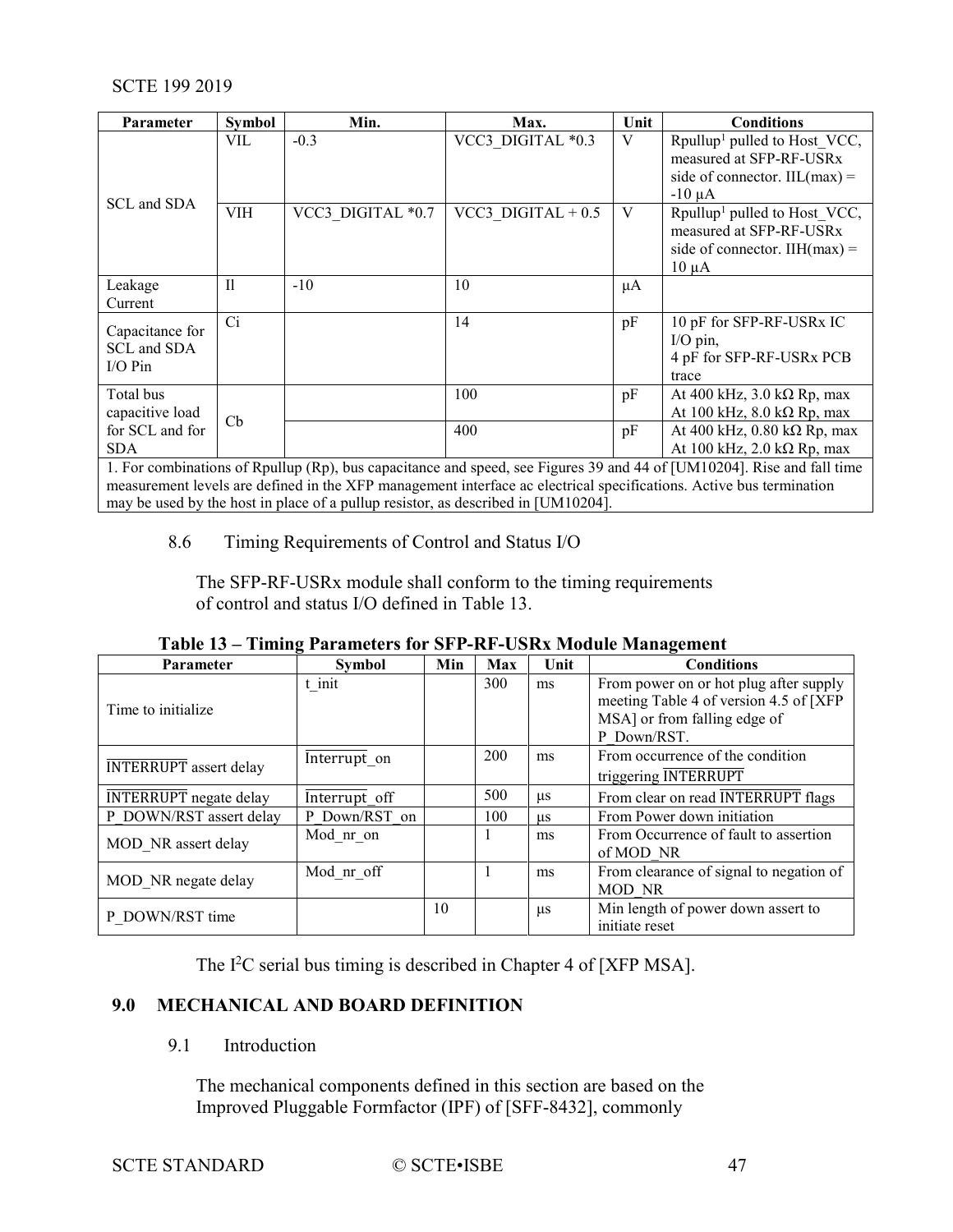known as SFP+. The module and connector dimensions are constant for all applications, while the bezel, cage assembly, and EMI gasket can be designed and/or adjusted for the individual application.

<span id="page-47-0"></span>9.2 SFP-RF-USRx Module Mechanical and Labeling Requirements

The SFP-RF-USRx module shall comply with the mechanical and labeling requirements of section 4 of [\[SFF-8432\].](#page-8-5) This includes the package dimensions, latch post, retention and extraction features, and durability.

Although pinout differences exist between the MSA SFP/SFP+ and SFP-RF-USRx modules, no mechanical keying is being provided to prevent a module to be inserted into an incompatible host. Permanent damage might occur to either or both the module and host if an MSA compliant digital SFP or SFP+ module is plugged into an SFP-RF-USRx host socket or if an SFP-RF-USRx module is plugged into an MSA compliant SFP or SFP+ host socket.

The SFP-RF-USRx module package shall consist of dual optical receiver ports.

When looking at the SFP-RF-USRx module face (optical connector side), the port on the right shall be Rx1 and the port on the left shall be Rx2, as shown in **Error! Reference source not found.**.



**Figure 8 – Rx1 and Rx2 Port Layout**

<span id="page-47-2"></span><span id="page-47-1"></span>9.3 Mating of SFP-RF-USRx Module PCB to the Host Electrical Connector

The SFP-RF-USRx module PCB electrical connector shall comply with section A2 and Figure 2 of [\[INF-8074\],](#page-8-4) with the following exceptions:

Pin 12 (GND ANALOG) shall have a first-mating plug sequence.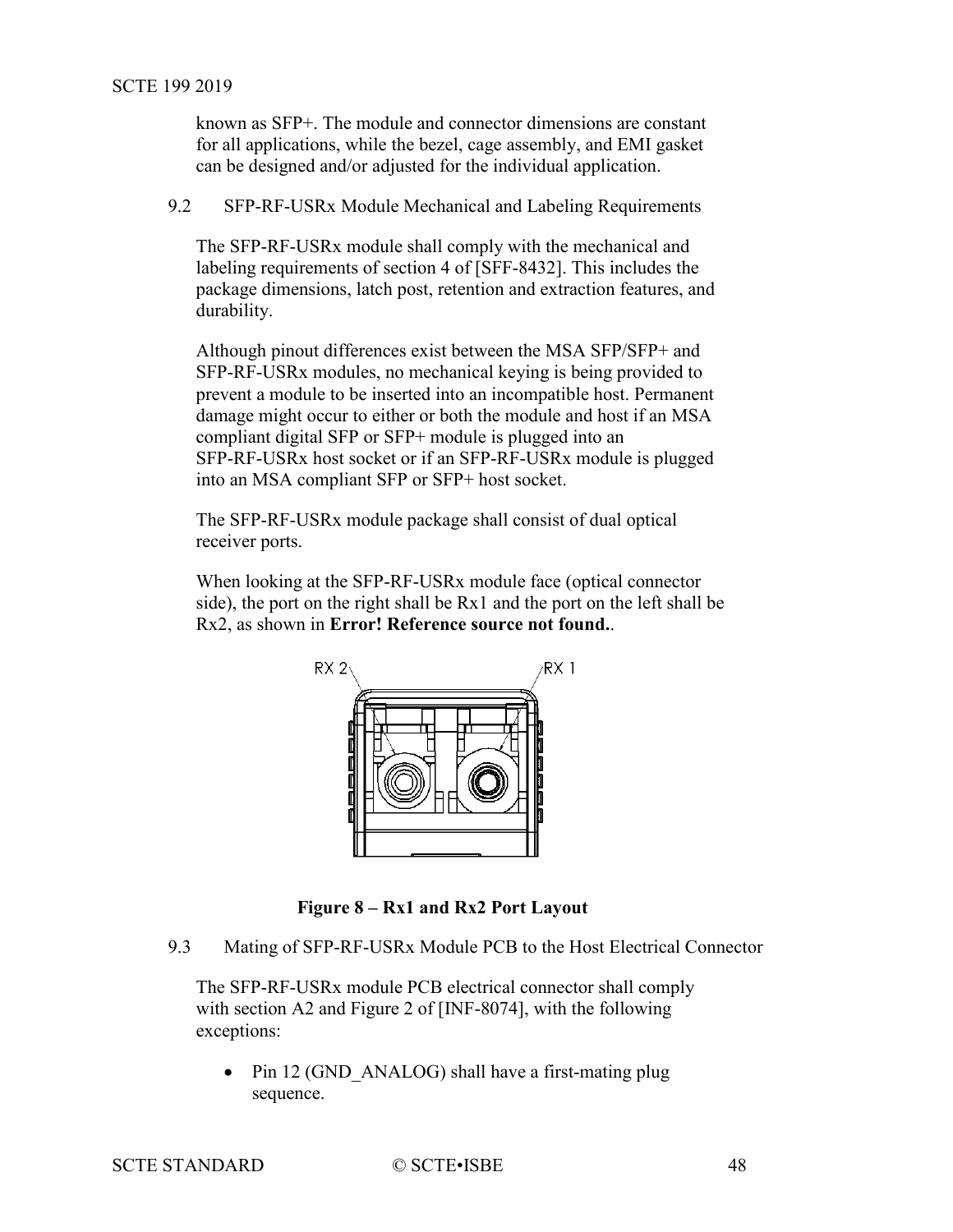- Pin 18 (GND ANALOG) shall have a first-mating plug sequence.
- <span id="page-48-6"></span><span id="page-48-0"></span>9.4 Host Board Layout

The SFP-RF-USRx module host board layout shall comply with section A2 and Figures 4A and 4B of [\[INF-8074\].](#page-8-4) [\[SFF-8433\]](#page-8-6) shall be used for ganged cages.

<span id="page-48-1"></span>9.5 Insertion, Extraction and Retention Forces for SFP-RF-USRx Modules

The SFP-RF-USRx module insertion, extraction, and retention forces shall comply with section 4.2 and Table 4-1 of [\[SFF-8432\].](#page-8-5)

<span id="page-48-2"></span>9.6 Color Coding of SFP-RF-USRx Modules

The SFP-RF-USRx module shall be color coded on the latch, bale, or similar locking mechanism to identify it as a receiver module, as follows:

- Pink for analog receiver
- Pink with black stripes for digital receiver

The color coding for the finish type of the SFP-RF-USRx module shall be color coded on the front face as follows:

- Blue for UPC
- Green for APC

<span id="page-48-3"></span>9.7 EMI Design Using SFP-RF-USRx Modules

The host bezel and EMI gasket for the SFP-RF-USRx module shall be consistent with the recommendations in section A6 and Figure 5 of [\[INF-8074\].](#page-8-4)

<span id="page-48-4"></span>9.8 SFP-RF-USRx Module Connector Specifications

The host SFP-RF-USRx module connector shall comply with the specifications for the 20-contact connector version of [\[SFF-8083\].](#page-8-7)

<span id="page-48-5"></span>9.9 SFP-RF-USRx Module Cage Assembly Dimensions

The SFP-RF-USRx module shall be compatible with the host cage specified in Figures 7A and 7B and Table 4 in section A8 of [\[INF-](#page-8-4)[8074\],](#page-8-4) except when superseded by section 5 and Figure 5-1 in [\[SFF-8432\].](#page-8-5)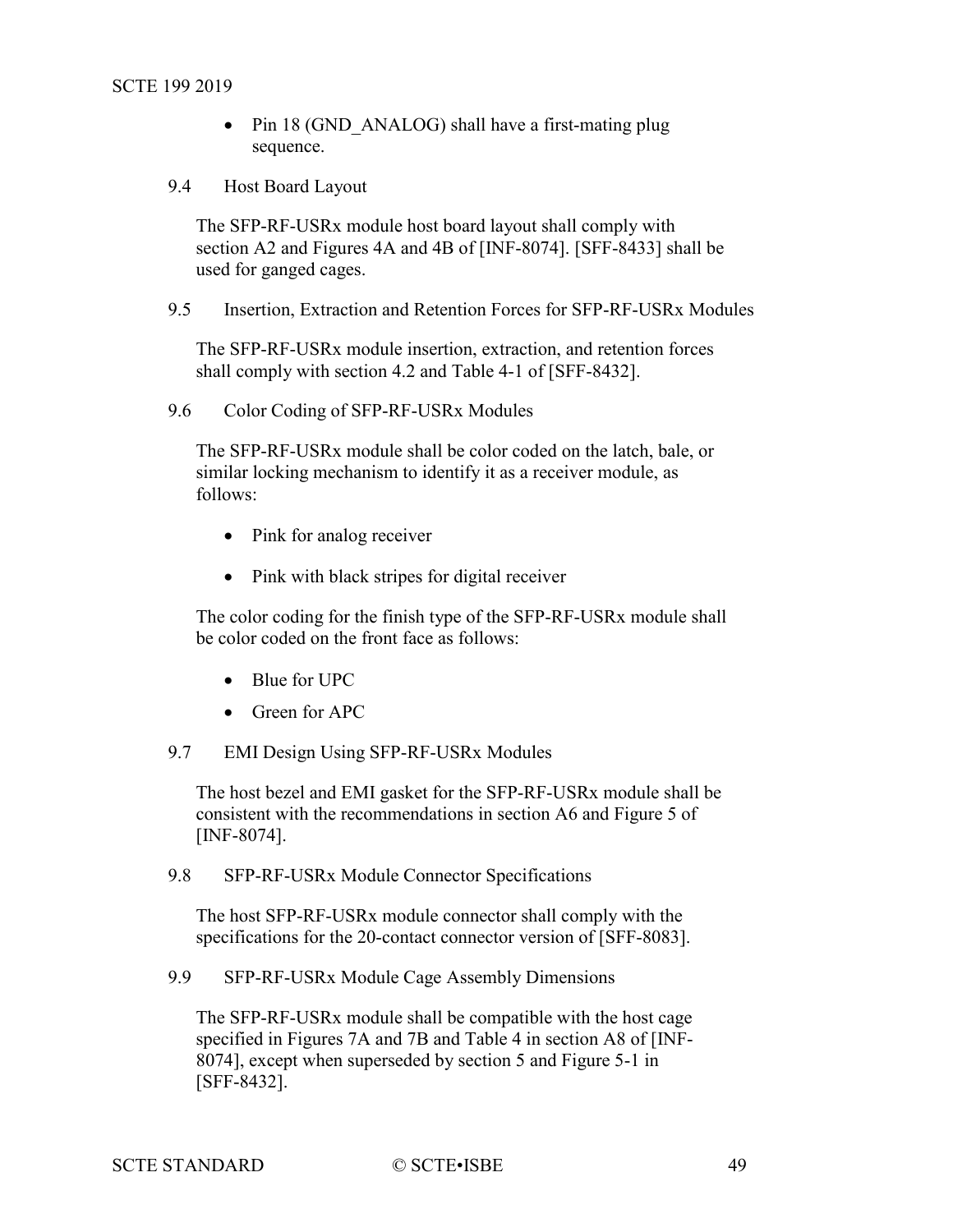#### SCTE 199 2019

## 9.10 SFP-RF-USRx Module Cooling

This specification does not define the cooling mechanism of the SFP-RF-USRx module. The methods and dimensions of those mechanisms are vendor specific.

### <span id="page-49-0"></span>9.11 Environmental and Thermal

This specification does not define the operational temperature range of the SFP-RF-USRx module, but it is expected to operate at the manufacturer's specified operational levels from  $0^{\circ}$ C to  $85^{\circ}$ C case temperature.

The SFP-RF-USRx module shall operate at the manufacturer's specified operational levels from 5% to 95% non-condensing relative humidity throughout an altitude range of -200 to 10,000 feet above mean sea level.

## <span id="page-49-1"></span>9.12 Dust Cover

The host board and cage for the SFP-RF-USRx module shall be compatible with the dust cover defined in section A9 of [\[INF-8074\].](#page-8-4)

## <span id="page-49-2"></span>9.13 SFP-RF-USRx Module Fiber-Optic End-Face Finish and Connector Geometry

While both UPC and APC fiber-optic end-face finishes are acceptable for this module, the SFP-RF-USRx module end-face finish should be APC. The APC finish shall meet the requirement specified in [\[FINISH\].](#page-8-8)

The APC geometry shall meet the APC requirements specified in [IEC [61755-3-2\].](#page-7-2)

The SFP-RF-USRx module ferrule finish may be UPC. The UPC finish shall meet the requirements specified in [\[FINISH\].](#page-8-8)

The UPC geometry shall meet the UPC requirements specified in [IEC [61755-3-1\].](#page-7-3)

# <span id="page-49-3"></span>**APPENDIX A: POTENTIAL RF OUTPUT LOSS USE CASE**

When an SFP-RF-USRx module is integrated into headend equipment such as a CCAP or CMTS, care will need to be taken to ensure that sufficient RF power is available for all systems that use the upstream signals. In the cable headend, upstream signals are used by multiple systems: DOCSIS signals are used by the CMTS/CCAP upstream line card, sweep and maintenance signals are used by plant monitoring systems, etc. When integrated into a CCAP/CMTS, directional couplers (DC) and splitters will be necessary to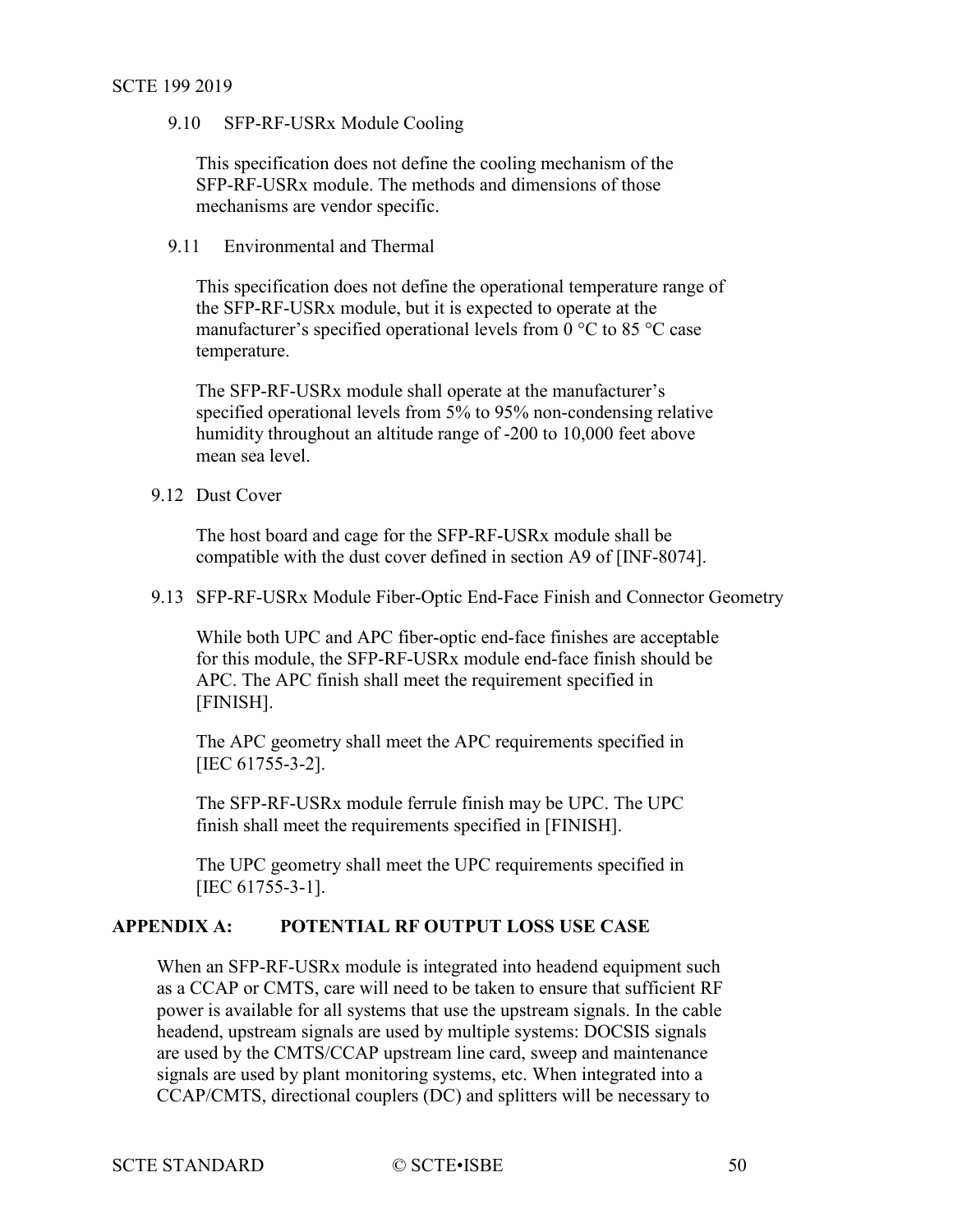feed these systems. [Figure 9](#page-50-0) illustrates a potential use case and the losses accumulated due to signal splitting and delivery.



**Figure 9 – Example Output Losses**

<span id="page-50-0"></span>In this example, a minimum per-channel RF power of 0 dBmV is required to feed a third-party plant maintenance system. The SFP-RF-USRx module is capable of providing  $+28.5$  dBmV composite RF power, or  $+17.53$  dBmV per 6.4 MHz channel. A DC-16 delivers RF to the upstream line card (ULC) and also outside of the chassis via an external RF port. Losses associated with the DC and internal CCAP circuitry are 1.7 dB. From the RF port, 10 feet of patch cable connects the CCAP to an external splitter, introducing 0.31 dB of loss. Another 11 dB are lost at the eight-way splitter. Headend cable from the splitter, 100 feet in length, reduces signal strength by an additional 2.45 dB. The signal carried on the cable from the splitter then feeds a four-way combiner near the end of the path, introducing another 7 dB of loss.

Total losses in this scenario are 22.46 dB; in order to provide 0 dBmV input at the end of the line, amplifiers external to the SFP-RF-USRx module will be required. In this example, an amplifier providing 7 to 10 dB gain (either internal to the CCAP or external) is required. Altering the splitting/combining architecture can help reduce the need for additional amplification.